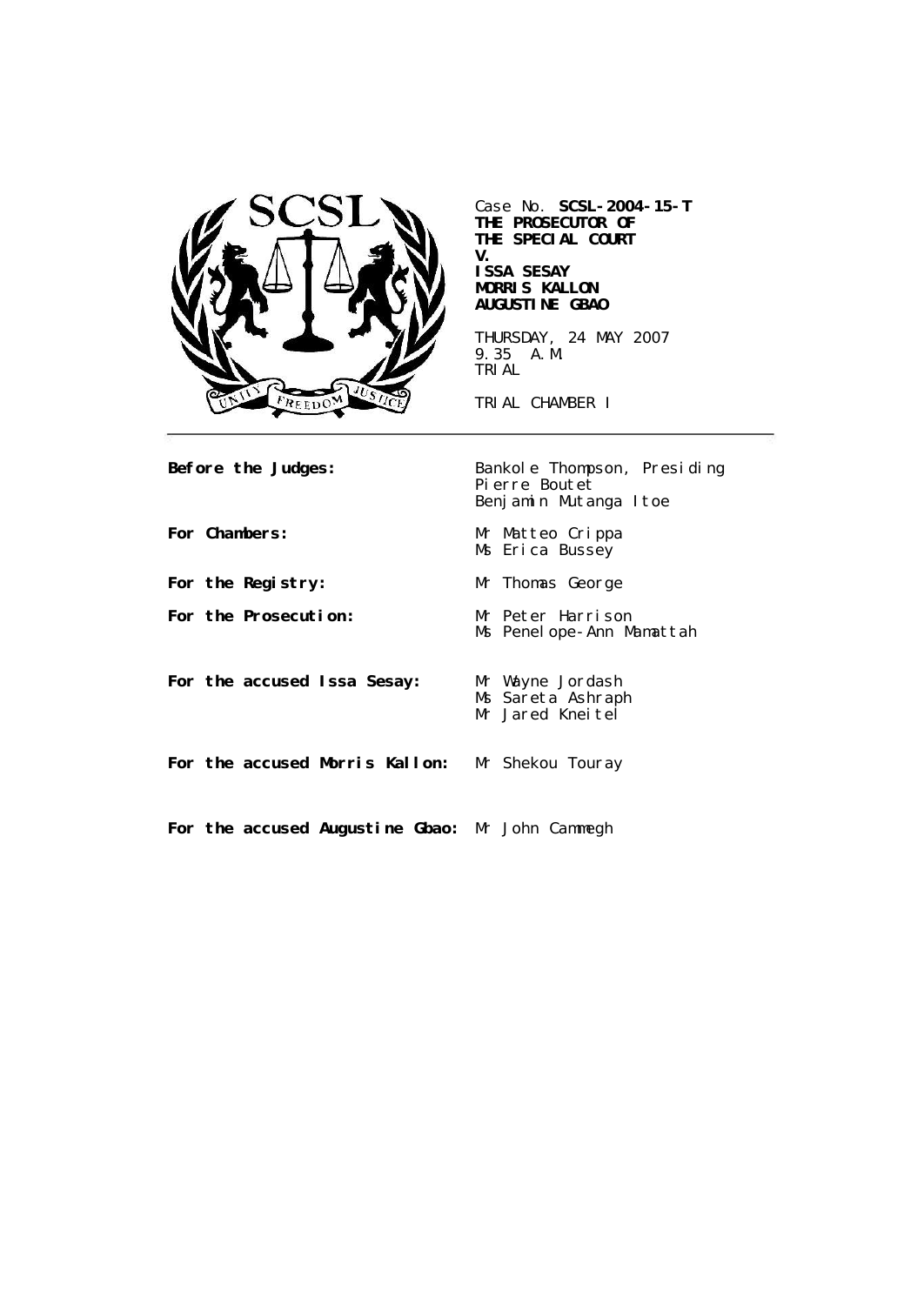1 2 3 4 5 6 7 8  $\mathsf{Q}$ 09:40:30 10 11 12 13 14 15 09:49:21 16 17 18 19 09:49:36 20 21 22 23 24 25 09:49:46 26 27 28 29 [RUF24MAY07A - MC] Thursday, 24 May 2007 [Open session] [The accused present] [The witness entered court] [Upon commencing at 9.35 a.m.] WITNESS: ISSA HASSAN SESAY [Continued] [The witness answered through interpreter] EXAMINED BY MR JORDASH: [Continued] PRESIDING JUDGE: Good morning, counsel. The trial is resumed. Mr Jordash we'll continue with the presentation of your client's case. MR JORDASH: Thank you, Your Honour. Q. Good morning, Mr Sesay. A. Good morning, Mr Jordash. JUDGE ITOE: Continuing to conclude, I hope, Mr Jordash. Hopefully, hopefully, I mean. MR JORDASH: I might have been slightly rushed yesterday. JUDGE ITOE: I see. MR JORDASH: But I am aiming to do --JUDGE ITOE: That's right. MR JORDASH: -- what I --JUDGE ITOE: Make an effort, please. MR JORDASH: I will, for sure. JUDGE ITOE: Right, okay. MR JORDASH: Q. Before mining, Mr Sesay, I just want to ask you about your domestic scene and who was living at your house. It's been alleged by --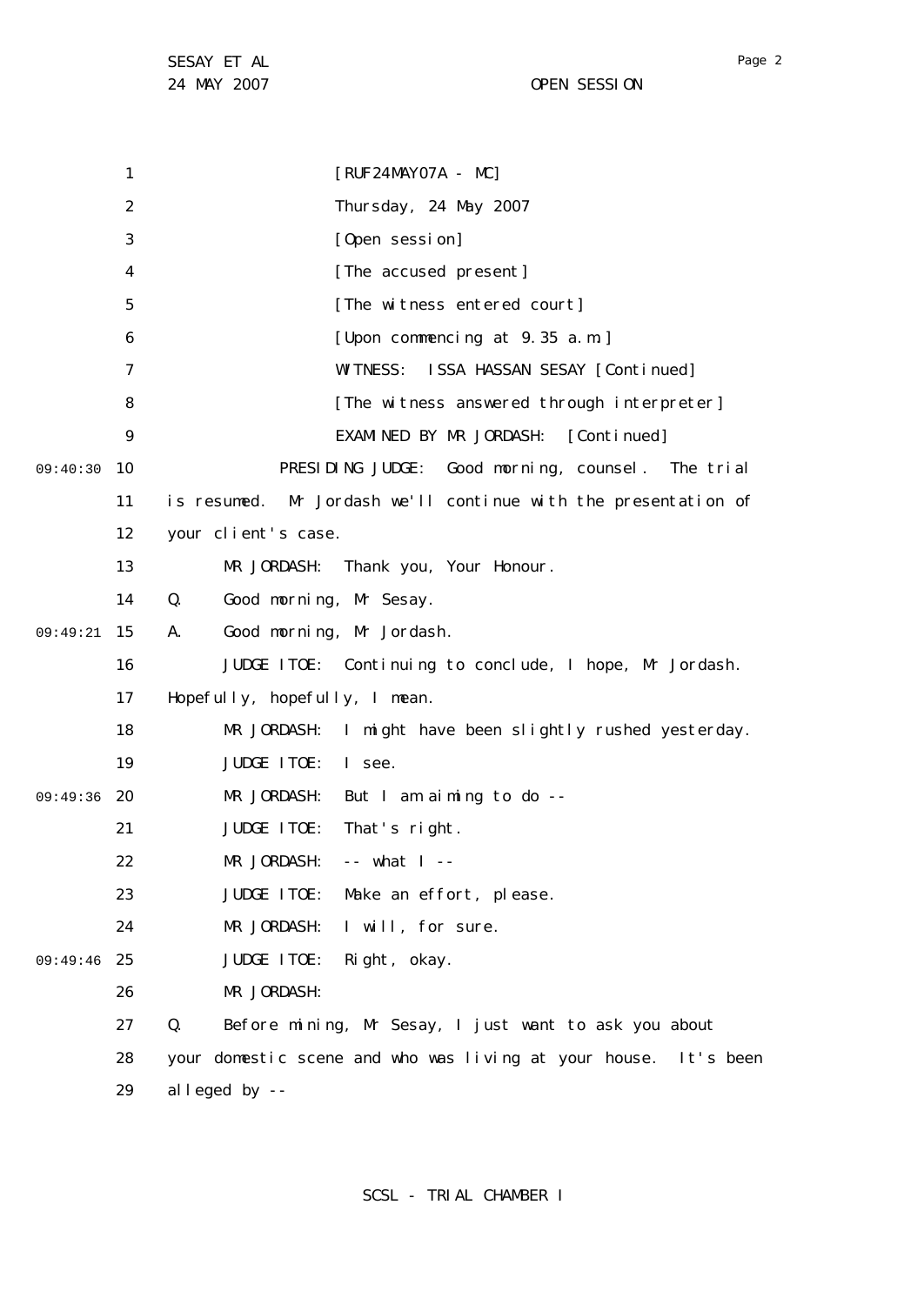1 2 3 4 5 6 7 8  $\mathsf{Q}$ 09:50:43 10 11 12 13 14 09:51:17 15 16 17 18 19 20 09:51:35 21 22 23 24 25 09:51:46 26 27 28 29 09:50:22 JUDGE ITOE: Mr Jordash, why don't -- why don't we stop there? Who was living in his house, before we move to the allegations. MR JORDASH: Well, I want to give Mr Sesay the context in which he can focus his mind, else we might have descriptions of what he had for breakfast, which I want to avoid. JUDGE ITOE: Well, let's see -- let's see what the context comprises of. MR JORDASH: It's a very brief allegation. Q. It's the allegation that basically you had, Mr Sesay, living at your house, members of Small Girls Unit, and the allegation that you had small boys living at your house, and the suggestion that there was something criminal about that. Without going right back to the beginning of the conflict, let's start in 1996, who was living at your house? THE INTERPRETER: Your Honour, let the lawyer repeat the question. PRESIDING JUDGE: He will take your advice. MR JORDASH: Can the translator tell me where I need to start the question from. I think it's a rather long introduction. Do you want the last sentence? THE INTERPRETER: From the Small Boys Unit. MR JORDASH: Q. The suggestion is that you had small boys living at your house; the suggestion is you had small girls living at your house. The implication is there is something criminal about that. [The Trial Chamber conferred] PRESIDING JUDGE: Continue, counsel. We had just a little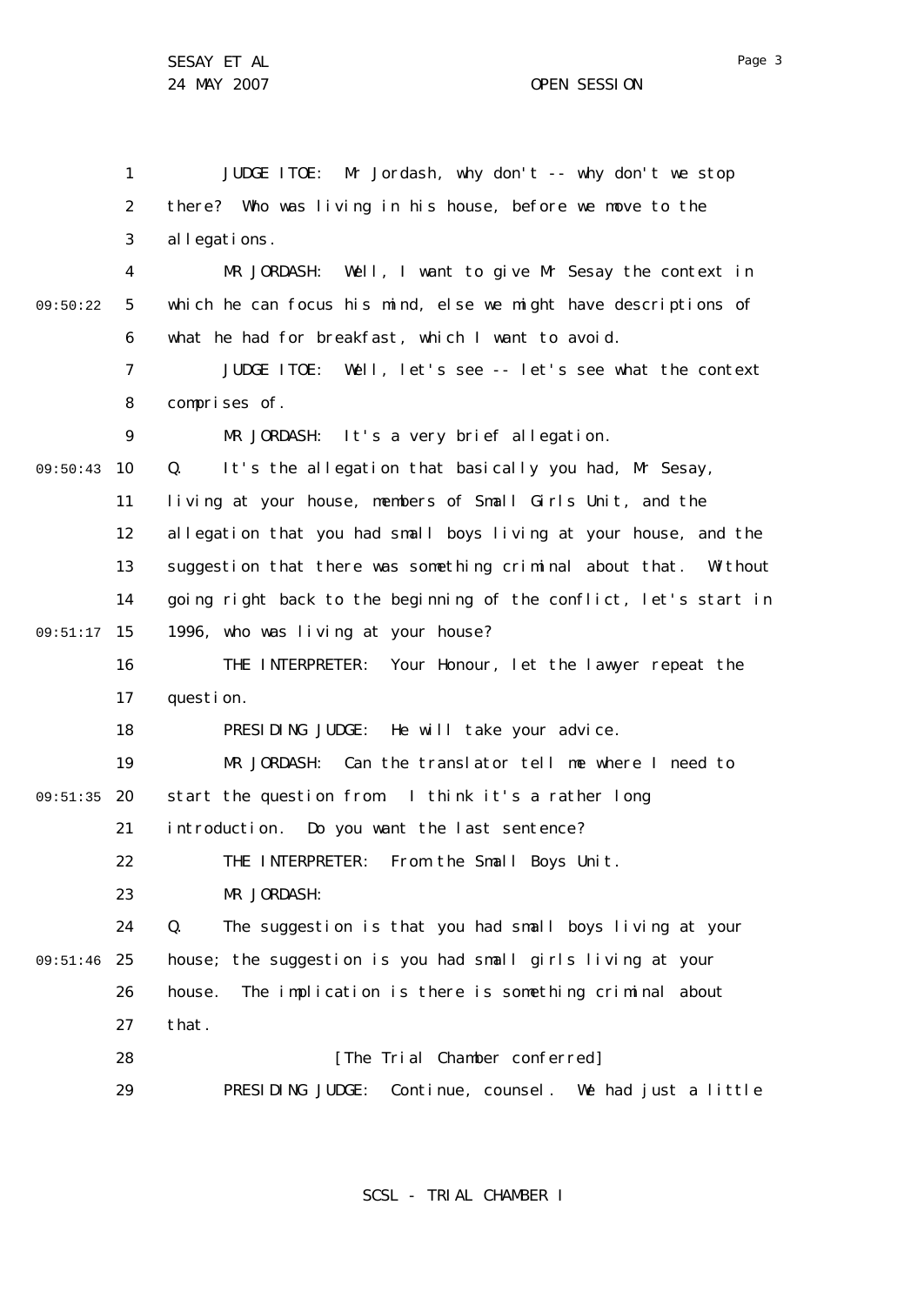1 2 3 4 5 6 7 8  $\mathsf{Q}$ 09:52:53 10 11 12 13 14 09:53:16 15 16 17 18 19 09:53:44 20 21 22 23 24 25 09:53:49 26 27 28 29 09:52:24 conference, not of any consequence. JUDGE ITOE: We are not conspiring. MR JORDASH: It looked that way. JUDGE ITOE: Against Mr Jordash, no. MR JORDASH: Q. So can you explain who was living at your house from 1996? A. In 1996, in Giema, it was my bodyguards and their little brothers, small brothers. They were living in my house with some of their family members. Like, for example, Boys, Musa Vandi. His mother was in my house at Giema, including Musa Vandi's three younger brothers: Momoh, Alhaji -- JUDGE ITOE: Mr Jordash, may we -- may we start that enumeration again? He was living in his house with his boys. MR JORDASH: With his boys, including a body -- with the bodyguards and their brothers, their younger brothers. JUDGE BOUTET: And mothers. MR JORDASH: And mothers, Your Honours, yes. And then he, Mr Sesay, said Musa Vandi, aka, Boys. THE WITNESS: His younger brothers, Alhaji, Momoh and Ansu. JUDGE ITOE: So, Boys name, real name, was Vandi? THE WITNESS: Yes, sir. JUDGE ITOE: That's the man they call Boys? THE WITNESS: Yes, sir. JUDGE ITOE: Musa Vandi. THE WITNESS: Musa Vandi. JUDGE ITOE: I see. JUDGE BOUTET: And this Boys is one of your bodyguards? He is the senior bodyguard or he's just one of those? THE WITNESS: He was one -- one of them, in -- in '96.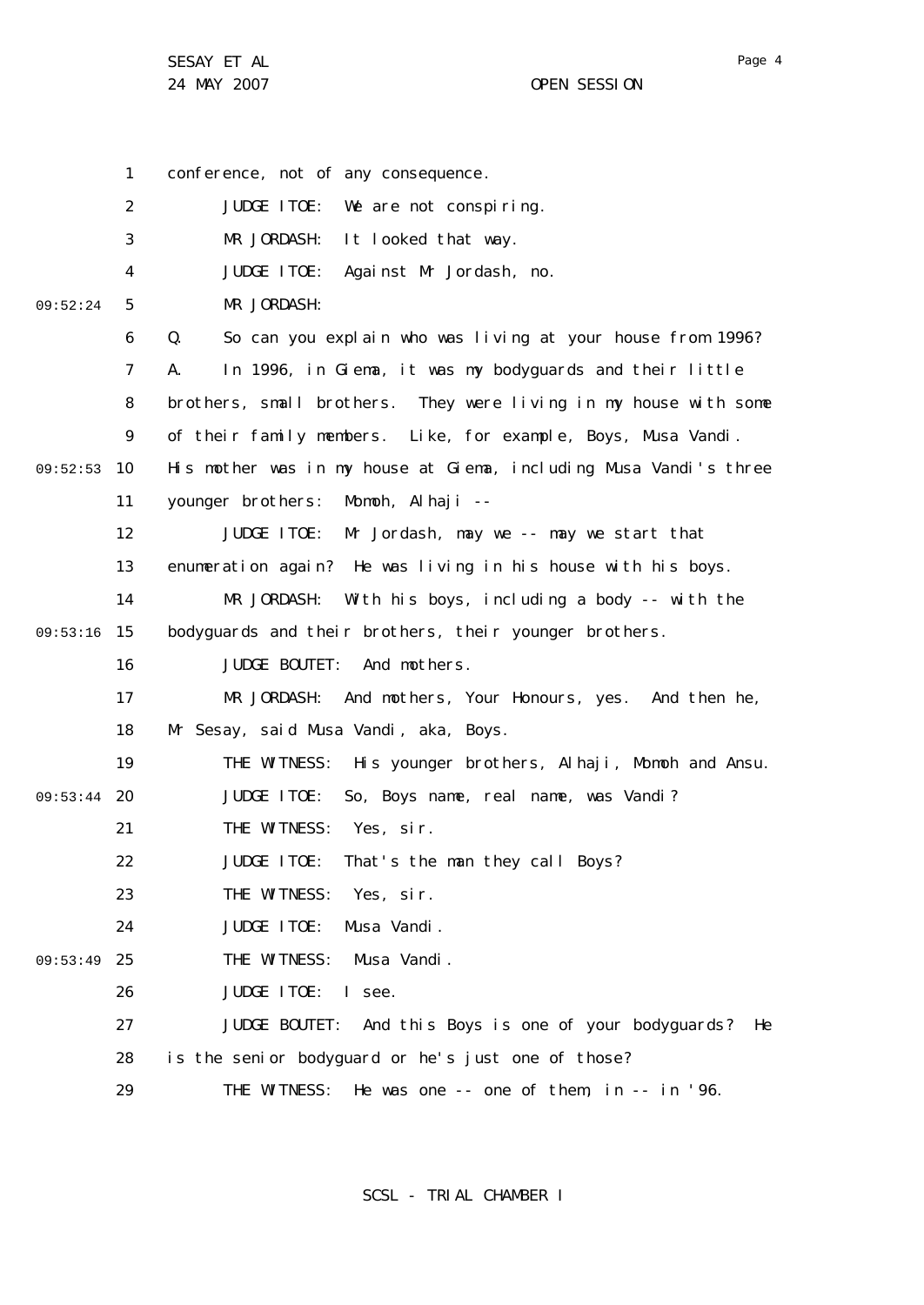24 MAY 2007 CHE SESSION

1 2 3 4 5 6 7 8  $\mathsf{Q}$ 09:54:42 10 11 12 13 14 09:55:16 15 16 17 18 19 09:55:50 20 21 22 23 24 25 09:56:18 26 27 28 29 09:54:24 JUDGE BOUTET: In '96? THE WITNESS: Yes, sir. JUDGE ITOE: Boys was there with his brothers? THE WITNESS: Yes, yes. Boys was there, his brother was there, his mother was there, and uncle. JUDGE ITOE: His brother or brothers? That's the brother -- THE WITNESS: Brothers from the same mum. There were three of them. Three of them, who were Boys' younger brother from the same mother. JUDGE ITOE: Then the uncle. THE WITNESS: The uncle was in Kailahun. He was called -- JUDGE ITOE: We can continue. THE WITNESS: Pa Sama, Pa Sama, My Lord. And Boy George had his younger brother there and his younger sister. MR JORDASH: Q. And what were the spread of ages of the children that -- A. Like, they were from eight years to 13 years, 13, 14; that was the age range of those boys. Q. And the girl? A. Well, like, Boy George, his younger sister, who was Mary, in '96, he [as interpreted] would have been around nine years. He -- she's also come from the same mum. That was their last sister, Boy George's last sister. And we had Finda, who was Tommy's younger sister. Q. Tommy was the bodyguard? A. Yes. Q. How old was Finda? A. Finda was around 11 in '96.

Page 5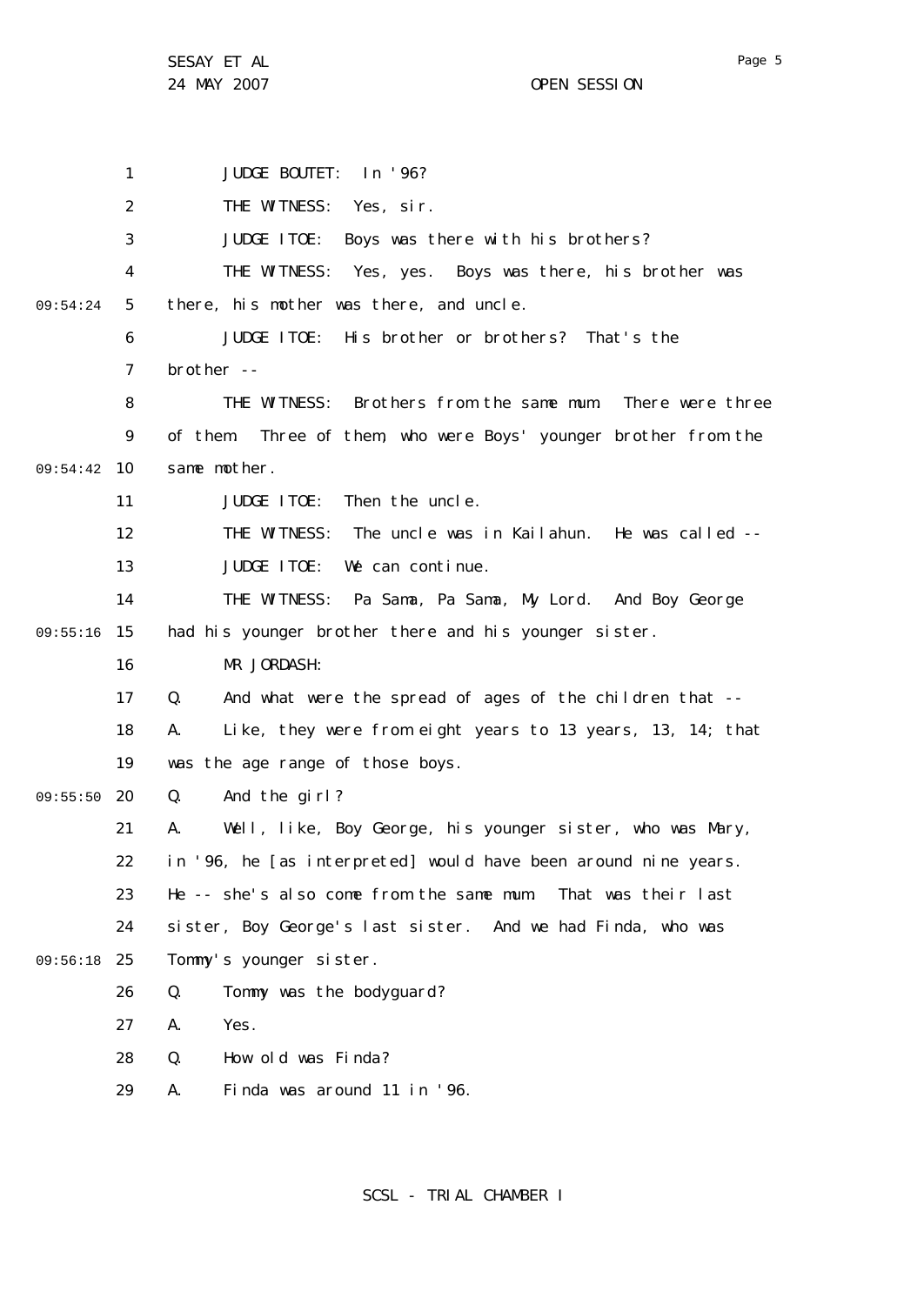24 MAY 2007 OPEN SESSION

1 2 3 4 5 6 7 8  $\mathsf{Q}$ 09:57:22 10 11 12 13 14 09:57:44 15 16 17 18 19 09:58:39 20 21 22 23 24 25 09:59:00 26 27 28 29 09:56:56 Q. Thank you. Did that change in '97? A. It did not change; it was the same.  $0.$  '98? A. In '98, it didn't change. It was only when -- it was only when my woman elder sister came and stayed with me. She was - she was staying with me in Buedu. She was Gina, and she also had a small baby, and that woman was cooking. Gina was doing the laundering for me. Most times if -- if he says he are not feeling bright, Gina would do the cooking. Q. And when did that -- JUDGE ITOE: Gina had a child. How old was the child? THE WITNESS: My Lord, that baby was just -- in '98, he was just one year. She was -- he was trying to walk. MR JORDASH: Q. And where were you when Gina came to stay? A. Well, it was after I arrived at Buedu. I think -- Gina came there before I went to Monrovia, before Mosquito sent me to Monrovia in April -- in April '98. Q. Okay. When you moved to Pendembu, who moved with you? THE INTERPRETER: The interpreter did not get the question. MR JORDASH: Q. The question is: When, Mr Sesay, you moved to Pendembu, who moved with you? A. Well, it was only my bodyguards that went with me. My wife just goes there to greet me and goes back to Buedu. Q. And in -- did that change; did other people come to live with you later on? A. Yes. Like, after Superman had attacked me in Makeni, my aunt's child --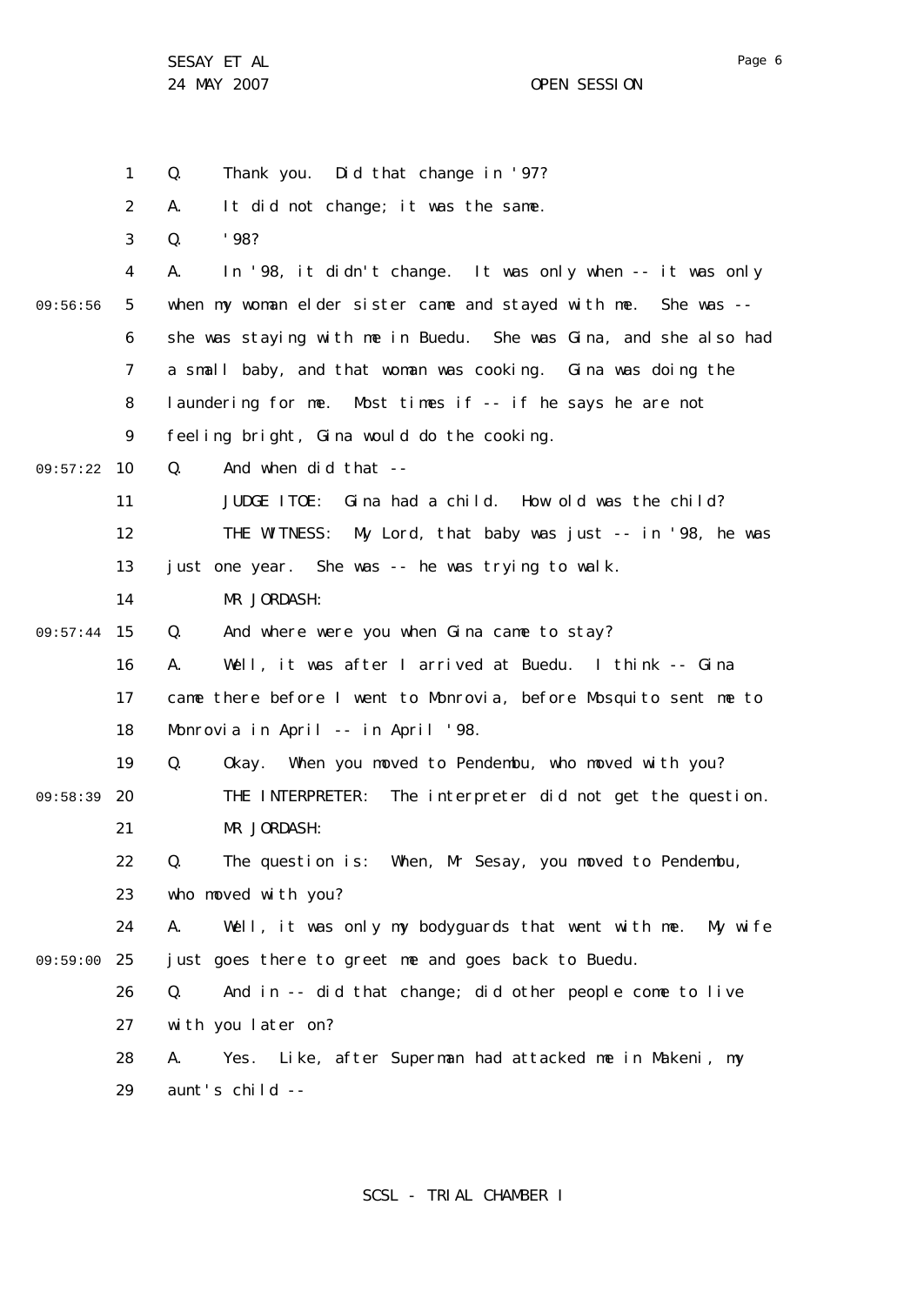1 2 3 4 5 6 7 8  $\mathsf{Q}$ 10 10:00:12 11 12 13 14 15 10:00:33 16 17 18 19 20 10:00:56 21 22 23 24 25 10:01:20 26 27 28 29 09:59:51 Q. Before you jump to that, you're living with your bodyguards in Pendembu; did you remain just living with your Pendembu - with your bodyguards in Pendembu until Superman attacked you, or what's the situation? A. No. Superman didn't attack me in Pendembu. He said -- he said if anything changed. I said, "Yes." I said after Superman had attacked me in Makeni, that was in '99. Q. Who was living with you between the time you left Pendembu and the time Superman attacked you? A. Well, like those small children, they remained in Buedu with Gina. It was only my woman and my bodyguard that came to join me in Makeni. So I and the woman were in Makeni from January to March. Q. And where was your son? A. She was -- she stayed with Gina at Buedu [as interpreted]. Q. After you had been chased out of Makeni, who did you live with then? A. Who? Q. You, who did you live with after you'd been chased out of Makeni? A. Oh, okay. When I was driven from Makeni, Superman went to my aunt's house in Makeni and then they said this was Issa's aunty. But, by then, my aunt was not there. So one of my aunts had to escape and go to Makeni. From there, he would join me in Kono [as interpreted]. THE INTERPRETER: Your Honour, the witness is too fast. MR JORDASH: Q. Slow down, Mr Sesay. Go back two sentences. PRESIDING JUDGE: He doesn't appear to be. Mr Sesay, the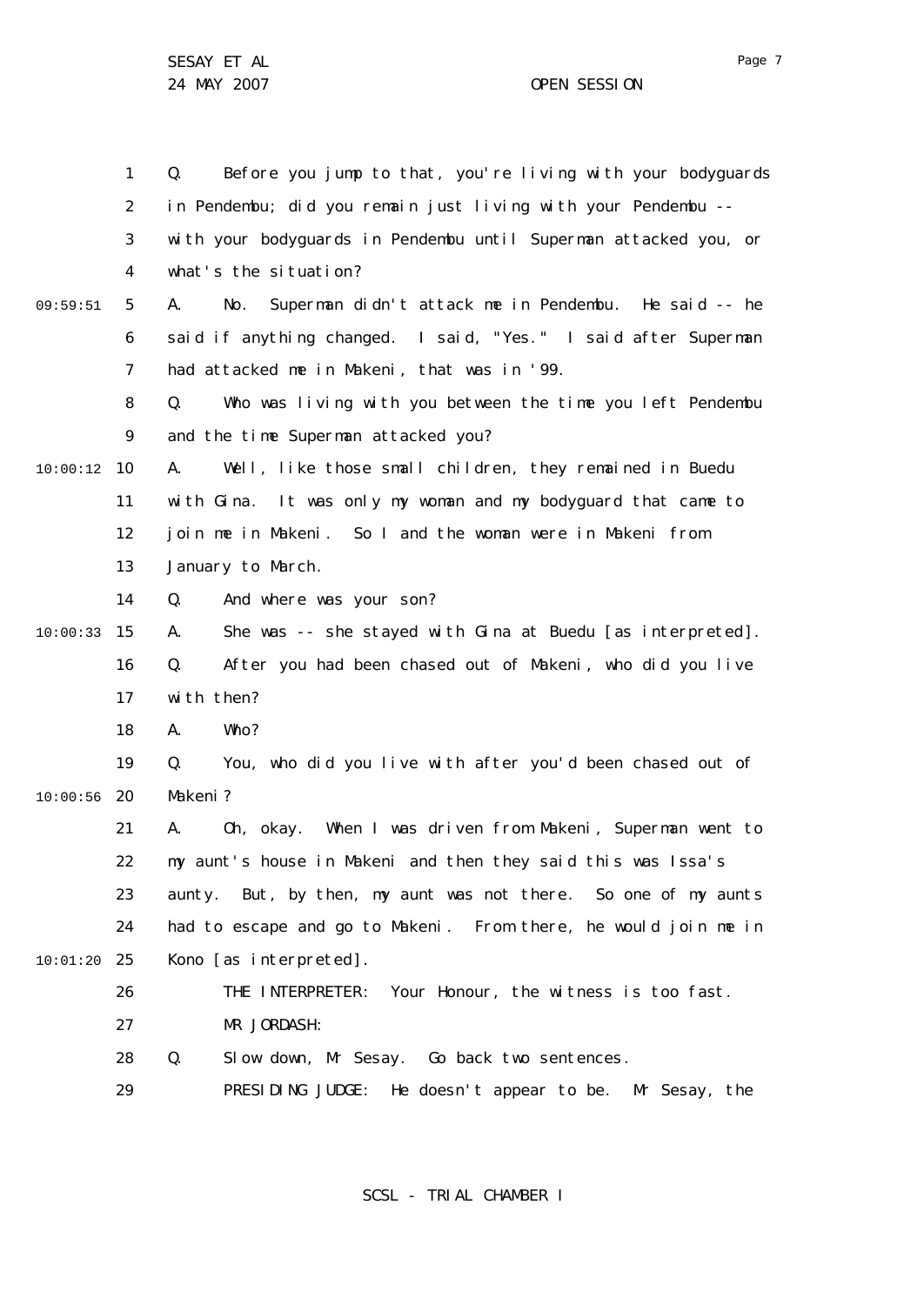Page 8

1 2 interpreters are complaining that you are too fast. All right, let's proceed now.

3 MR JORDASH: Go back two sentences.

4 5 10:01:44 PRESIDING JUDGE: Try and accommodate them. Continue, counsel.

> 6 7 8 JUDGE ITOE: Mr Sesay, it is in your interest. You have been told this several times, to go slowly. It is in your interest that you're properly recorded.

 $\mathsf{Q}$ 10 10:02:07 11 12 13 14 15 10:02:37 16 17 18 19 20 10:03:02 THE WITNESS: Yes, sir, My Lord. My Lord, I said, when Superman attacked me in Makeni, Gibril Massaquoi went to my aunt's house and they harassed the people that were there. But my aunt was not there, because my aunt had already run away from Makeni. So, my aunty had a big daughter there, named, Ann-Marie. So they had information that I had gone to Magburaka. So she, Ann-Marie, that was -- and my big sister's daughter, whose name was Lois, they went to Magburaka. From there, they joined one of my bodyguard, who was called Tommy, and they joined me in Kono. From there, I went with them to Buedu. So they were living in Buedu in the house in 1999, until October, and then I came with them back to Makeni.

> 21 MR JORDASH:

22 23 Q. Okay. Now, what -- what were the children doing in your house, from 1996 to 2000?

24 25 10:03:25 26 27 28 29 A. Well, my bodyguard's family members were the only children in the -- in the house. They were fighting -- they were fetching water when they cook for all of us. They used to cook for all of us. They would break wood for cooking. Because if Boys' mother tells them to go and find wood to come and cook for them, that has proved that even if they are staying with their people who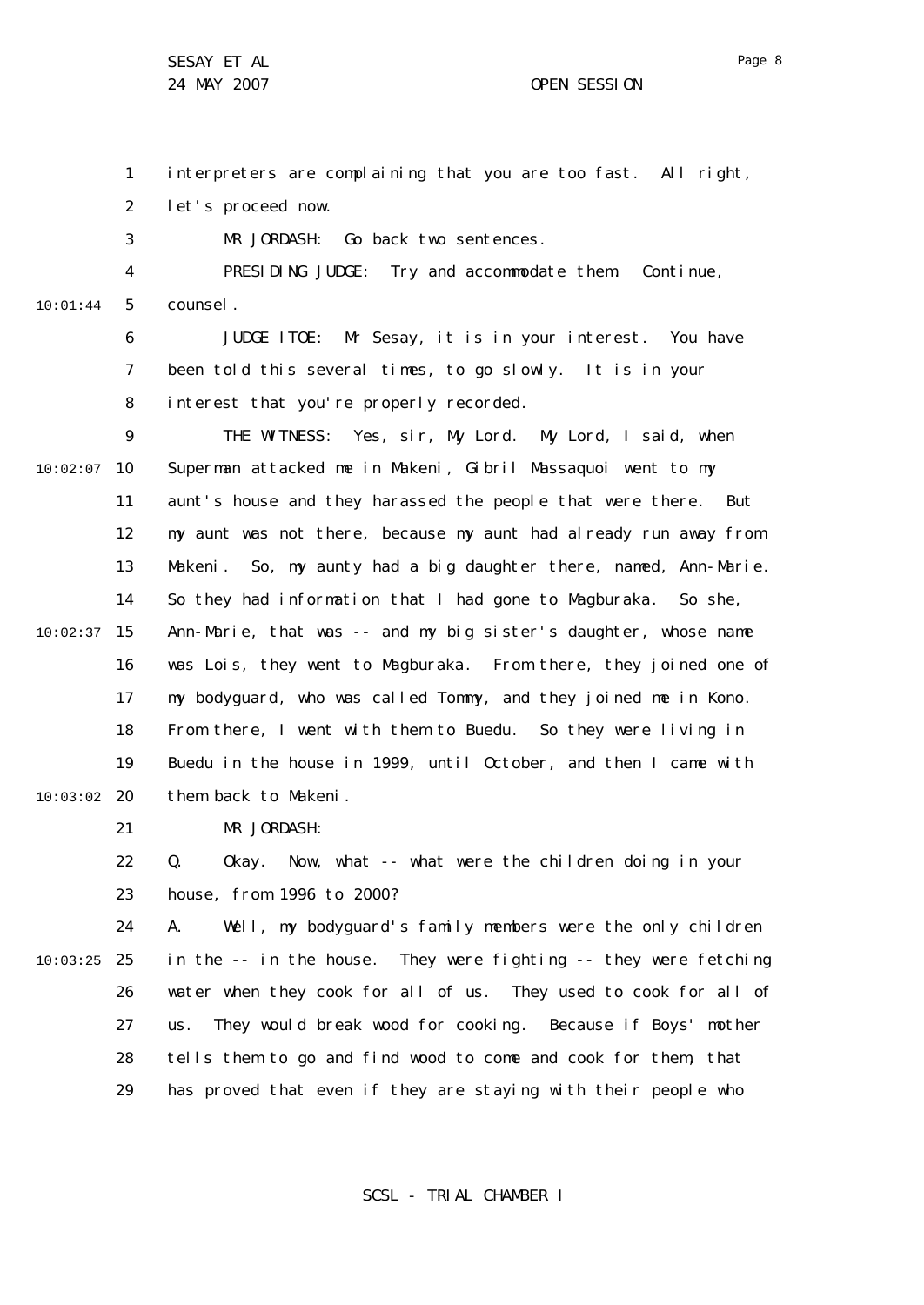SESAY ET AL 24 MAY 2007 CHARGE CONTROLLER SESSION

1 2 3 4 5 6 7 8  $\mathsf{Q}$ 10 10:04:59 11 12 13 14 15 10:05:46 16 17 18 19 20 10:06:06 21 22 23 24 25 10:06:26 26 27 28 29 10:04:22 had come from the provinces, they would have to do that type of work: To fetch water, to find wood. Q. Well, were any of the children ever trained? A. Well, some were trained. But they never took part in the conflict, those who were trained, like -- like Hassan, Boy George's younger brother. But, later, Hassan became big. But in '96 -- from '91 to '96/'97, he didn't take part in the war. Q. In '98, did he take part in the war? A. Like Hassan, in '98, he had beards. Q. He had what? A. Beards, beards. And I had known him from '91. He was living with me, so I know who is matured and who is not matured. Q. Now, let's turn to mining. Let's start in 1996 when the allegations start. Just very briefly, TF1-366 alleged that there was mining, forced mining, in Kailahun in 1996. JUDGE ITOE: If I may, Mr Jordash. Mr Sesay. THE WITNESS: Yes, sir, My Lord. JUDGE ITOE: Was it only Hassan that received the military training? Was he the only one who received the military training? THE WITNESS: No, sir. JUDGE ITOE: Which other one received military training? THE WITNESS: Well, these boys, my bodyguard's younger brothers, they went to the base at Pendembu, the base at Pendembu in '91. But it was in '93 that they stayed with me. And from '93, they didn't take part, who were Hassan, Gombu, who was Victor's younger brother. JUDGE ITOE: There was Hassan; there was Gombu. THE WITNESS: Yes, sir. Then we had Abdul, who's -- who

SCSL - TRIAL CHAMBER I

Page 9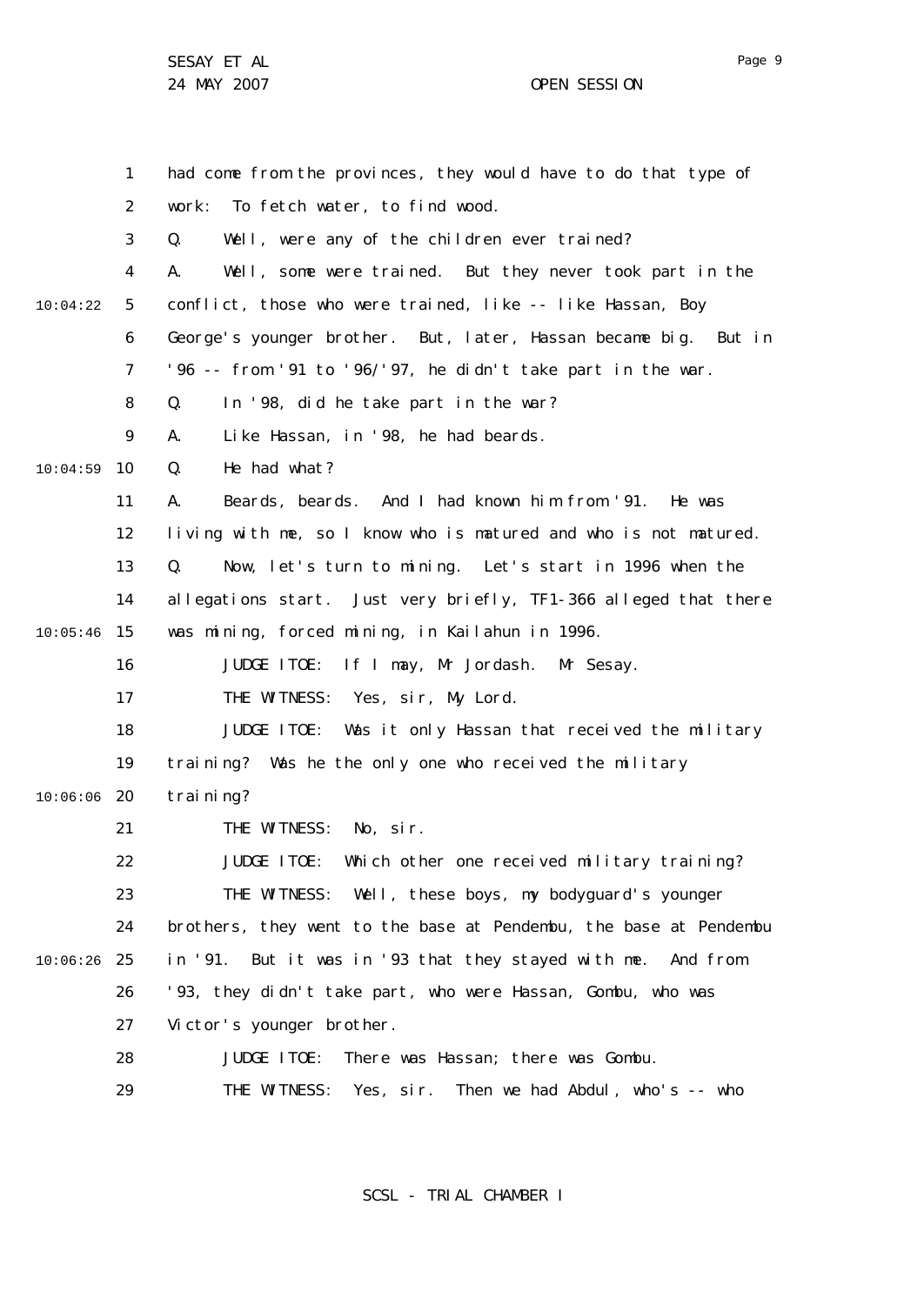1 2 3 4 5 6 7 8  $\mathsf{Q}$ 10 10:07:58 11 12 13 14 15 10:08:16 16 17 18 19 20 10:08:37 21 22 23 24 25 10:09:04 26 27 28 29 10:07:31 was Victor's younger brother. Then we had Skinner, who was - who's -- he was the son of Peter Vandi's sister, because he used to call Peter Vandi, Uncle. JUDGE ITOE: So are you saying that these ones went to the base in Pendembu, but they never took part in the conflict? THE WITNESS: Yes, My Lord. These ones followed their big brothers when they stayed in Pendembu. But from the time they stayed with me in '93, they never fought. They were only in the house. JUDGE ITOE: Thank you. JUDGE BOUTET: You testified that they -- they went, to use your words, they went with me since 1991. 1991, they weren't at the base. What do you mean by this? THE WITNESS: Well, My Lord, I said, these children followed their brothers who were in the training base in Pendembu. As far as I knew, they didn't go to the battlefront. It was in '93, December, they stayed with me permanently until the end of the conflict. JUDGE BOUTET: So when you're talking of the base, you're talking of the base, the training base in Pendembu, in 1991; that's what you're saying? THE WITNESS: Yes, sir, My Lord. MR JORDASH: Q. Did -- did any of these children handle guns whilst living at your house? A. No. I was telling my bodyguards not to give children guns. Q. Was there any occasion when it happened? A. Well, when I was there, it never happened. If I am there, it never happens. Unless those who were big, like Hassan, in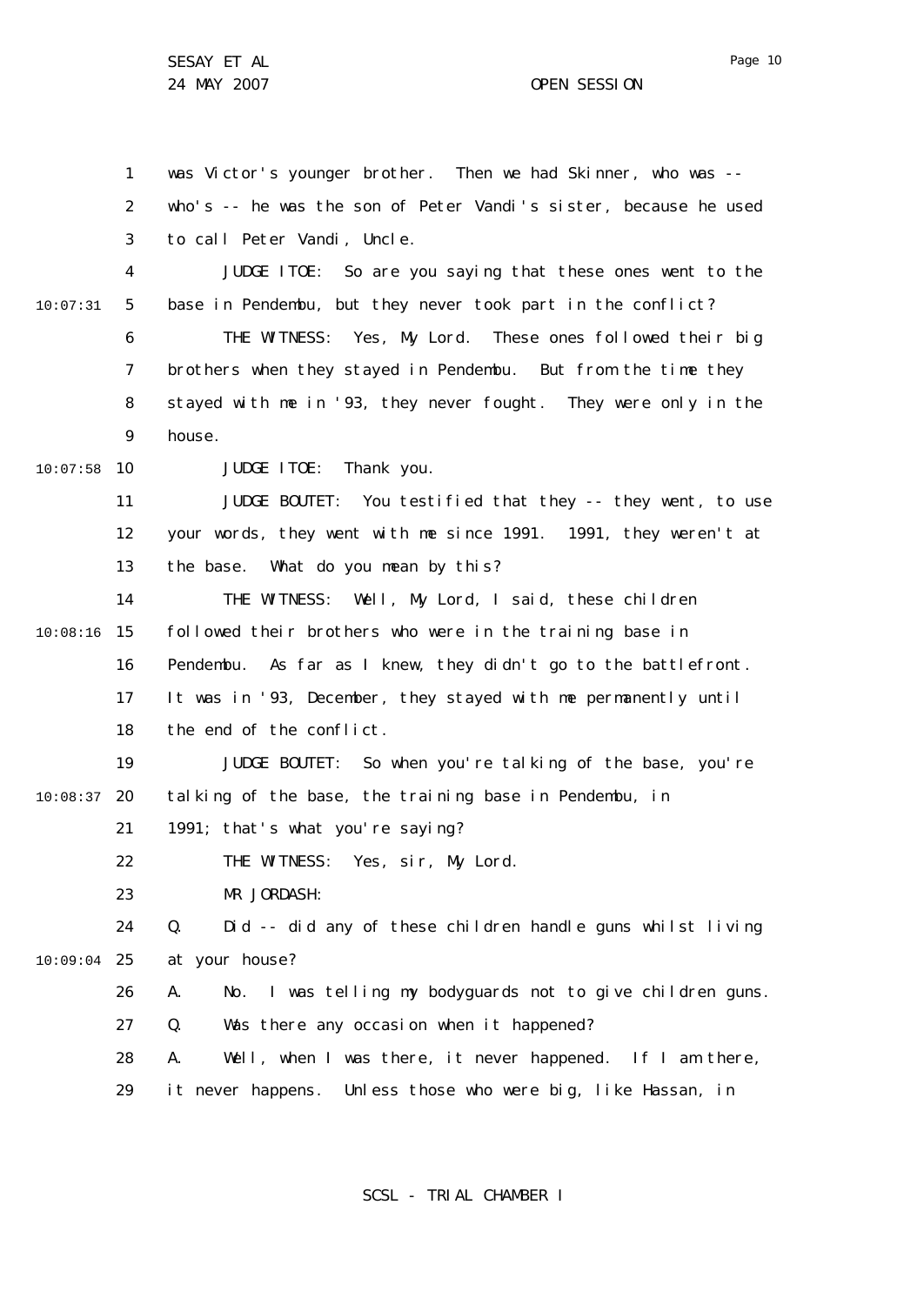1 2 3 4 5 6 7 8  $\mathsf{Q}$ 10 10:10:57 11 12 13 14 15 10:11:19 16 17 18 19 20 10:11:44 21 22 23 24 25 10:12:09 26 27 28 29 10:10:06 1998, who took part in the conflict. JUDGE ITOE: Hassan took part in the conflict in 1998, you say? THE WITNESS: Yes, sir, My Lord. When I came to Kono in December, we came together. By then, Hassan was a -- was a big man. He was not a small boy again. MR JORDASH: Q. 1996. There's only been one suggestion that there was mining in Kailahun, and it was forced, in 1996; do you know anything about that? A. Well, I just wanted to finish with these children's affairs, and then I will answer your question. Because the Prosecutor, according to what the Prosecutor has said, he said I used these children to commit crimes against the civilians in Sierra Leone. And, for me, I have never lived anywhere where I used these children to commit crime. I was never in -- from '96 to 2000, where children are committing crimes against civilian, that never happened. Q. Okay. JUDGE ITOE: I just want to be clarified on this. Did I get you right when you said that these small boys followed their brothers to the training base in Pendembu? THE WITNESS: Yes, sir. That was in '91. JUDGE ITOE: What were they doing there? THE WITNESS: Well, My Lord, as I'd explained, that these children -- Foday Sankoh said the child has a right to be trained so that he will be able to defend himself on the attack from an enemy. So these children went there to do this training in the base. That is, how to escape from explosion; how to take cover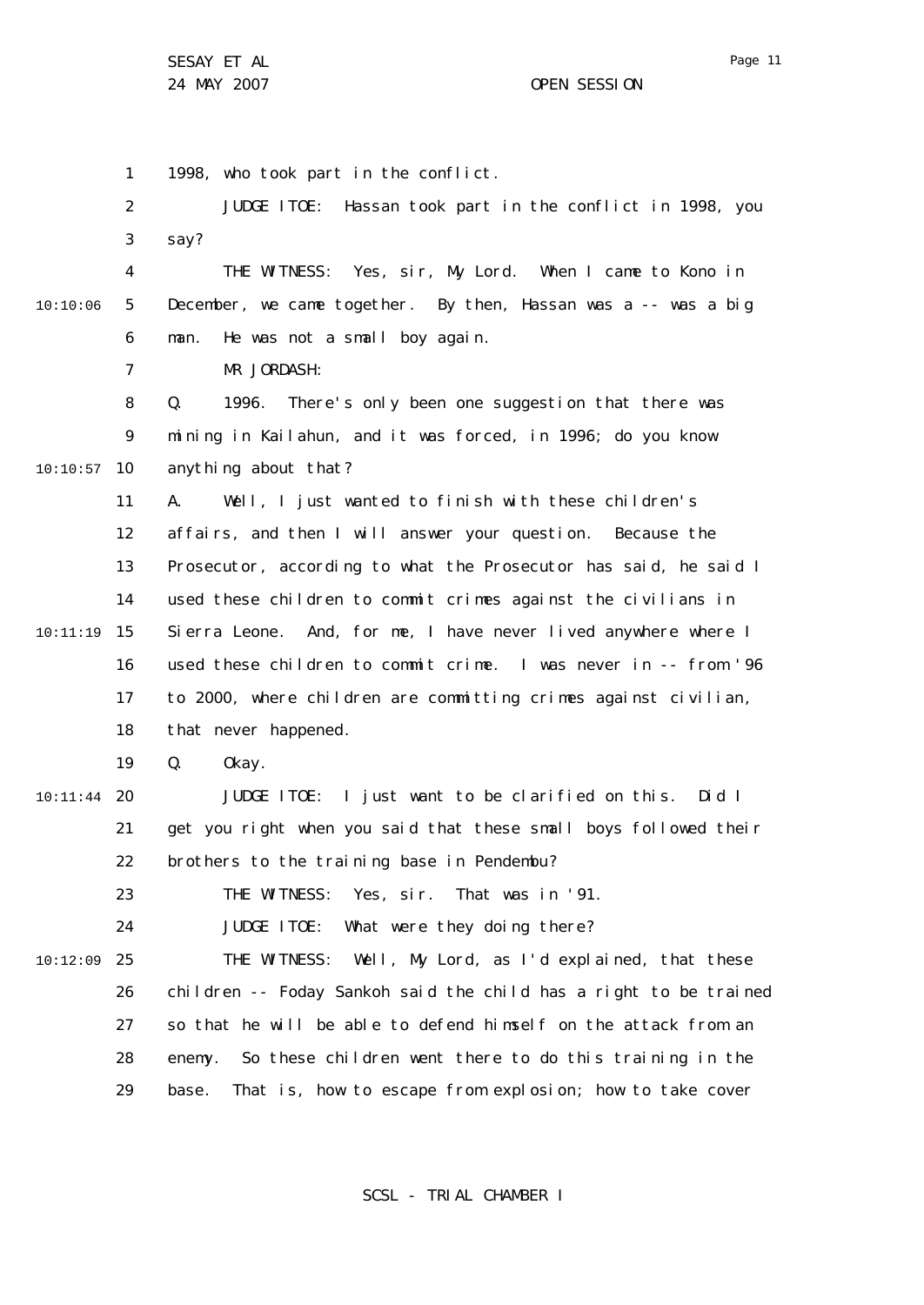1 2 3 from a rocket or a grenade. Those were the tactics they were learning. In case of any attack from enemy, these children will know how to take cover.

4 5 6 10:12:47 JUDGE ITOE: So the children were accompanying their brothers who were also trained, in order to teach them these tactics, following Sankoh's instructions.

7 8 9 10 10:13:10 11 12 13 THE WITNESS: Yes. How to escape from attack on enemy. But they were not taking full training like the adults. Like, tactic ambush, they were not taking part in that. But they were teaching them, like, for example, if somebody sends a grenade, we should escape, how they should take cover so that this grenade would not affect them. Those type of things, sir, that was what I knew.

14 JUDGE ITOE: Thank you.

15 10:13:26 THE WITNESS: Thank you, sir.

> 16 MR JORDASH:

17 18 19 Q. Can I just ask one follow-on question from that. Could you just describe, briefly, if you know, what the training would be about, how to avoid being injured by a grenade?

20 10:14:00 21 22 23 24 25 10:14:25 26 27 28 A. Well, for example, the grenade, if you hold a grenade and you want to send it to the opponent for it to explode, the grenade had a safety pin, and that safety pin is what you draw from the grenade. And then when you send the grenade, when the grenade drops here, the grenade, before it explodes, it will come to your knee level. So if you are lying flat on the ground, if your body does not reach the knee level, if the grenade explodes, then nothing will happen to you, nothing will hurt you. Those were the type of training.

> 29 Q. 1996, was there forced mining in Kailahun, as far as you're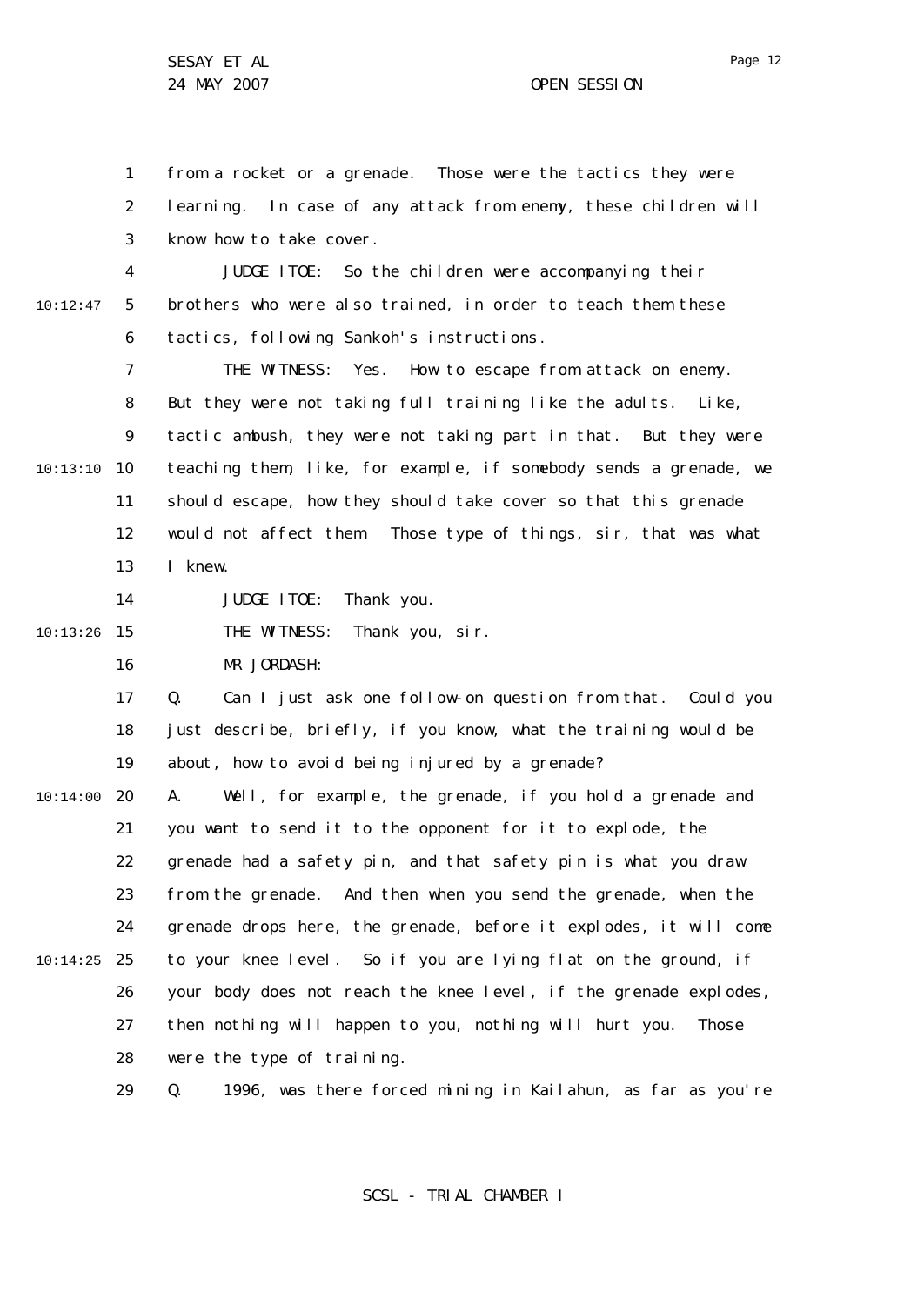1 2 3 4 5 6 7 8  $\mathsf{Q}$ 10 10:15:46 11 12 13 14 15 10:16:17 16 17 18 19 20 10:16:49 21 22 23 24 25 10:17:12 26 27 28 29 10:15:20 aware? A. No, that was not in my knowledge. When I went to Kailahun, in Zogoga [as interpreted], I never met mining going on in Kailahun. Q. Can you go over that again? Translator, the word is Zogoda. Go over the answer again, please, Mr Sesay. A. Yes. I had told the Court that, from April to October, I was in Zogoda, when I was under investigation and was demoted. So, when Mohamed Tarawallie gave me instruction to go back to Kailahun, to go to Kailahun, when I reached Kailahun in October, I never met any mining taking place there until November, when Foday Sankoh came from Abidjan. Mining activity was not in Kailahun until December '96. So, for the whole of '96, there was no mining business taking place in Kailahun. Q. And, in 1997, was there any? A. Well, in '97, 1997, because it was in January the government troops attacked Giema in Kailahun Town. So I was based in Kailahun Town when Bockarie was in Buedu. So I never saw mining going -- I never heard of mining taking -- going on in Kailahun, up to May, when the government was overthrown and we met with the AFRC. Q. Now, during the AFRC/junta period, was there mining going on in Kono? A. Yes. During the AFRC government, even the minister went there, who was SAJ; mining was going on in Kono. JUDGE BOUTET: So you've moved away now from Kailahun and you're in Kono. MR JORDASH: Your Honour, yes. We touched upon Kailahun in '98 and '99 about a week ago, very briefly, and I just wanted to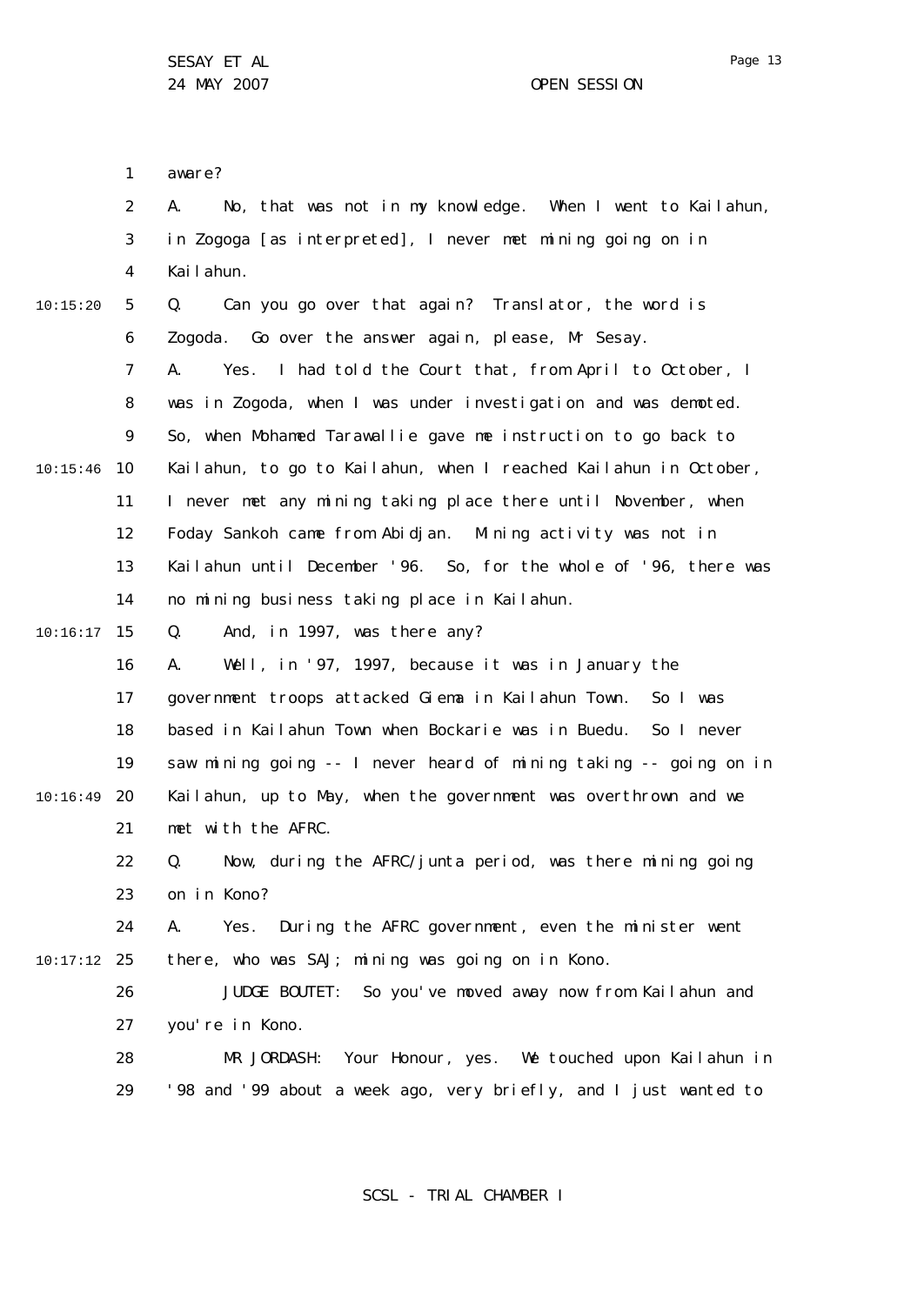1 2 3 4 5 6 7 8  $\mathsf{Q}$ 10 10:18:05 11 12 13 14 15 10:18:31 16 17 18 19 20 10:18:55 21 22 23 24 25 10:19:22 26 27 28 29 10:17:38 complete the story in Kailahun. JUDGE BOUTET: Okay. Thank you. MR JORDASH: Q. So Kono, Mr Sesay. A. I said yesterday, AFRC mining was going on in Kono. But I, Issa, did not go to Kono for the whole of the AFRC role, from May '97. I only went to Kono in February '98, when I was going to Kailahun. Q. Okay. Now, just try to cast your mind back to 1997 and 1998, putting -- putting aside the things you've heard about mining in Kono since then. What was your state of mind? What was your state of knowledge about the type of mining that was going on, in Kono, during the junta period? A. Well, how would I be able to explain to this Court how - how mining was going on in Kono? I did not go to Kono. I was not in control of Kono, and I had no commander in Kono who was under my command. How would I be able to explain? Q. Well, was there any news from people who went to Kono and came back to Freetown?  $A.$  Well  $-$ JUDGE ITOE: The lawyer wants to know whether you had information, whether you were told of the activities, of mining activities in Kono, even though you say you did not go there. THE WITNESS: Yes, sir, My Lord. I said, I did not go there. I was not there and I had no -- no -- nobody reporting from Kono to me. What I knew, yes, mining was on in Kono. The AFRC authority were going to Kono, and even Bockarie himself went to Kono on one or two occasions, in '97. MR JORDASH: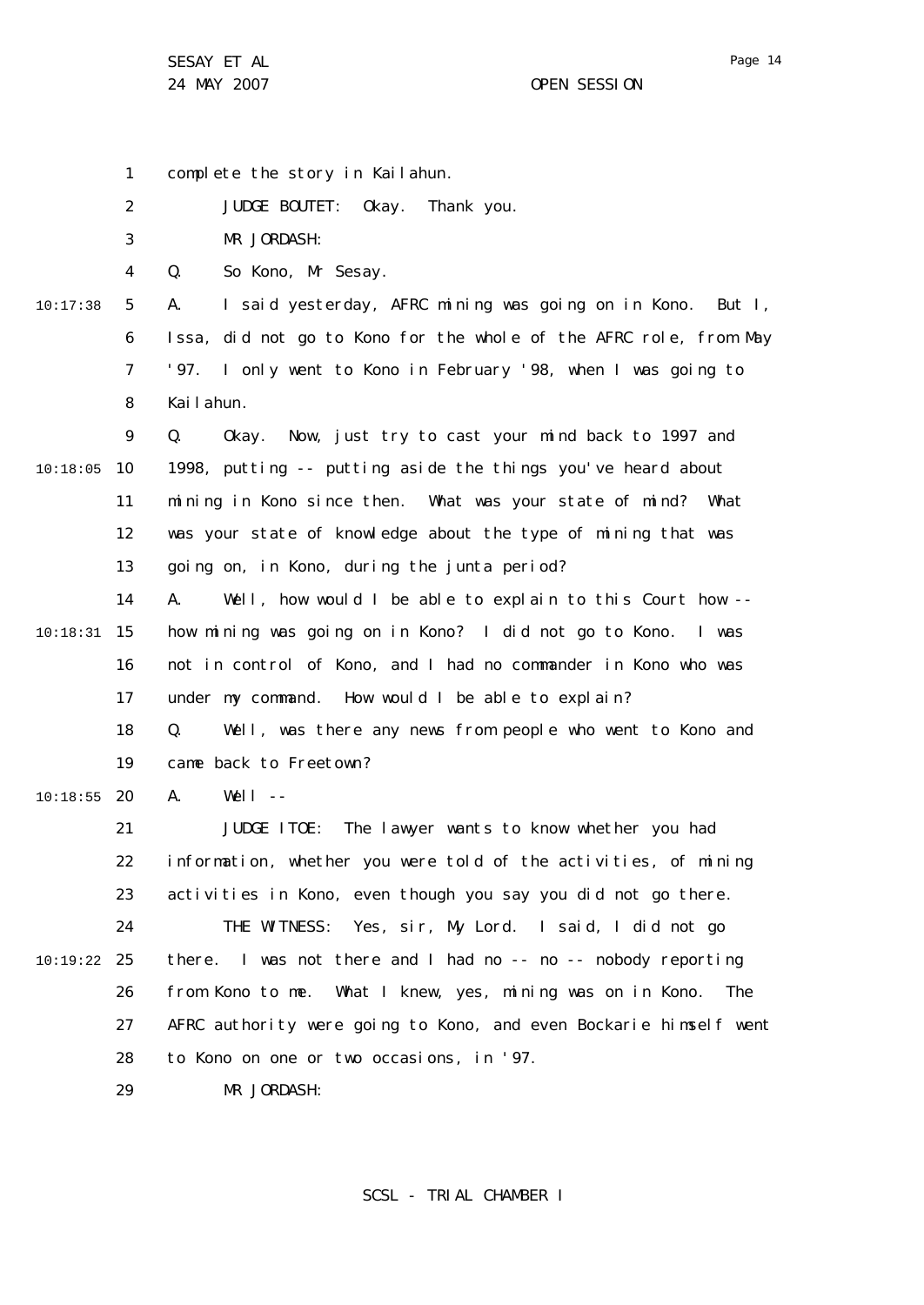|          | 1  | Well, let me ask you this: 366, TF1-366, suggested<br>Q.<br>0kay.   |
|----------|----|---------------------------------------------------------------------|
|          | 2  | that there was mining in various places in Kono, including          |
|          | 3  | Superman Ground and PC Ground, and that the diamonds would be       |
|          | 4  | sent to Morris Kallon and then to you -- I beg your pardon. Let     |
| 10:20:32 | 5  | me just get this straight. This is -- let's deal with after the     |
|          | 6  | TF1-366 said that, after the junta, in 1998, the diamonds<br>junta. |
|          | 7  | from places in Kono were going to Morris Kallon and then to you     |
|          | 8  | in Kailahun, who would then send them to Sam Bockarie.              |
|          | 9  | That's a lie.<br>А.                                                 |
| 10:21:13 | 10 | Now, what did you know about diamond mining after the<br>Q.         |
|          | 11 | intervention?                                                       |
|          | 12 | Well, what I knew, around June 1998, that was the time I<br>А.      |
|          | 13 | heard that Sam Bockarie had gathered some diamond miners and        |
|          | 14 | Kennedy, he had sent them to Kono.                                  |
| 10:21:52 | 15 | Q.<br>Now $--$                                                      |
|          | 16 | That $-$<br>Α.                                                      |
|          | 17 | Do you know if anything was happening, concerning diamond<br>Q.     |
|          | 18 | mining, between February and June 1998, in Kono?                    |
|          | 19 | Well, while I was living in Kono in February, no mining was<br>А.   |
| 10:22:19 | 20 | on in Kono.                                                         |
|          | 21 | Q.<br>So, how do you know?                                          |
|          | 22 | Well, I was in Kono for three days before I left, before I<br>Α.    |
|          | 23 | left Kono for Kailahun.<br>Then I didn't observe mining activities  |
|          | 24 | going on.                                                           |
| 10:22:39 | 25 | So after you'd arrived in Buedu, what was the first news<br>Q.      |
|          | 26 | you had then of diamond mining going on?                            |
|          | 27 | Where?<br>А.                                                        |
|          | 28 | Kono.<br>Q.                                                         |
|          | 29 | А.<br>Well, I heard that Mohamed Kamara was appointed by            |
|          |    |                                                                     |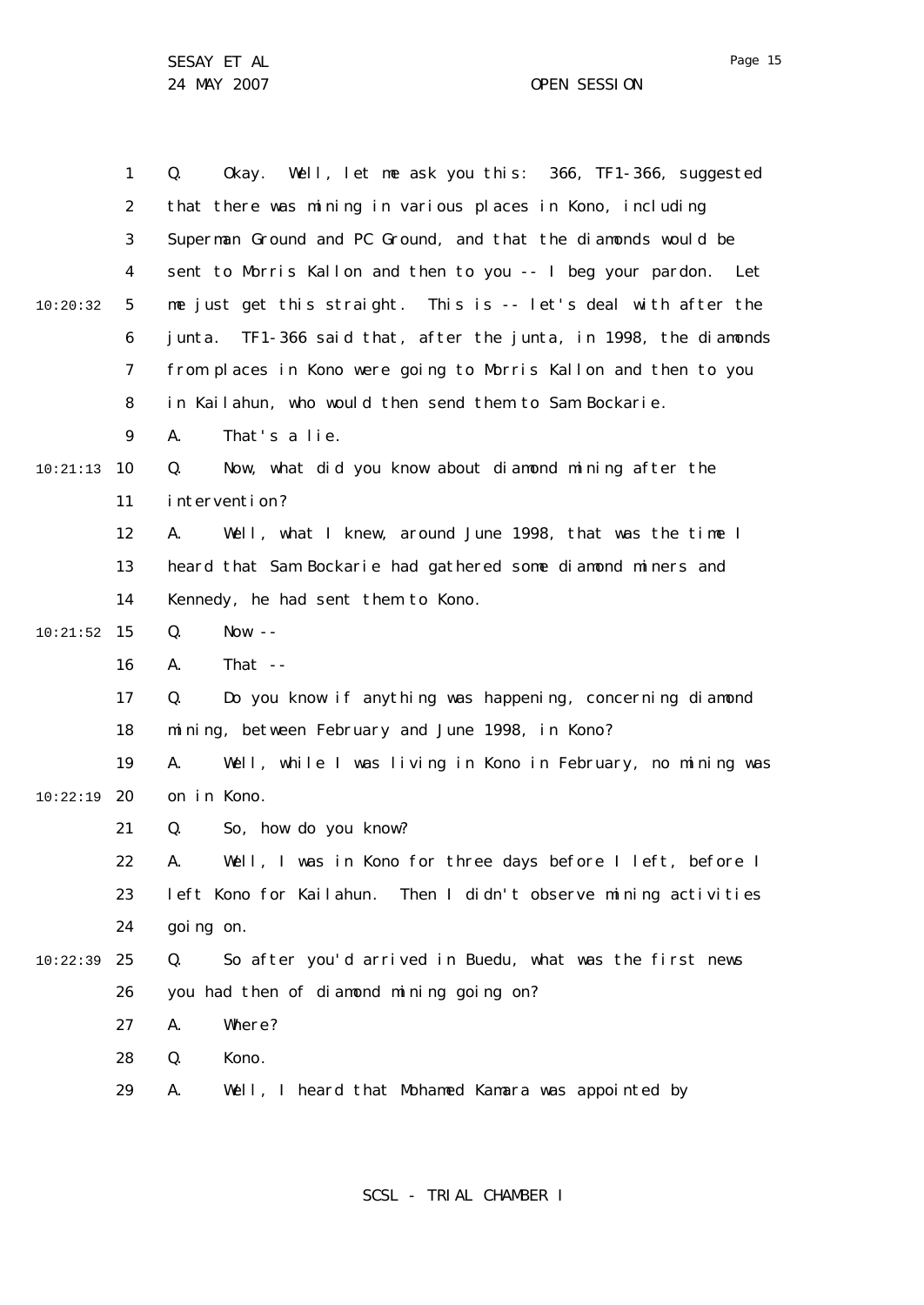|          | $\mathbf{1}$   | Mosquito, and they were doing some small-scale mining before they |
|----------|----------------|-------------------------------------------------------------------|
|          | $\overline{2}$ | were pushed out from Kono in -- in early May '98.                 |
|          | 3              | And when did you hear that?<br>Q.                                 |
|          | 4              | Well, I heard that when -- I heard it from Sam Bockarie<br>А.     |
| 10:23:27 | 5              | himself before he sent me to Monrovia in order for me to meet     |
|          | 6              | I brahim Bah.                                                     |
|          | 7              | And you say small-scale mining by Mohamed Kamara; what did<br>Q.  |
|          | 8              | that mean, as you understood it, at that point?                   |
|          | 9              | Well, what I understood, only a few people that were<br>А.        |
| 10:23:56 | 10             | involved in the mining, but I did not know the exact figure       |
|          | 11             | during that period.                                               |
|          | 12             | Q.<br>Do you know why Mohamed Kamara was the person doing it?     |
|          | 13             | Well, I wasn't in Kono. I didn't know.<br>А.                      |
|          | 14             | Did you know Mohamed Kamara from past days?<br>Q.                 |
| 10:24:29 | 15             | Yes. I knew Mohamed Kamara as one of the Vanguards.<br>Α.         |
|          | 16             | Q.<br>And do you know what happened to the diamonds?              |
|          | 17             | Α.<br>Well, what Bockarie had been saying --                      |
|          | 18             | THE INTERPRETER: The interpreter is sorry. He wants to            |
|          | 19             | get the -- the witness's testimony has not been audible to him.   |
| 10:24:59 | 20             | MR JORDASH:                                                       |
|          | 21             | Raise your voice, please, Mr Sesay, and repeat your answer.<br>Q. |
|          | 22             | I said, Bockarie said the diamonds -- before he sent<br>Α.        |
|          | 23             | Kennedy to Kono, the diamonds were not a serious diamond, they    |
|          | 24             | were just very little stones.                                     |
| 10:25:28 | 25             | Go on.<br>Q.                                                      |
|          | 26             | Well, that was what I said.<br>А.                                 |
|          | 27             | Well, did the diamonds stay in Kono?<br>Q.                        |
|          | 28             | Well, I said, Bockarie said the diamonds -- diamond went<br>А.    |
|          | 29             | with -- to Koidu. They were no better diamond; they were just     |

SCSL - TRIAL CHAMBER I

Page 16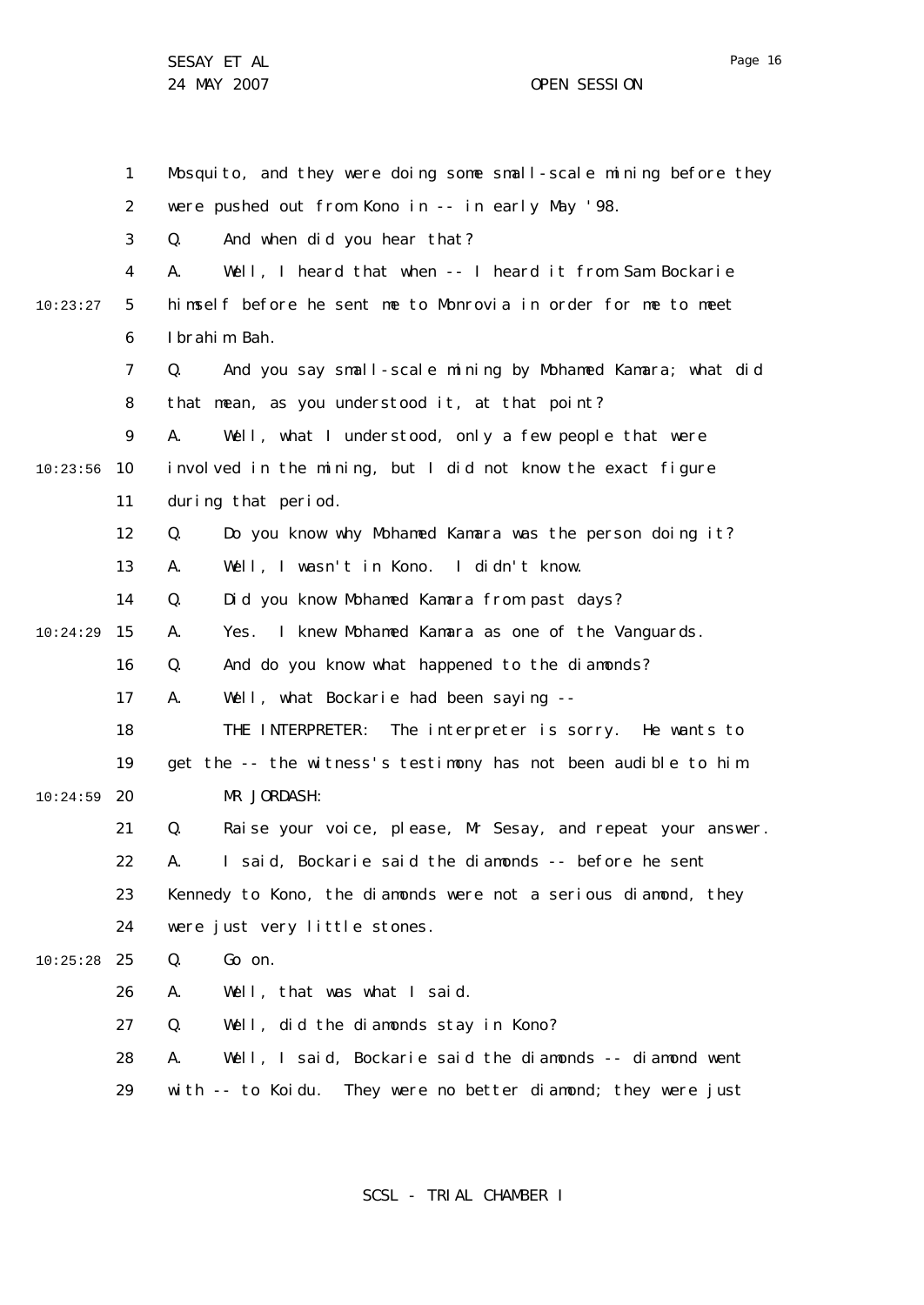1 2 3 4 5 6 7 8  $\mathsf{Q}$ 10 10:26:28 11 12 13 14 15 10:26:55 16 17 18 19 20 10:27:20 21 22 23  $24$ 25 10:27:44 26 27 28 29 10:26:16 small, small diamonds. Q. But did the small, small diamonds stay in Kono, once they had been mined, once they had been found? A. I said, Bockarie said Mohamed Kamara -- Q. Sorry, the translation appears to have stopped. THE INTERPRETER: Yes. It's difficult for the interpreter to make meaning from the first chunk. So therefore he waited, in order for the witness to be asked to repeat. MR JORDASH: Q. Right. Repeat your answer, please. A. I said, Bockarie said the diamonds Mohamed Kamara brought to Koidu, they were very small stones; they were not valuable. I said, in June -- in June, Bockarie sent Kennedy to Kono with some civilians who knew about that mining, who had retreated to Kailahun. Those were the ones that went -- went with Kennedy to Kono. At that time, I was in Pendembu. Q. But the diamonds which were not valuable, were they totally worthless and therefore remained in Koidu, or were they of any value whatsoever? A. So therefore they were left where? Q. I'm trying to work out -- were they, these diamonds which were not worth anything, did they remain in Koidu? A. Well, they were taken to Bockarie. Q. That's what I was trying to ask you. How were they taken to Bockarie? A. I said, Bockarie said it was Mohamed Kamara who went with them. Q. Where did Bockarie keep them? A. Well, Bockarie kept them with him, himself.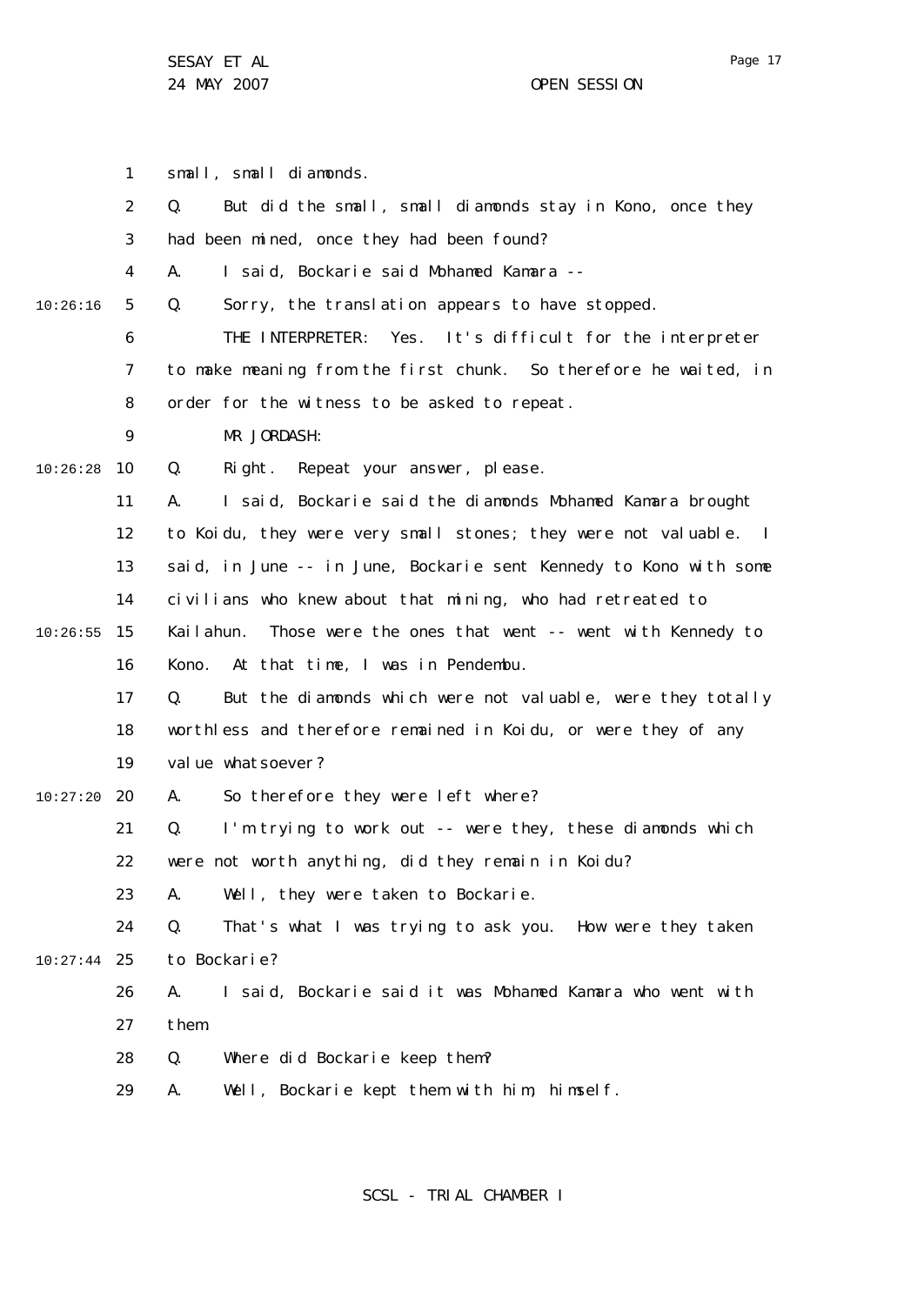1 2 3 4 5 6 7 8  $\mathsf{Q}$ 10 10:28:50 11 12 13 14 15 10:29:18 16 17 18 19 20 10:29:40 21 22 23 24 25 10:30:29 26 27 28 29 10:28:31 Q. Well, what, on his person or in a place? A. Bockarie had a house. He had a room. Q. Were they kept there? A. Well, that was the place he used to live. I believe that; I felt so. Q. Right. JUDGE ITOE: And what did he do with them, in his room or in his house? What did he do with them? THE WITNESS: Well, My Lord, at that time, I was not in Pendembu. I was not in Buedu, I was in Pendembu. The time Mohamed Kamara came in June '98 to Bockarie, when Bockarie sent Kennedy to go to Kono so that Kennedy could be the mining commander, I was in Pendembu. JUDGE ITOE: Okay. Thank you. JUDGE BOUTET: So, in short, you don't know? THE WITNESS: Well, I wouldn't be able to say Bockarie took them to such and such a place. But Bockarie had friends that he had been transacting business with. But -- but when he used to come from Buedu, I was not with him, so I didn't know the details and he didn't explain the details to me. MR JORDASH: Q. Now, when Kennedy went to Koidu, do you know what happened when he arrived there? A. When I arrived in Kono in '98, that's what you meant? Q. No. When Kennedy went to Koidu in June 1998, before you get there in December, there's six months. What I'm trying to do is try to find out what the state of your knowledge is; do you follow? If you don't know, you don't know. That's perfectly acceptable.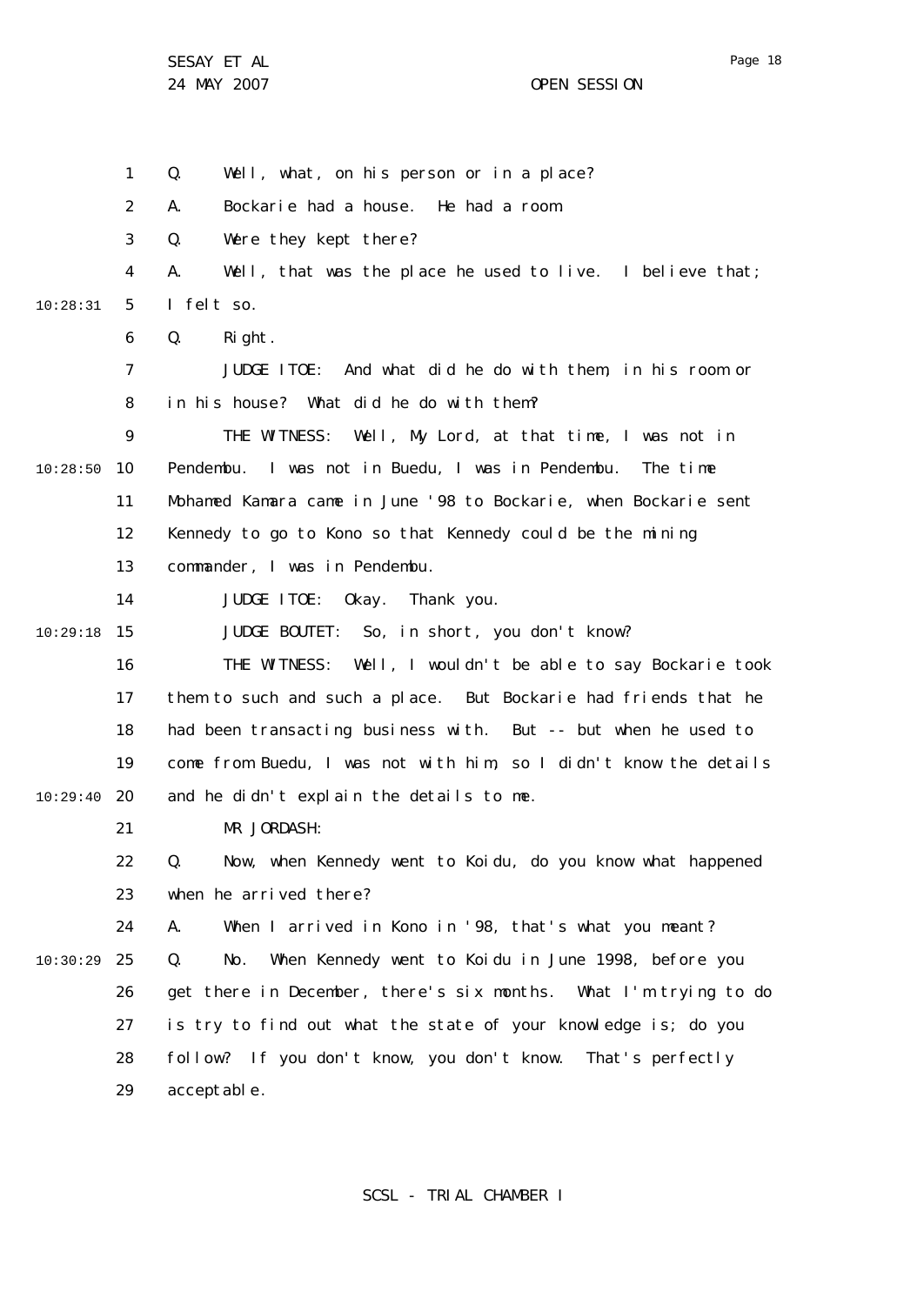10:31:10

24 MAY 2007 CHE SESSION

1 2 3 4 5 6 7 8  $\mathsf{Q}$ 10 10:31:43 11 12 13 14 15 10:32:20 16 17 18 19 20 10:32:57 21 22 23 A. No. Ask your question. If I don't know, I'll tell you. What I don't know, I'll tell you. Q. Well, what did you know about Kennedy's activities from June onwards? A. Well, I didn't know anything. The only thing I knew, that Kennedy was in Kono as mining commander. But his daily activities in Kono, in '98, I didn't know. And he was not reporting to me; he was reporting to Bockarie. Q. Did you know who, if anyone, brought diamonds from Koidu? A. From Kono to Buedu, the ones that I came to know that they used to take diamonds to Buedu, they were -- it was in '98/'99, it was Mohamed Kamara, the ones that were carrying the diamonds from Kennedy to Sam Bockarie in Buedu. Q. Well, Mohamed Kamara. Anyone else? A. Mohamed Kamara, Michael Coomber, Alpha Turay and Pa Saidu Mansaray -- I mean, Pa Abdul Mansaray. Q. And do you know why these people were the ones selected to bring the diamonds? A. Well, they were the ones working together with Kennedy, and it was Kennedy who will determine who and who would take the diamonds to Bockarie, in '98/'99. Q. Did Bockarie know these people? A. Very well. He knew them.

24 25 10:33:19 Q. Had Alpha Turay occupied any other position within the RUF before this?

> 26 27 A. Yes. Alpha Turay was the senior bodyguard to Pa Kallon; Foday Sankoh's adviser.

28 29 Q. Do you know whether there were any supplies or items sent in order to facilitate the mining?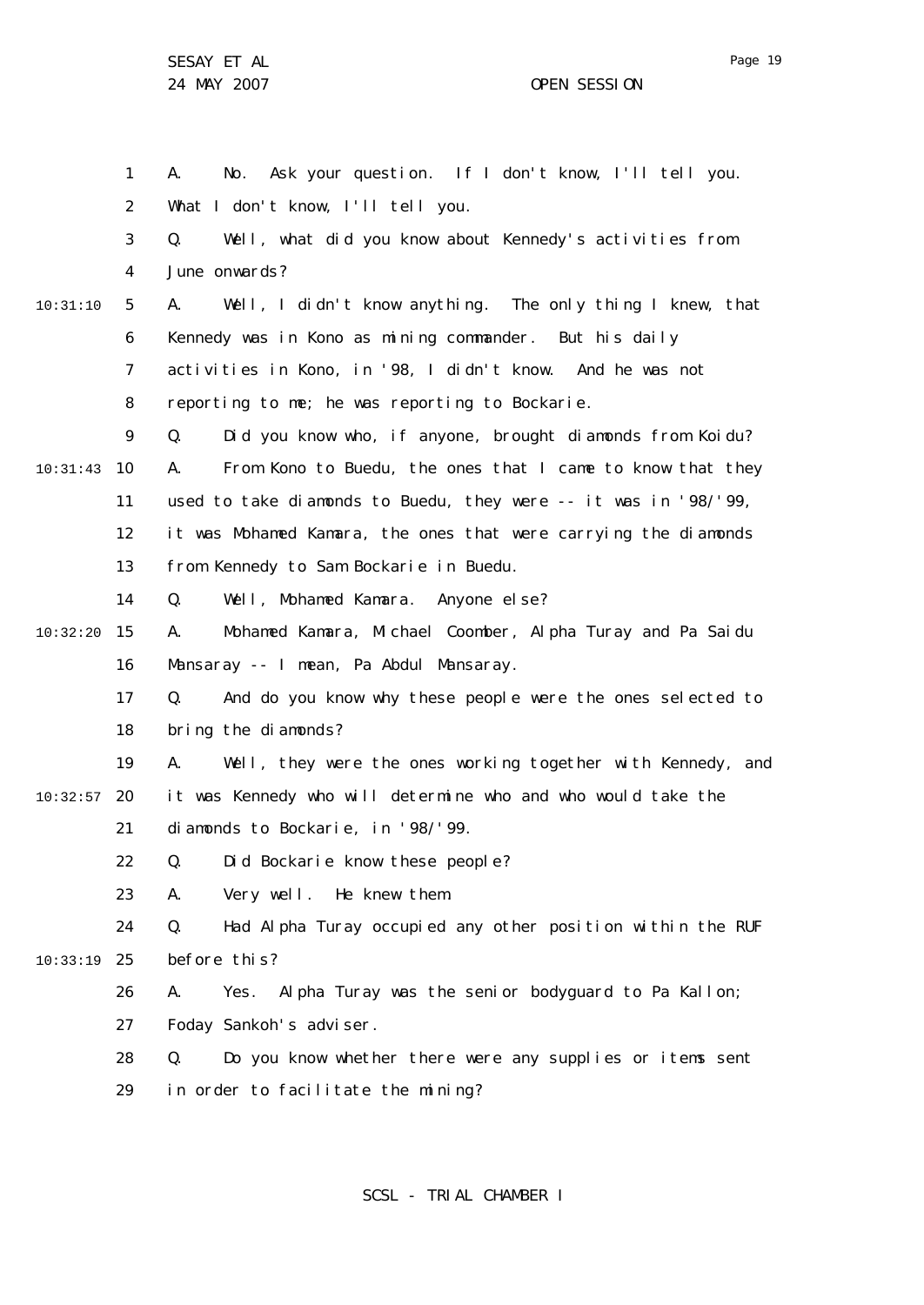1 2 3 4 5 6 7 8  $\mathsf{Q}$ 10 10:35:04 11 12 13 14 15 10:35:51 16 17 18 19 20 10:36:11 21 22 23 24 25 10:36:25 26 27 28 29 10:34:28 A. Well, I would be able to comment more on the ones I saw in '99. But in 1998, I wouldn't say much, because even the man who was in charge said it. He said he had 60 people, in '98, who were mining. Q. Okay. Well, we'll come to that in a moment. A. Well, I'm aware that, in '99, Bockarie used to send rice to Kennedy. He sent condiments. He -- he sent special medicine for the men's unit [as interpreted], so I knew. Cigarette. He sent used cloths, by bales, for the mining unit in Kono. In '99. Q. You said by bells. I didn't -- I heard the word by bells. A. I mean junks. I'm referring to junks, shirts and trousers, they were in bales, for the people that were doing the mining. MR JORDASH: Can I clarify: Does everyone understand the word "bales"? PRESIDING JUDGE: Well, I'm sure that he is talking about that. It is the pronunciation that sounds a little different. I'm sure he is talking of B-A-L-E-S, bales. Like, putting things in batches. It's the pronunciation that comes out like some different pronunciation, but not the orthodox way of pronouncing the word. MR JORDASH: Thank you. PRESIDING JUDGE: I'm sure that's what I got. JUDGE ITOE: They're big bundles, Mr Sesay, they're big bundles, aren't they, tied with strings and they're tied in a big bale or so; is that what you're referring to? THE WITNESS: Yes, sir, My Lord. That's what I mean. Like, if you put 80 trousers, shirts, and they were put together and tied differently. MR JORDASH: Okay. I follow. Thank you.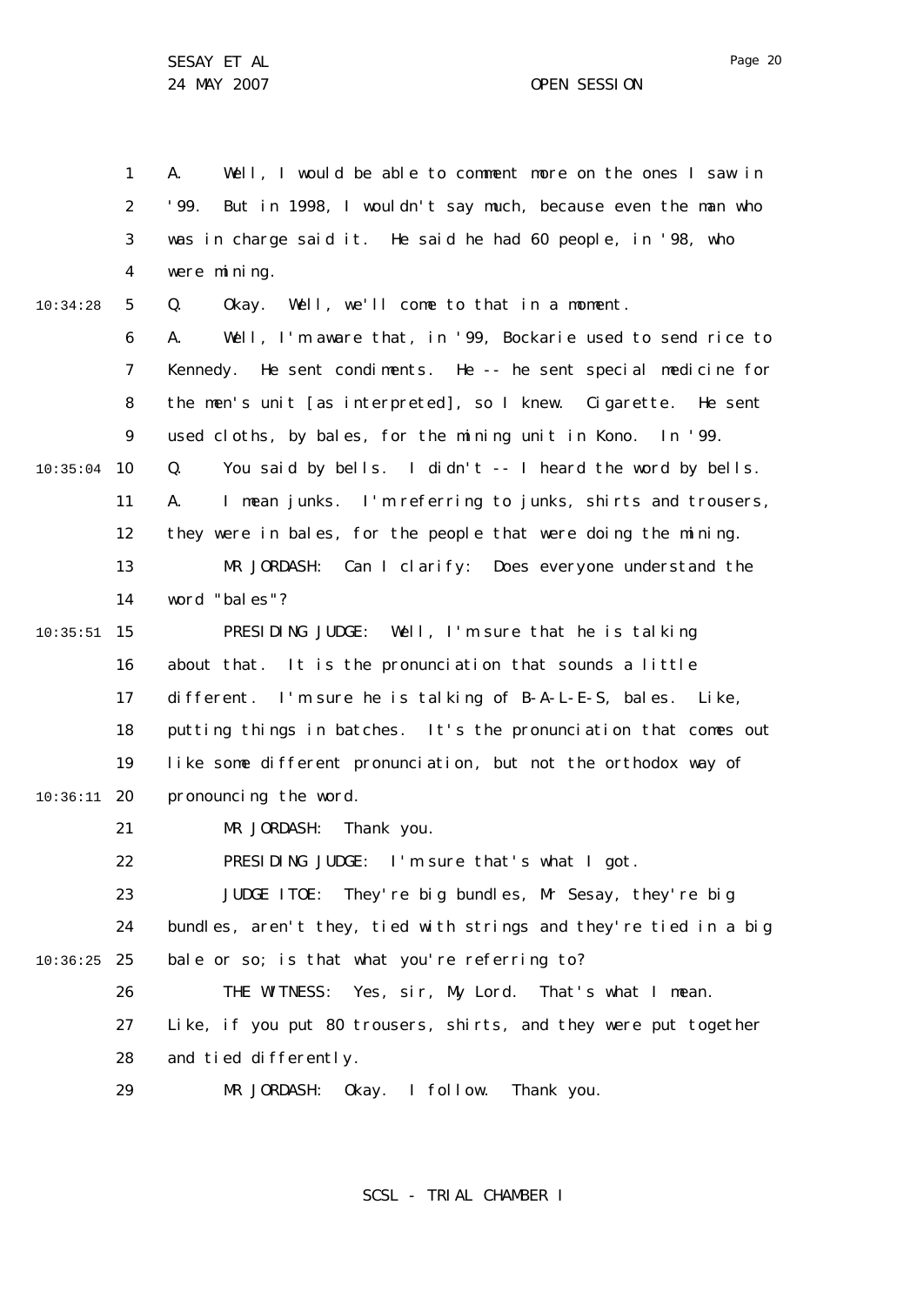24 MAY 2007 CHE SESSION

1 2 3 4 5 6 7 8  $\mathsf{Q}$ 10 10:37:43 11 12 13 14 15 10:38:13 16 17 18 19 20 10:38:35 21 22 23 24 25 10:39:02 26 27 28 29 10:37:23 Q. Now, you go to Koidu in December 1998? A. Yes. Q. And do you observe anything when you arrive, or soon after you've arrived, concerning mining? A. Well, I did not go to their camp because the mining -- Kennedy had his own camp with his workers. But I did not wait there when I came to Kono. When I came to Kono, I came purely on the -- for the arrangement for the attack. That was -- Q. Well, let's break this down. Did you have any instructions from Sam Bockarie, concerning mining, before you left or after you'd arrived in Koidu in the first few days? A. I didn't -- I didn't receive any instruction from Bockarie concerning the mining. The instruction from Bockarie was to come and attack the ECOMOG and the CDFs in Kono. Bockarie had direct communication with the mining commander. And he gave set, a set to the mining commander before I came to Kono. He was purely controlling that unit; he and the mining commander. Q. Who had the set in Koidu? A. It was the mining commander who had had the set before I came to Kono. So he had direct communication and he received direct instruction from Bockarie. Q. When you arrived in Koidu, before making your way to Makeni, did you see the mining commander? A. Yes. He was in the meeting while we were planning the attack on Kono. And even on the attack, we were together at Kuyor. Q. Did you speak to him about mining? A. Well, the two of us did not discuss about mining, but it was about the attack, and he came to join me in relation to the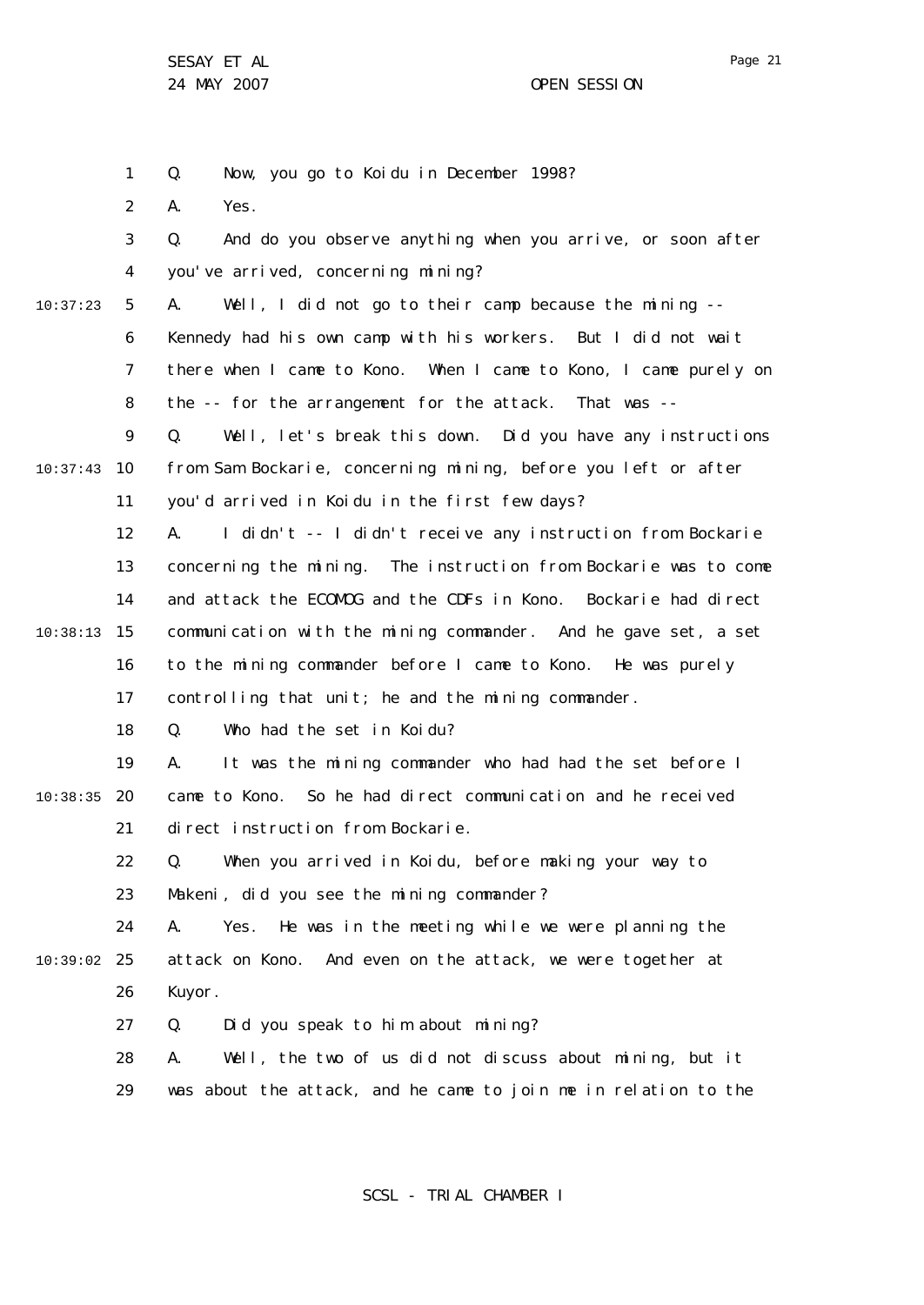24 MAY 2007 OPEN SESSION

1 2 3 4 5 6 7 8  $\mathsf{Q}$ 10 10:40:20 11 12 13 14 15 10:40:46 16 17 18 19 20 10:41:04 21 22 23  $24$ 25 10:41:27 26 27 28 29 10:39:58 attack. And, at that time, the mining -- when I came in December, no serious mining was going on. And even according to the report you heard before -- Q. Sorry, did you finish that answer? A. Yes. I said, this mining in '98 was no serious mining. And even people who were involved in him  $-$  in it, what  $I -$ - what they have explained in court here, the Court have heard them. Q. Let me ask you this: Would you be able to speak more freely in a closed session? A. Yes. I would be able to speak in detail, in details. MR JORDASH: Sorry, but I think Your Honours might be able to anticipate the point of a closed session, so could I apply to go into a closed session, please? PRESIDING JUDGE: And for how long would this be, about? Some kind of estimate, rough estimate. MR JORDASH: Probably for around 30 minutes. PRESIDING JUDGE: Can we put it about 45? MR JORDASH: No, I think I -- PRESIDING JUDGE: Thirty is definitely convenient? MR JORDASH: Generous, I think, 30. PRESIDING JUDGE: Right, okay. Members of the public, please retire for about 30 minutes. Mr Courtroom Officer, please make sure the technology is adjusted --MR GEORGE: Yes, sir. PRESIDING JUDGE: -- for the purposes of closed session. Yes, Mr Sesay. THE WITNESS: My Lord, I want to attend the bathroom for two minutes, sir. PRESIDING JUDGE: Right, we'll stand down for that period,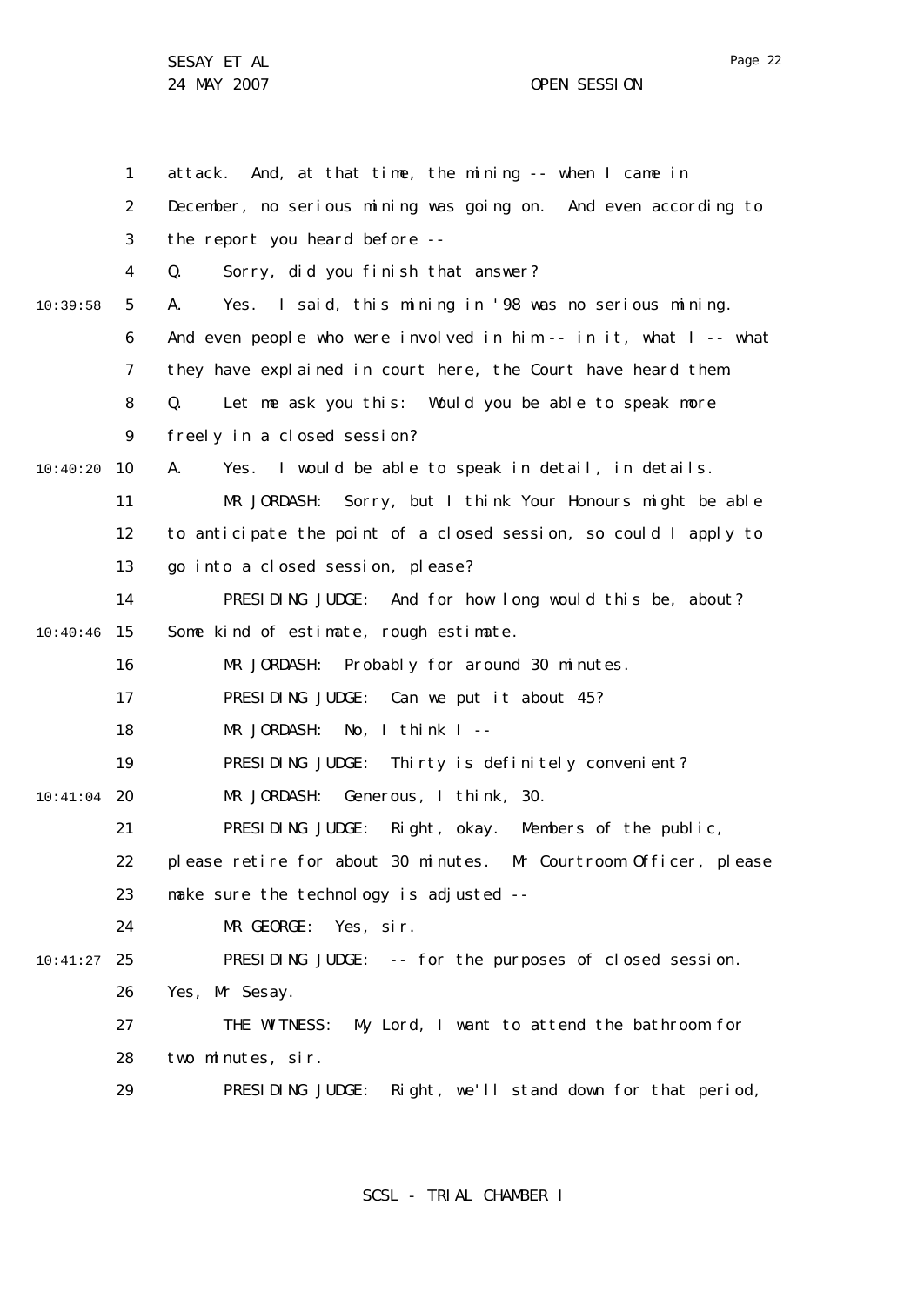MAY 2007 CLOSED SESSION

 10:41:47 right. [Break taken at 10.40 a.m.] [At this point in the proceedings, a portion of the transcript, pages 24 to 45, was extracted and sealed under separate cover, as the proceeding was heard in a closed session]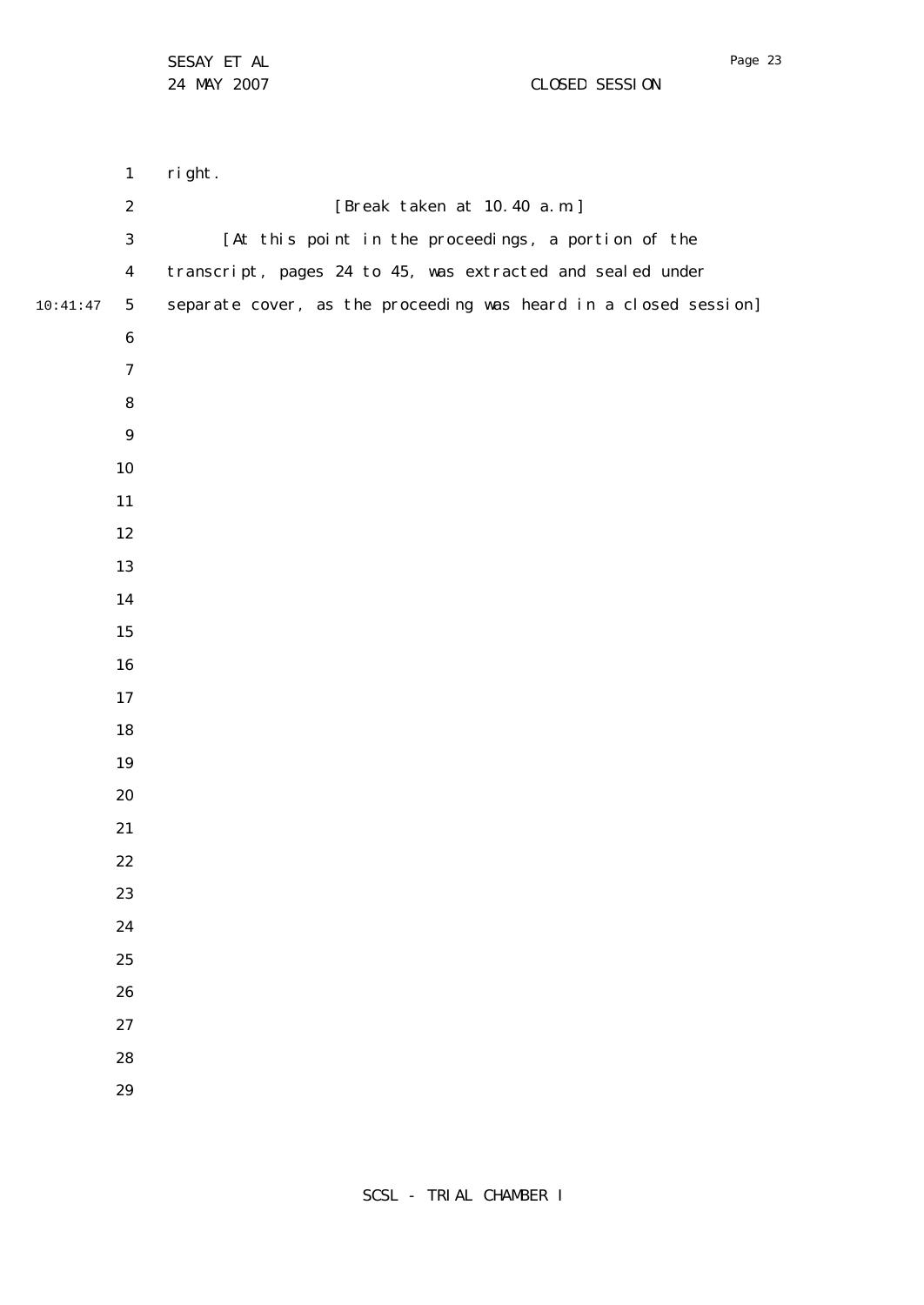1 2 3 4 5 6 7 8  $\mathsf{Q}$ 10 12:19:01 11 12 13 14 15 12:19:24 16 17 18 19 20 21 22 23 24 25 12:20:37 26 27 28 29 12:18:46 12:19:59 [Open session] MR GEORGE: We can now go into open session. PRESIDING JUDGE: The trial is resumed in open session. Continue, learned counsel. MR JORDASH: Thank you, Your Honour. Q. Do you know what two-pile is, Mr Sesay? THE INTERPRETER: The interpreter cannot get the attorney. MR JORDASH: Q. Do you know what two-pile is, Mr Sesay? A. Yes, I know that. I, myself, had wanted to explain something before answering that question, if the Court could allow me? Q. Go ahead. PRESIDING JUDGE: Yes, proceed. THE WITNESS: Well, the radio log message book that was brought -- given to me by the Prosecutor, you will see one message there from the paramount chief in Mabonto, a gold mining area, in '99. But the message was not from the paramount chief himself, but the message showed that the paramount chief in Mabonto had stopped all gold mining activities in his chiefdom. So, really, if I were a person supporting this forced mining, in order for us to force civilians to mine, at this time the paramount chief wouldn't have had the opportunity to stop the RUF from carrying out gold mining in his chiefdom; you understand? MR JORDASH: Q. Not completely. Which paramount chief stopped gold mining? A. The paramount chief in Mabonto, Alimamy Bangura, he cannot speak through his mouth. He had a mic in his throat. He stopped the mining that -- mining should not be carried on in his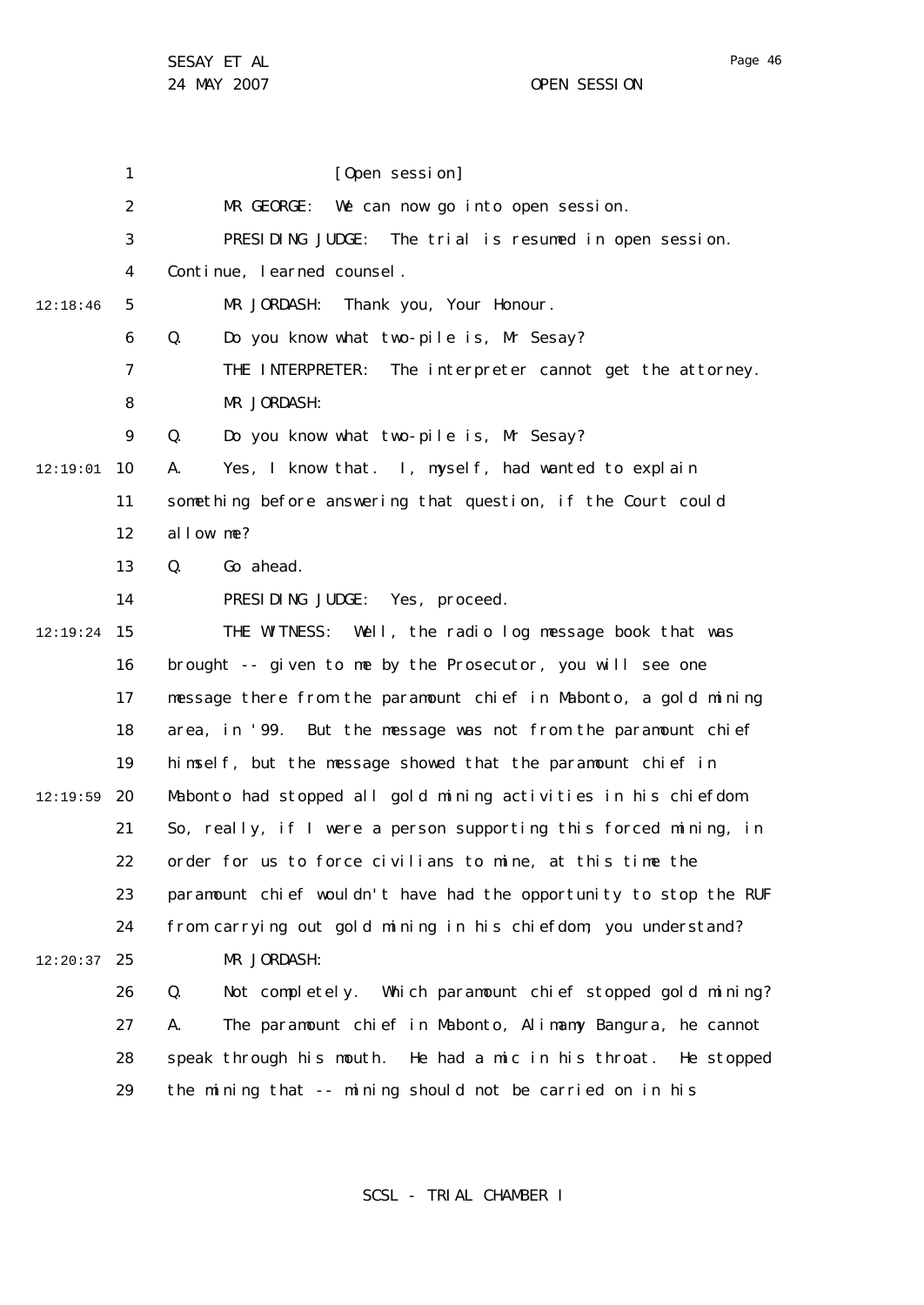1 2 3 4 5 6 7 8  $\mathsf{Q}$ 10 12:21:51 11 12 13 14 15 12:22:20 16 17 18 19 20 12:22:38 21 22 23 24 25 12:22:57 26 27 28 29 12:21:24 chiefdom in '99 and, indeed, that happened. Q. Where was his chiefdom? A. Well, this chiefdom is in the Tonkolili District. Q. And who did he stop from mining? A. He stopped the civilians and the RUF -- Q. How did he stop them? A. -- who were mining there. Well, he had his chiefdom's speaker. He gave him the instructions and the chiefdom speaker said: All mining activities should cease in his chiefdom and, indeed, everything concerning mining came to a halt and the message was in effect. Q. Well, when was this? A. Well, the message is not before me here, but it was in '99. I think it was '99, towards 2000. That was the time the message was entered in that book Q. And how was he able to stop the RUF from mining? PRESIDING JUDGE: Yes, Mr Harrison. MR HARRISON: The Prosecution objects. We understand what the witness to be doing to be simply reciting one page from an exhibit. Now, a witness can certainly give his recollection of the facts that are related to the exhibit. But if all he is doing is simply reciting the information that he's read from the exhibit that would not be admissible because it is not coming as information or facts from the witness. PRESIDING JUDGE: Is the document in evidence? MR HARRISON: It's -- I think it's exhibit -- I think he's referring to one of the log books which are 32 -- PRESIDING JUDGE: The Court exhibits? MR HARRISON: Yes, I think it's 32, 33 and 34 of the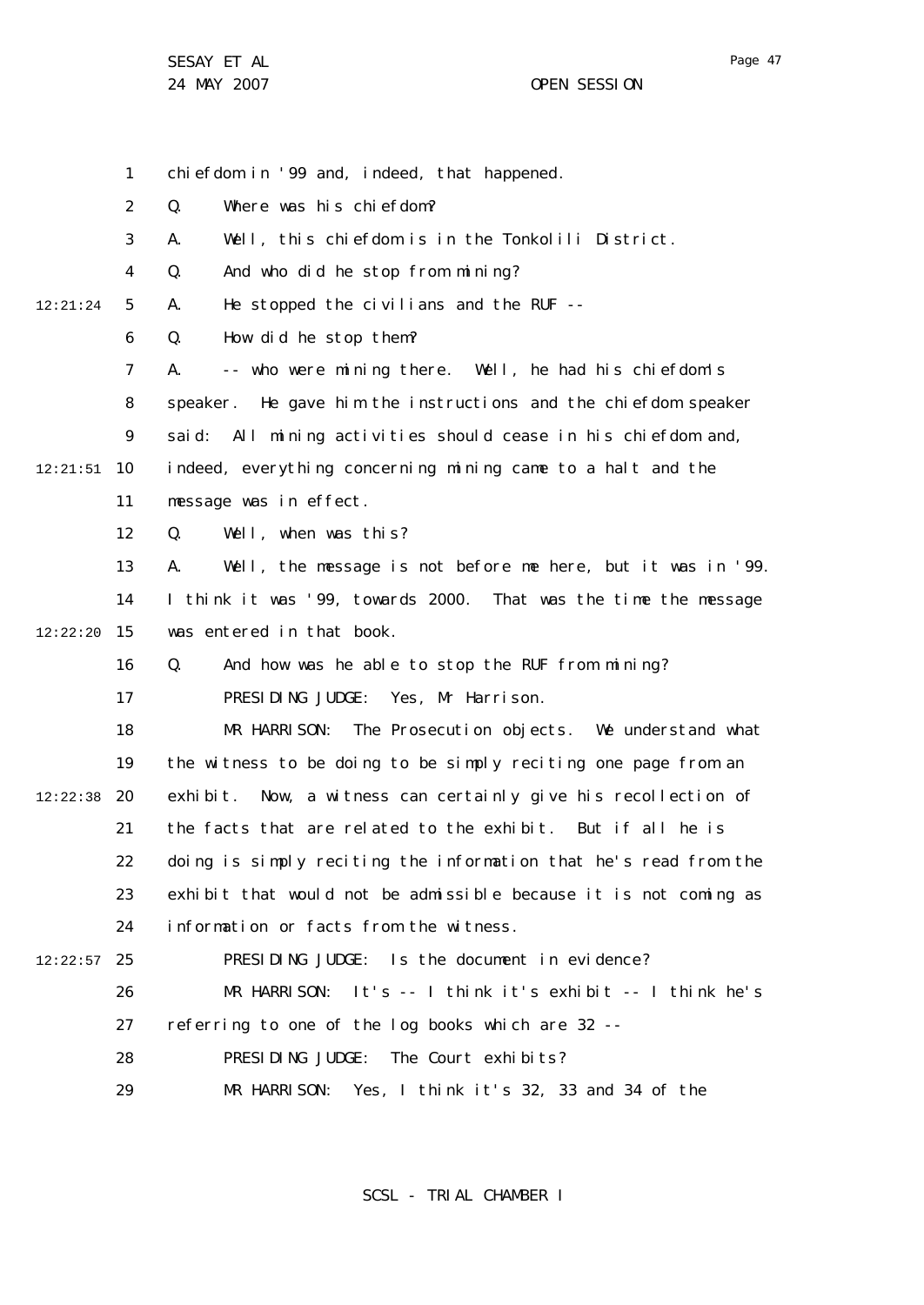1 2 3 4 5 6 7 8  $\mathsf{Q}$ 10 12:23:37 11 12 13 14 15 12:23:46 16 17 18 19 20 12:23:58 21 22 23 24 25 12:24:15 26 27 28 29 12:23:23 SITREPS. PRESIDING JUDGE: Well, I think the proper procedure will be that if this witness is adverting to some particular incident in any of those exhibits we can, in fact, the Court can properly have the exhibit -- give it to him -- MR JORDASH: Well --PRESIDING JUDGE: -- rather than try to extrapolate from the evidence, the document, from memory. MR JORDASH: Well, I don't think he is extrapolating from the report. PRESIDING JUDGE: He is not doing that? MR JORDASH: There is a radio message. I have seen it. PRESIDING JUDGE: Yes. MR JORDASH: And what Mr Sesay has done is, I think, combine his own knowledge with that radio message. PRESIDING JUDGE: Yes. MR JORDASH: But the radio message does not include a reference to the paramount chief speaking through his neck. PRESIDING JUDGE: Good point, but do you agree that if he is trying to represent to the Court what actually is in that document, the best evidence is the document itself, not his memory? MR JORDASH: Not necessarily, no. If he had personal dealings with the paramount chief, that is the best, potentially the best evidence. PRESIDING JUDGE: Well, the best evidence in the sense that, in terms of his own knowledge of what transactions he may have had with the paramount chief, but if he is referring to a particular incident that is recorded in that document, then ought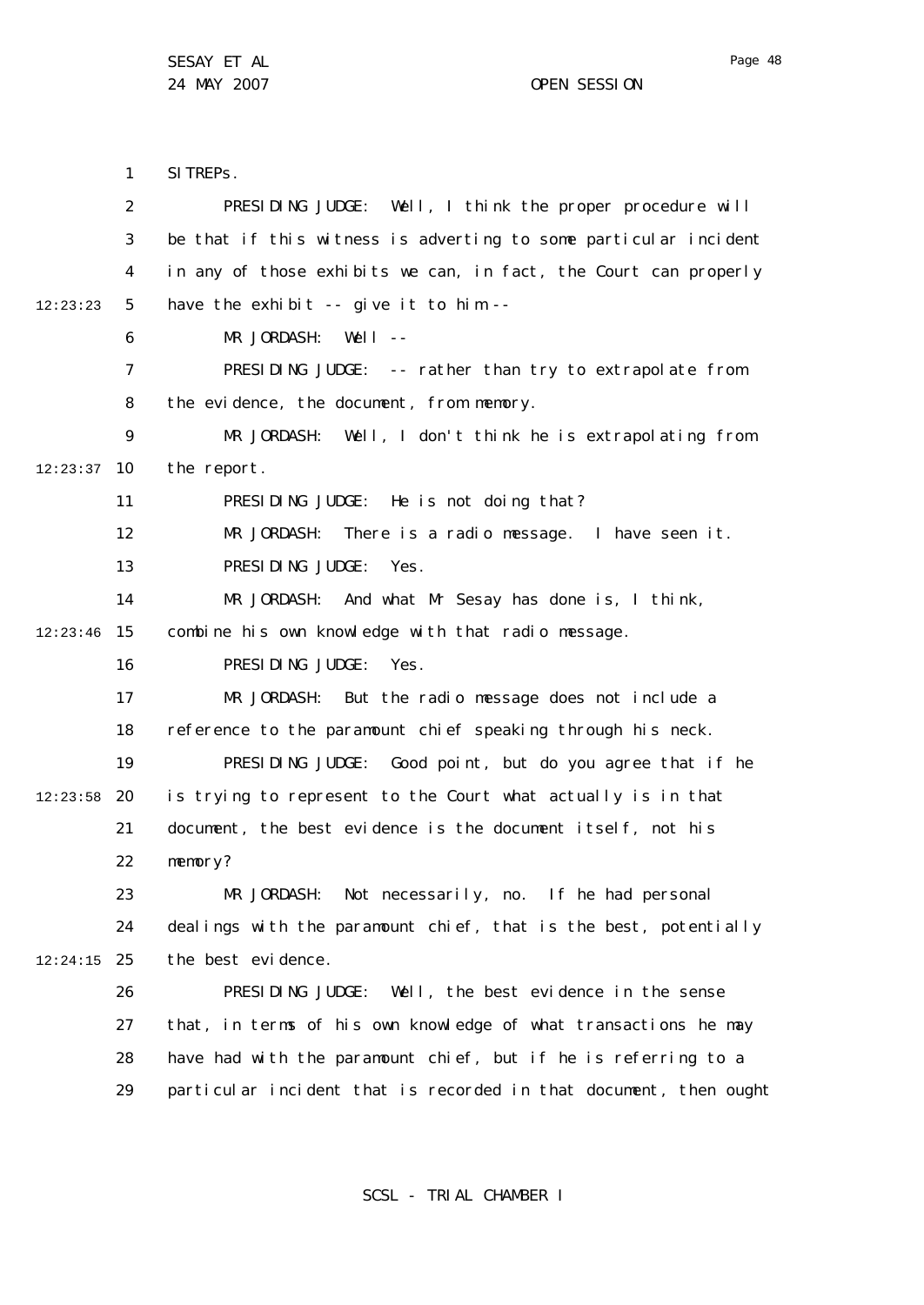SESAY ET AL 24 MAY 2007 CHE CONTROLLER SESSION

1 2 the Court not to be able to see that his recollection of what is in the exhibit is, in fact, accurate?

3 MR JORDASH: I can find the exhibit.

4 5 6 7 8  $\mathsf{Q}$ 10 12:25:10 11 12 13 14 15 12:25:30 16 17 18 19 20 12:25:48 21 22 23 24 25 12:26:00 26 27 28 29 12:24:45 PRESIDING JUDGE: No. I am just saying that in a situation like that, he has made reference to the exhibit. He is trying to recollect what the exhibit says. My simple position, which is not complicated, is that if he is trying to make some -- trying to recollect what's in that particular document, for the purposes of his answer to you, the best evidence would be the document itself because it is possible, Mr Jordash, that his recollection may be flawed; isn't it a possibility? Of the record itself. MR JORDASH: I disagree with nothing that Your Honour has just said. PRESIDING JUDGE: Yes; quite. That is all we are trying to do. That is what I am trying to understand; the document is in evidence. So let's give him the document and he refers us to the particular incident and then he can now give us his evidence in the context in which he is trying to answer your question. MR JORDASH: Well, if I may return to this because I will need to find that -- PRESIDING JUDGE: Very well, yes. MR JORDASH: -- radio message. I recall the radio message but I hadn't anticipated Mr Sesay would deal with it at this stage. PRESIDING JUDGE: Yes. Mr Harrison, wouldn't that be satisfactory for the Prosecution? MR HARRISON: Yes, of course. PRESIDING JUDGE: Yes. Because we -- thank you. Right, Mr Jordash, you can keep that on hold. You are at liberty to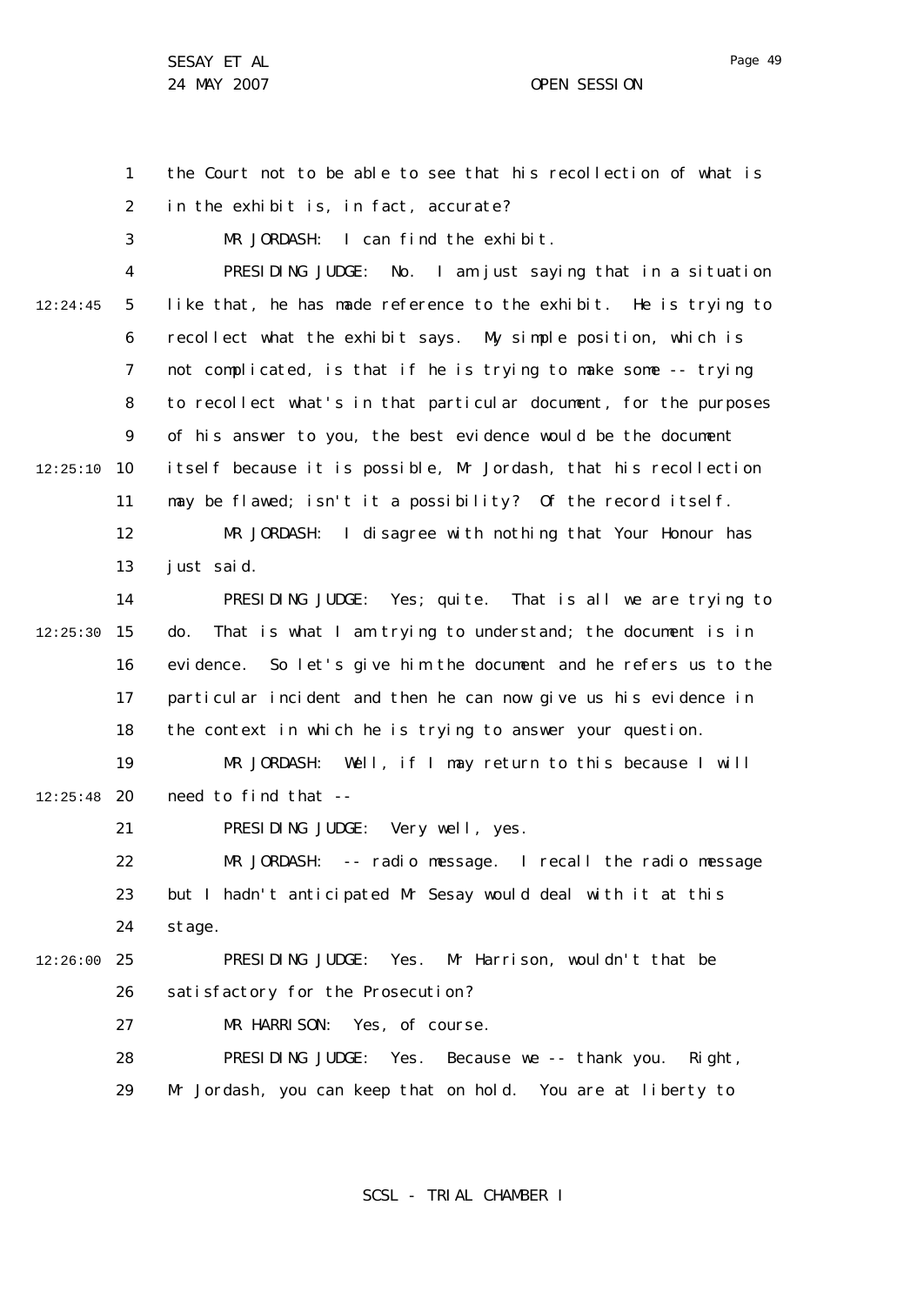24 MAY 2007 CHE SESSION

1 2 3 4 5 6 7 8  $\mathsf{Q}$ 10 12:27:24 11 12 13 14 15 12:27:59 16 17 18 19 20 12:28:22 21 22 23 24 25 12:28:43 26 27 28 29 12:26:41 return to it. MR JORDASH: Thank you. Q. Two-pile; what's your understanding of two-pile? A. Well, that one, it started in 2000, February. Q. Well, what's your understanding of what it is? A. Well, that one, my understanding of the two-pile, you are supporting the workers, the miners. Well, after obtaining the gravel, they share it into two; one for the civilian miners and one is for the RUF. That is the two-pile. Q. And during the time when Kennedy reported to Bockarie, what was the arrangement with the mining? A. Well, when Bockarie was there, and Kennedy was reporting to him  $-$ Q. Stop there. We've lost the translator. Repeat the last two sentences, please. A. I said Bockarie did not allow any commander, nobody in '99, to mine in Kono, apart from the mining unit. It was only the mining unit that was carrying out mining activities under Kennedy in Kono, in '99. Q. Well, was it -- what system was it? Was it a two-pile or not? A. No. During that time it was one pile. When the gravel was obtained, it was washed. When diamond was picked there, the diamond would be sent to Bockarie in Buedu. Q. And do you know if the civilian miners received anything for their labour? A. Well, what I knew, except the food that was sent by Bockarie to Kennedy, and the used clothing, and the medication he used to give them. But when I went to Kono, when Foday Sankoh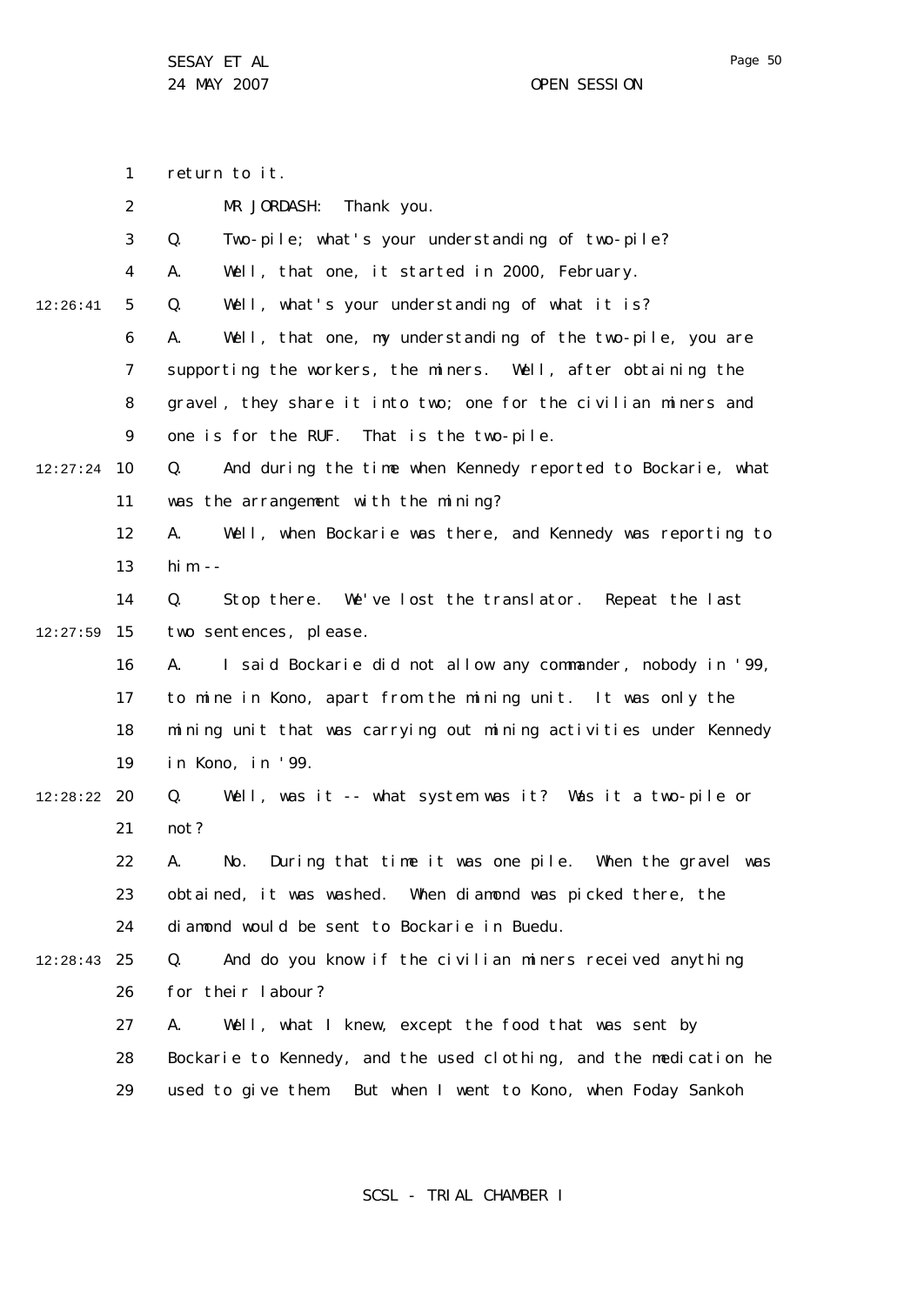|          | $\mathbf{1}$   | sent me to Kono in February 2000, I was not giving out used       |
|----------|----------------|-------------------------------------------------------------------|
|          | $\overline{2}$ | clothes to miners, but I introduced the two-pile system.<br>That  |
|          | 3              | the equipment Foday Sankoh sent to Kono, with the UNAMSIL escort, |
|          | 4              | the shovels, baling machines, the shakers, otherwise called       |
| 12:29:59 | 5              | sheaves, the fuel, the pick axes and the buckets, rice and        |
|          | 6              | condiment, these things I used to distribute. Then, when the      |
|          | $\overline{7}$ | people mined, I shared the gravel into two piles: A pile for the  |
|          | 8              | RUF, a pile for the workers.                                      |
|          | 9              | Okay. Now, 367 said that during 1998 and 1999 you had<br>Q.       |
| 12:30:47 | 10             | boys, as in men, involved in non-government mining in Kono.       |
|          | 11             | These were Bukoro --                                              |
|          | 12             | Bokello.<br>Α.                                                    |
|          | 13             | Sorry, Bokello, Colonel Lion, Small Kamare and Officer Med?<br>Q. |
|          | 14             | Α.<br>Okay. Let me explain about these four names. Well, in the   |
| 12:31:27 | 15             | first instance it was a lie.                                      |
|          | 16             | JUDGE ITOE:<br>There's Bokello, Colonel Lion --                   |
|          | 17             | MR JORDASH:<br>Small Kamare. K-A-M-A-R-E.                         |
|          | 18             | JUDGE ITOE:<br>Thank you.                                         |
|          | 19             | MR JORDASH:                                                       |
| 12:31:41 | 20             | Okay. So Bokello, please explain?<br>Q.                           |
|          | 21             | John Bokello was a civilian who went to Makeni in January<br>Α.   |
|          | 22             | 2000 from Freetown. He went with his wife, who was Mimi, from     |
|          | 23             | So if 367 said Bokello was mining for me --<br>Freetown.          |
|          | 24             | THE INTERPRETER:<br>The interpreter is sorry.                     |
| 12:32:27 | 25             | MR JORDASH:                                                       |
|          | 26             | Q.<br>Start the last two sentences again, please?                 |
|          | 27             | I said Bokello was not living within the areas held by the<br>А.  |
|          | 28             | RUF.<br>He was a civilian.<br>He was in Freetown.                 |
|          | 29             | Did he ever involve himself with mining?<br>Q.                    |

SCSL - TRIAL CHAMBER I

Page 51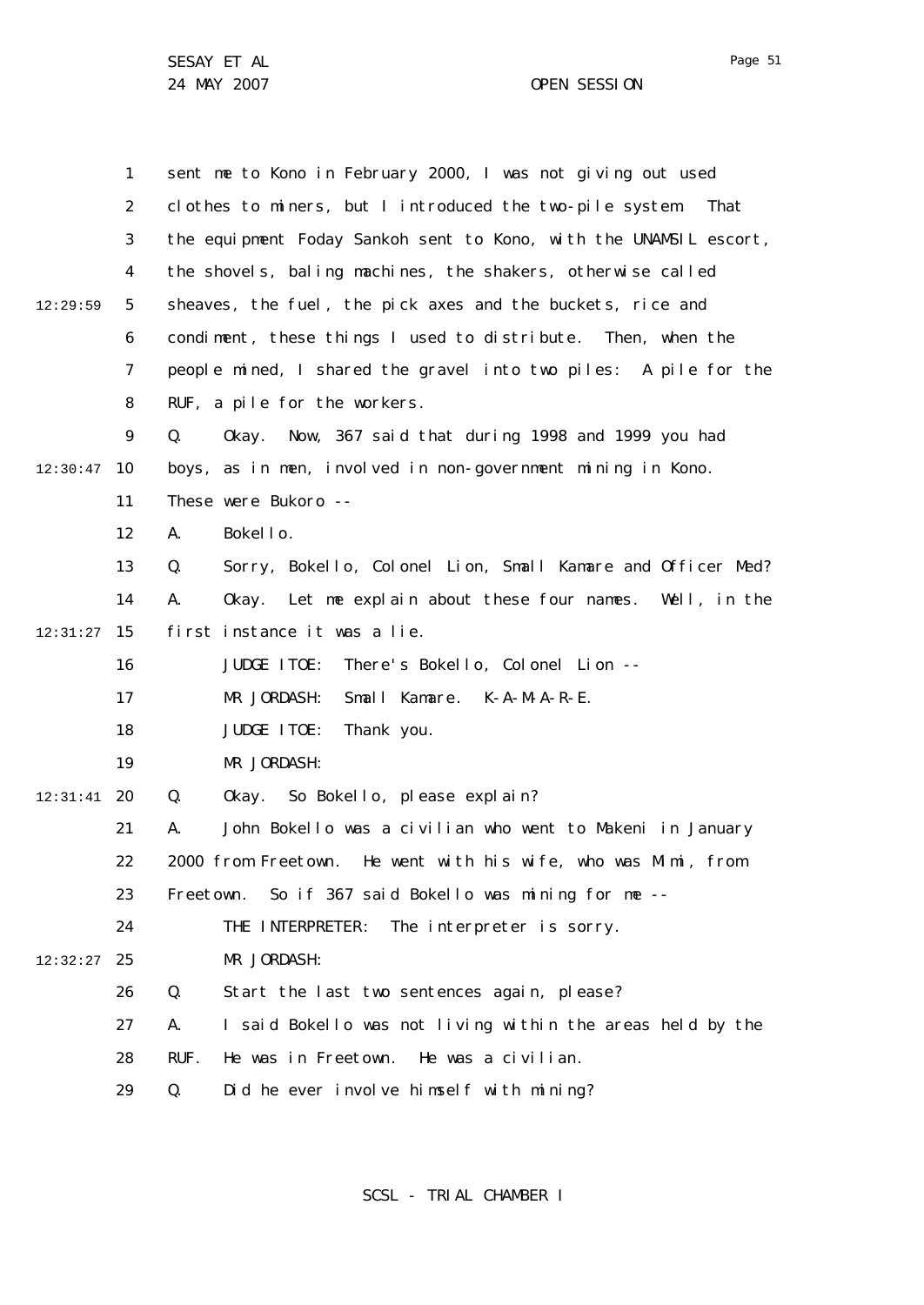1 2 3 4 5 6 7 8  $\mathsf{Q}$ 10 12:33:52 11 12 13 14 15 12:34:21 16 17 18 19 20 12:34:54 21 22 23 24 25 12:35:23 26 27 28 29 12:33:23 A. Yes. Bokello went to Kono in March 2000 from Makeni. Well, when he went to Kono, he went with workers and he asked me in order for me to support him, and Bokello had been working with his workers on the two-pile system. Q. Where were his workers from, do you know? A. Well, he got them from Makeni. When he went and met me in Kono. He met me in Kono in March of 2000. Because, during this time, before this time, vehicles had been plying between Kono and Makeni. Q. Do you know what the condition of the workers were? Was? A. Well, in 2000, Kono was packed. Transport was plying, workers were working and it was just like normal life. You go to work and in the evening you are off. You go to your respective -- to their respective places. The miners were civilians. Bokello -- and Bokello himself was a civilian. He had no gunman around him. Q. Colonel Lion? A. Colonel Lion, the whole of 1998 he was in Kailahun. In '99 he was in Kailahun from January to October. So when I was leaving Buedu to come to Makeni in October, that was the time Bockarie said Lion should join me. So, from October '99, to February 2000, Colonel Lion was living in Teko Barracks at Makeni. Q. Did he ever involve with mining? A. Yes. That was when Foday Sankoh sent me to carry out the mining in February 2000. Q. And what was his involvement with mining? A. Well, Lion did not have direct workers. He was in Number 11. When we distributed the shovels to miners, he would be there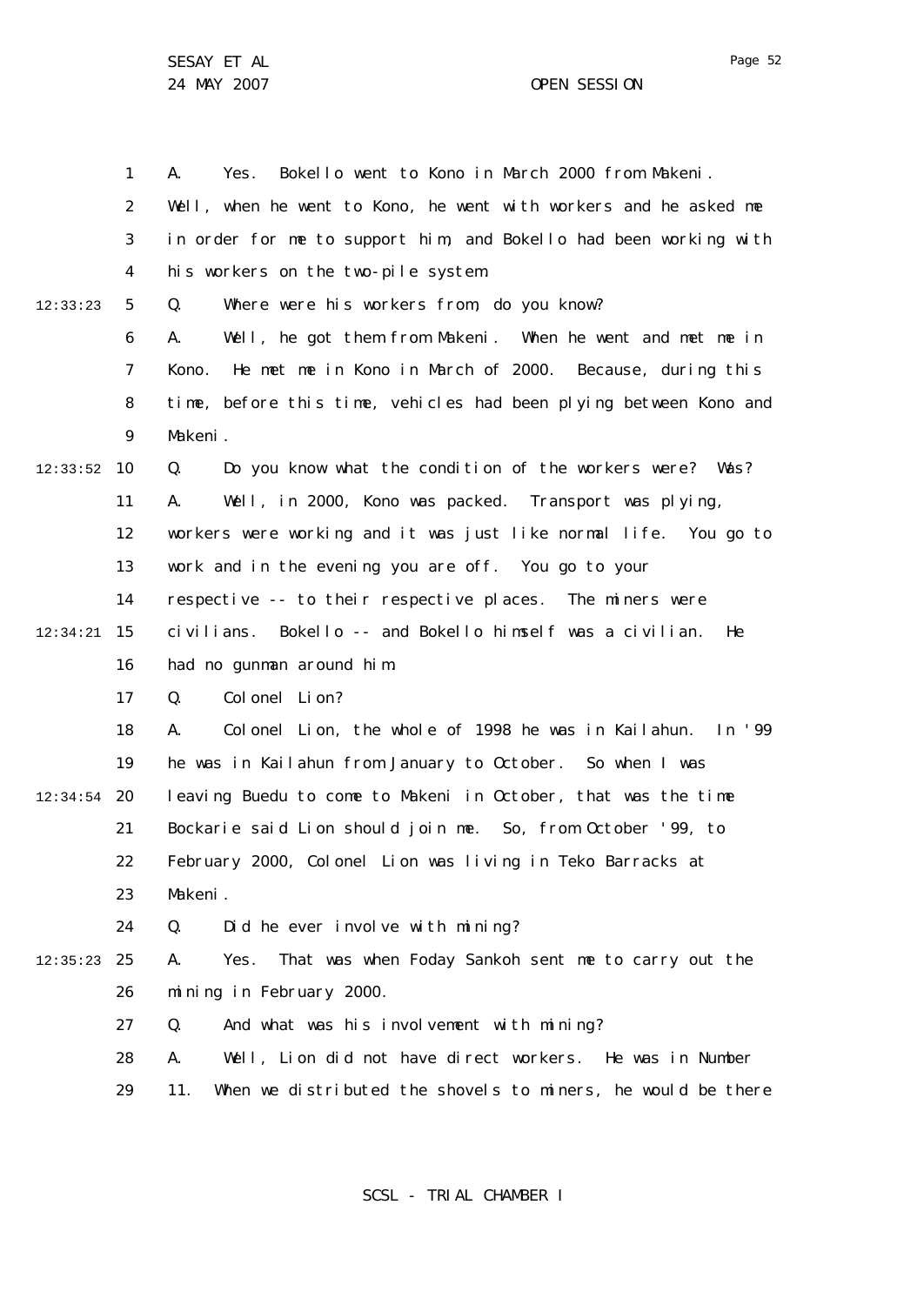Page 53

1 2 3 for them to hand over the RUF gravel to them while the civilians would take their own pile. That was Number 11. Q. Where did his civilians come from, do you know?

4 5 6 7 8 12:36:28 A. Civilians started going to Kono. They started going to Kono from November '99; from every part of Sierra Leone people were working. People were coming from Kenema; some were coming from Bo; people were coming from Makeni; people were coming from Freetown here and were going to Kono.

> $\mathsf{Q}$ Q. Small Kamare?

10 12:36:54 11 12 A. Small Kamare did not involve in mining '98/99. He did not take part in any mining. Small Kamare, in fact it was in 2000 when he went to Kono.

> 13 Q. Where was he before that?

14 15 12:37:22 16 17 18 A. For the whole of '98 Small Kamare was in Kailahun. He was a bodyguard to Mike Lamin. And in December '98 he was one of the bodyguards Mike Lamin said he should join me to come and attack Kono. And Kamare was with me in Makeni up to March when I was attacked.

> 19 Q. And then?

12:37:49 20 21 22 23 A. From there, he went back to Kailahun and lived in Mike Lamin's house at Buedu. From there, after the Lome, he came to Freetown and he was with Mike and in 2000 he went to Kono, where he joined me.

## 24 25 12:38:27 Q. And what kind of activity was he involved with, when he joined you?

26 27 28 29 A. Well, he was in Kaisambo when the civilians were removing the two piles. He was taking -- he was taking the RUF gravel. When Bokello were removing the gravel he was given the RUF pile. He was supervising the RUF pile.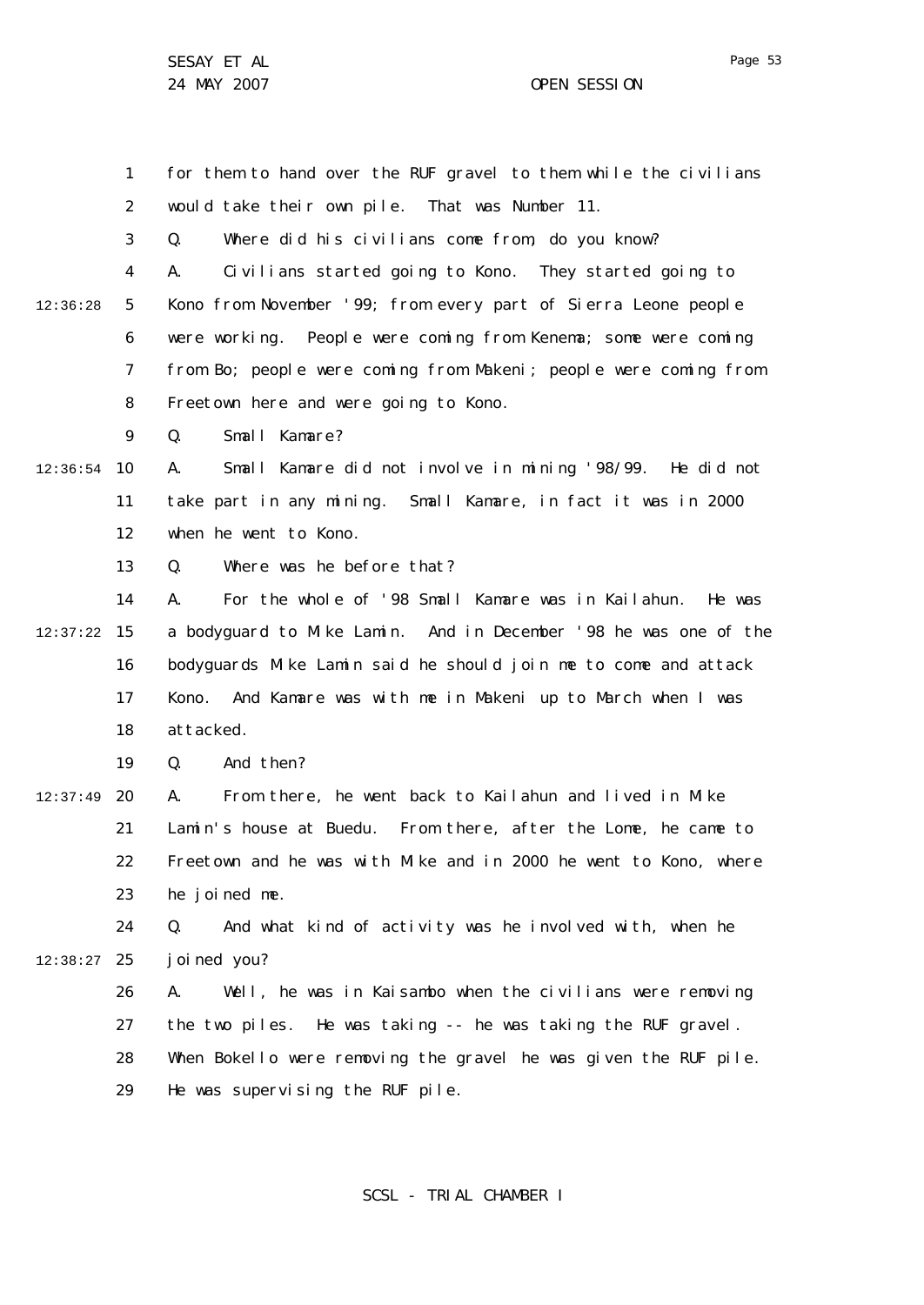Q. Kaisambo, K-A-I-S-O-M-B-O [sic]?

1

24 MAY 2007 CHE SESSION

2 3 4 5 6 7 8  $\mathsf{Q}$ 10 12:39:52 11 12 13 14 15 12:40:23 16 17 18 19 20 12:40:42 21 22 23  $24$ 25 12:41:15 26 27 28 29 12:39:30 A. Yes. Q. What kind of labour was he involved with? A. You mean the mining? Q. Yes. A. Well, people were tripping. Sometimes if people trip it would take about 20 or 25 days and then they would need some gravel. Then they remove the gravel and then they divide it. Q. Sorry, I should have said: What was the condition of the miners he was working with? A. Well, the condition of the mining, in 2000, it was not bad for the civilians because that made the civilians started going to Kono and the population increased. So, if we were harassing or suffering the people, or forcing them to mine, the civilians will not have taken transport to go to Kono on their own during this time. Q. Thank you. A. But, you see, you will see business women coming with 200 to 300 bags rice straight to Kono from Freetown. So that will prove that there was no problem within the civilians. Q. Officer Med? A. Well, Officer Med, I met him in Kono in December '98. So it was about a week ago; and he was wounded. Q. A week ago? Let me just stop you. A week ago? A. I said I met Officer Med in Kono in December '98. Q. Carry on. A. And he was wounded. He was in Kailahun, part of '99 and, in October, he was among the group I moved with from Kailahun, through Kono to Makeni and, from October '99, to February 2000,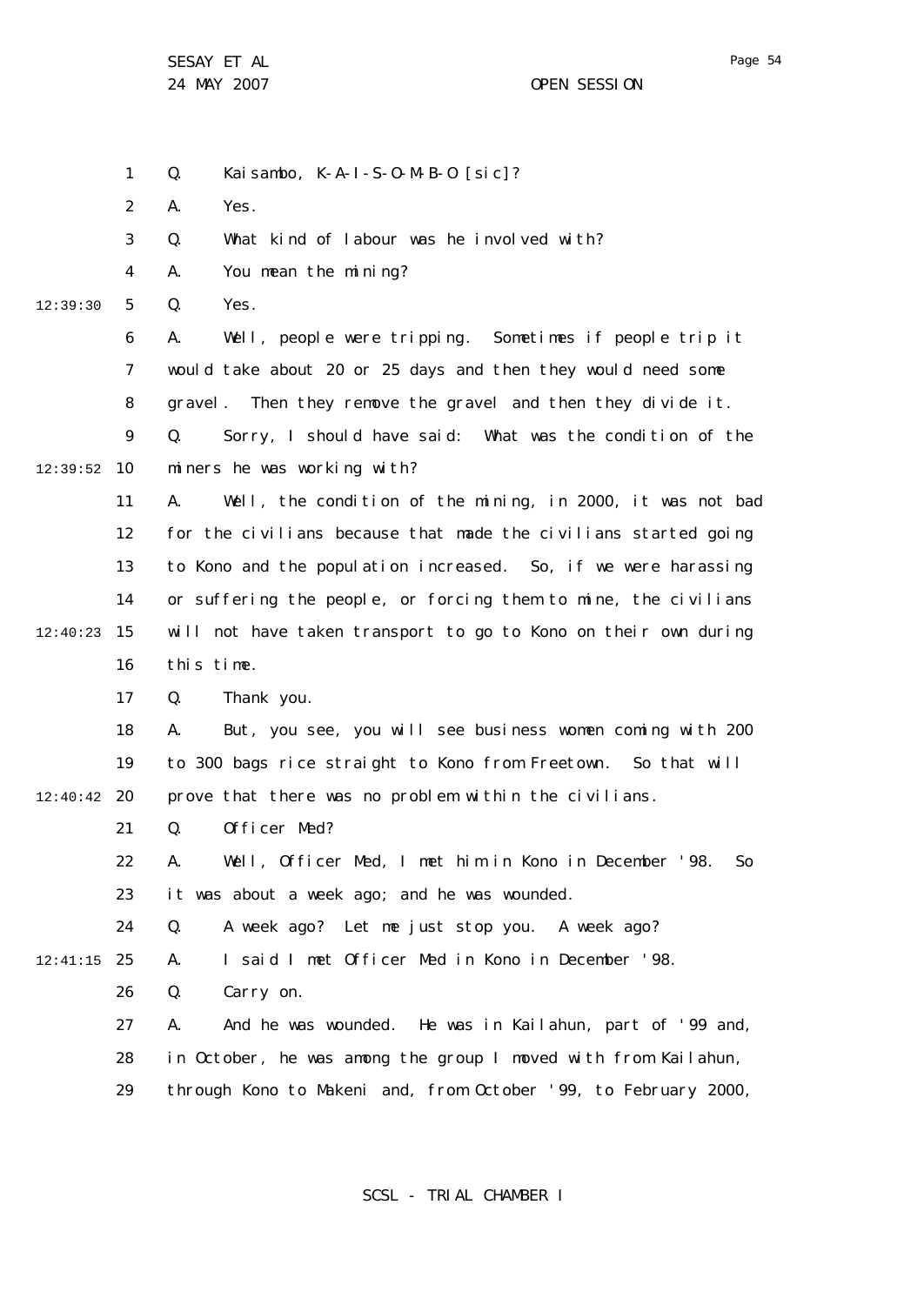1 2 3 4 5 6 7 8  $\mathsf{Q}$ 10 12:43:16 11 12 13 14 15 12:44:05 16 17 18 19 12:44:37 20 21 22 23 24 25 12:45:01 26 27 28 29 12:42:21 Officer Med never involved himself in any mining. Q. Was he ever involved in any mining? A. Yes, he did mining. Q. When and where? A. He did mining in Tombodu in December 2000 to March 2001, and then I said the mining at Tombodu should stop because I was running at a loss. Q. This is perhaps going to take a little time but it has to be done. 334 said that in 1998 to 1999 there was forced mining in Kamara Chiefdom in Tombodu. Do you know if that's true? A. Well, that was not in my knowledge and I did not see. I never heard that the mine at Tombodu, in '99, even Kennedy, who had the mining unit, they never mined in Tombodu in '99. Q. Sukudu. 334 said that there was forced mining in Sukudu. S-U-K-U-D-U. Do you know if that's true? This is in 1998 and 1999. A. Well, I never heard anything about mining in Sukudu. Even in 2000 I never heard of it. I did not carry out any mining there. And in '99 I did -- I never heard of any mining in Sukudu. Q. 334 said that in 1998 and 1999 there was forced mining in Peyima. P-E-Y-I-M-A. Is that something within your knowledge? A. Well, no. That is not true because that was my first time of hearing it in this Court. Q. First time of hearing what, in this Court? A. To say that in '98, in '99, they were forcing civilians to mine in Peyima, this is my first time of hearing it in this Court. That never happened. Q. 334 said in 1998 to 1999 there was forced mining in Number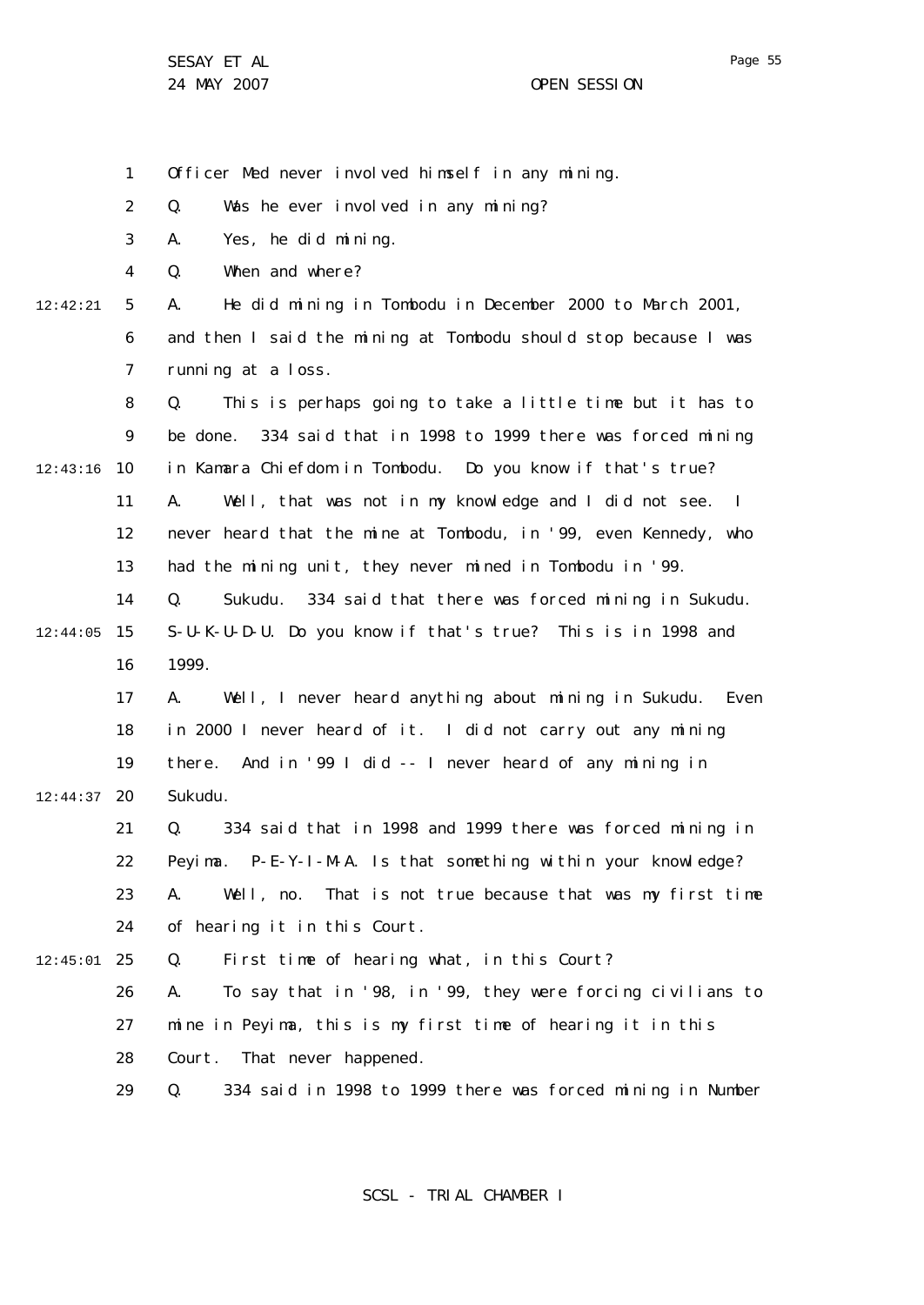24 MAY 2007 CHE SESSION

1 2 3 4 5 6 7 8  $\mathsf{Q}$ 10 12:46:31 11 12 13 14 15 12:47:21 16 17 18 19 12:48:02 20 21 22 23 24 25 12:48:49 26 27 28 29 12:45:58 11; is that correct? A. In '99 the mining unit never mined at Number 11. It was in 2000, from March, when mining took place in Number 11 but that was not forced mining. It was not forced labour. It was a two-pile system and it was a Caterpillar that tripped Number 11 in March. It was not forced labour. Q. Same question: 1998, 1999, 334 said there was forced mining? In Yardu. Y-A-R-A-D-U. Is that within your knowledge? A. No, I never knew of it. This is the first time I'm hearing it in this Court and even -- I said and even 367, he never mentioned these areas all, in '98 and '99. He never mentioned these areas. Q. Same question: Brroma 38. B-R-R-O-M-A? A. In '98? Q. In '98 and '99, so said 334? A. That place is too close to Koidu Town in '98. ECOMOG would not be in Koidu Town and then ECOMOG -- RUF will mine in Brroma and in '99 I never heard of any mining there. Q. Knokortah. K-N-O-K-O-R-T-A-H. 1998, 1999, 334 said forced mining there? A. I never heard of that. I never heard it from anybody to say that they were mining in that village in '98 and '99. Q. Panyar Chiefdom, in Congo Creek. Panyar. P-A-N-Y-A-R. 334 said forced mining there in 1998 and 1999. Is that within your knowledge? A. I do not know about this at all and in '98 it was not possible for a mining unit to mine at that Congo Bridge because the bridge was between the ECOMOG in Koidu Town with -- this 334, who is claiming about mining in these various areas, in '98 and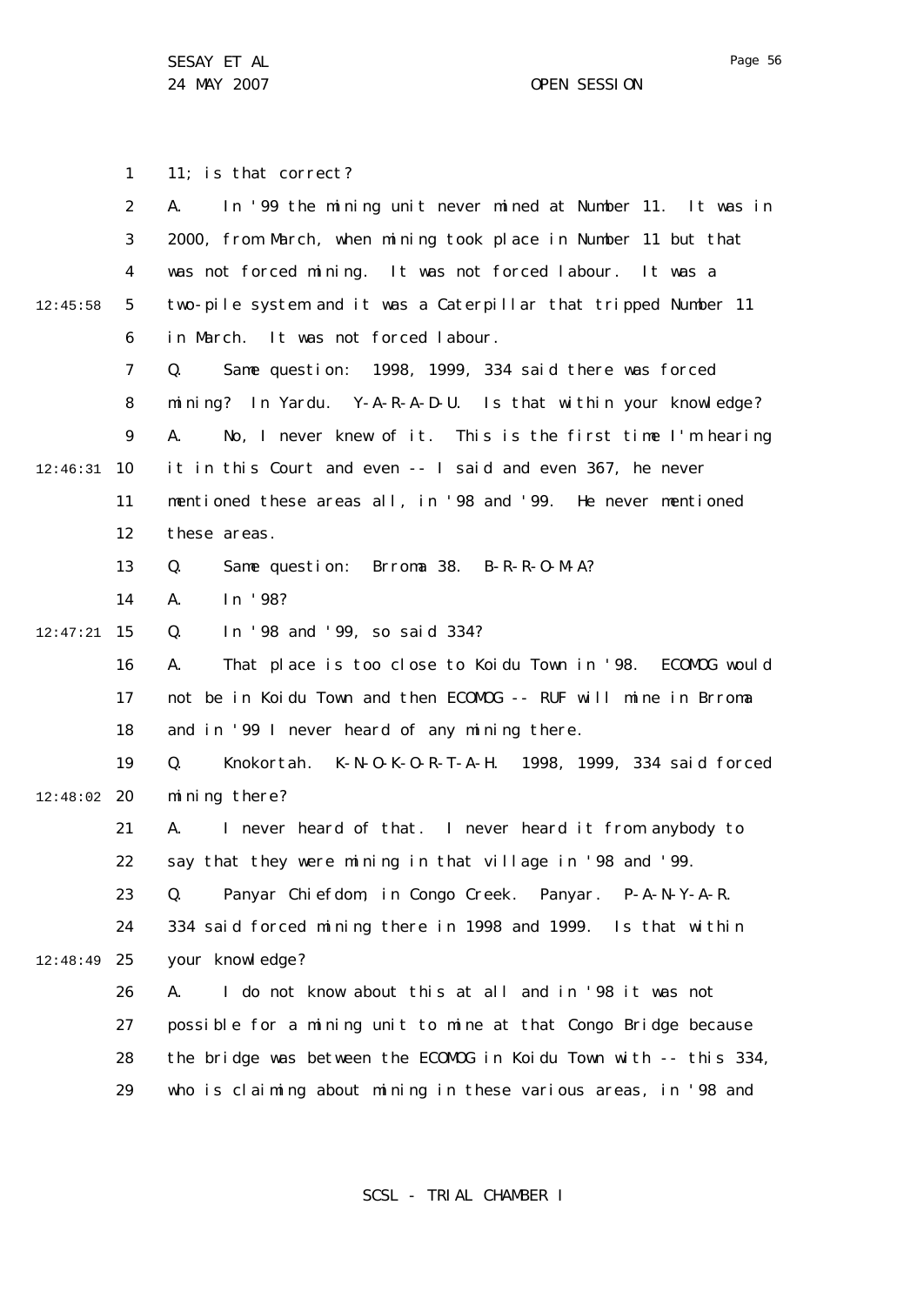'94 --

1

2 3 4 5 6 7 8  $\mathsf{Q}$ 10 12:50:26 11 12 13 14 15 12:51:40 16 17 18 19 12:52:09 20 21 22 23 24 12:49:53 Q. '98 and? A. I'm sorry, inside '98 and '99, 334 left from Kono early May and did not go to Kono until the disarmament. Q. You were saying something about it was not possible to mine at Congo Bridge. It was between ECOMOG and? A. I said Congo Bridge, it is a bridge between Small Lebanon and Koidu Town. So it is not possible for RUF to mine there when ECOMOG was in control of Koidu Town. And this witness, all the time that he had called that RUF were mining there, in '98 and '99, this witness had left Kono early May, and never returned to Kono 'til the disarmament. He was in Freetown January 6. How would he know that they were mining in such-a-such village? Q. Do you know in 1998 -- sorry, I will save that question. Do you know when or if mining began in Mortema during the indictment period? A. Well, it was in Mortema, it was in 2000 I last saw them mining. Q. Well, it has been translated as that's the last time you saw people mining; when was the first time you saw or heard about mining in that place? A. Well, I did not say that. I said the first time I saw mining in Mortema was in 2000. That was what I said. Q. Thank you, Mr Sesay. When is the first time you became

25 12:52:32

26 A. Bandafaye. Bandafaye. It was in 2000, when one girl was

aware, if at all, of mining in Bandafaye? B-A-N-D-A-F-A-Y-E.

27 called Makuta was mining there. Makuta. It was in 2000.

28 Q. How do you know that?

29 A. Well, I was the one giving shovels, baling machine to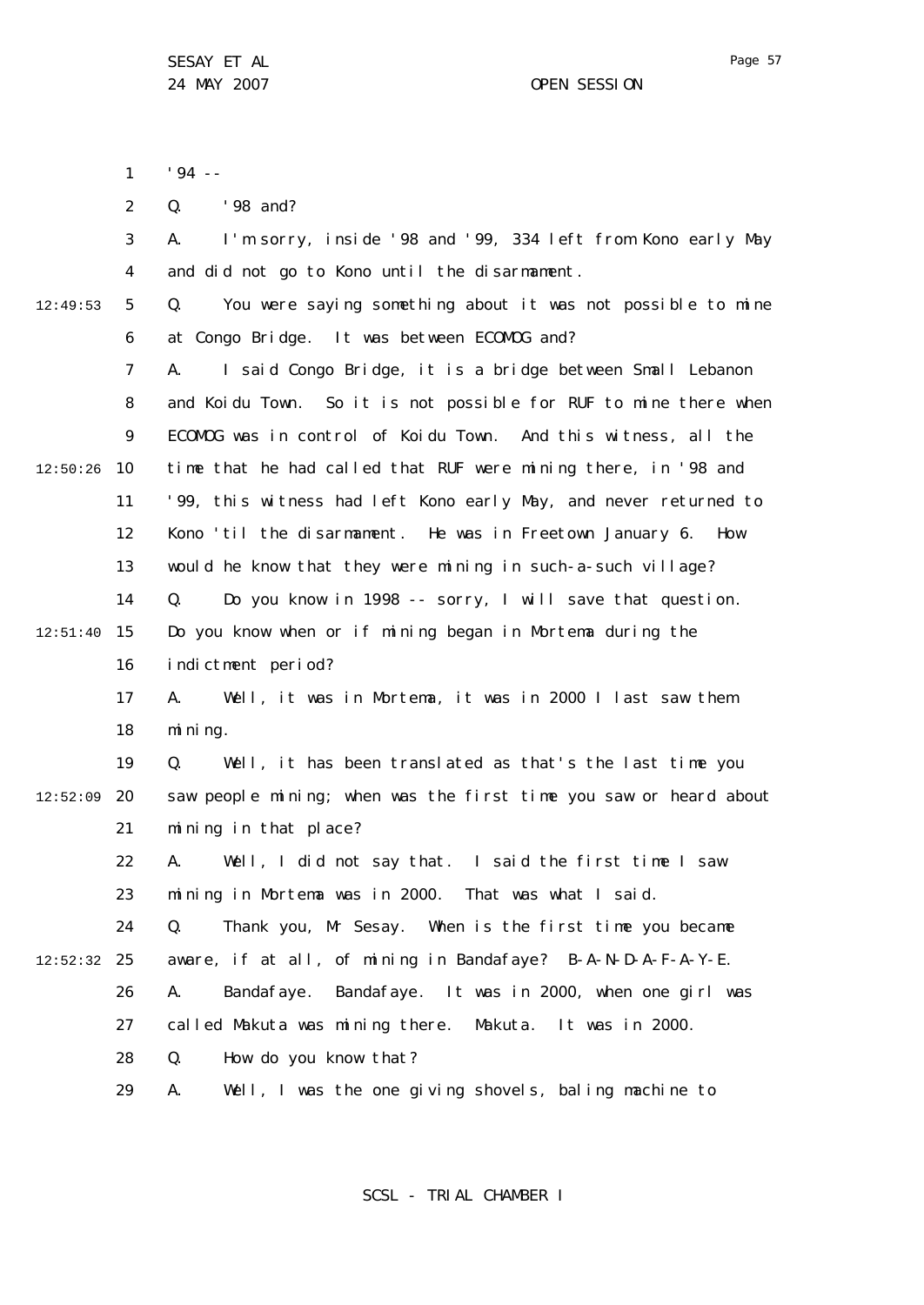|          | 1              | somebody who had workers there who wanted to mine.<br>That was the  |
|----------|----------------|---------------------------------------------------------------------|
|          | $\overline{2}$ | time I knew they were mining at Bandafaye.                          |
|          | 3              | Q.<br>But I just want to be clear: Are you saying it started        |
|          | 4              | then or had it started before then?                                 |
| 12:53:35 | 5              | Well, I never knew about mining there.<br>А.                        |
|          | 6              | Q.<br>I don't know if this is your answer or the translator.<br>You |
|          | 7              | never knew about mining there, when?                                |
|          | 8              | I said I never knew about mining at Bandafaye in '98 or<br>А.       |
|          | 9              | '99.                                                                |
| 12:54:07 | 10             | Q.<br>366 said that there was forced mining --                      |
|          | 11             | JUDGE ITOE: But you knew about the mining in 2000 in                |
|          | 12             | Bandafaye?                                                          |
|          | 13             | THE WITNESS: Yes, sir, My Lord.                                     |
|          | 14             | JUDGE ITOE:<br>You had been providing shovels to somebody who       |
| 12:54:27 | 15             | was mining there?                                                   |
|          | 16             | THE WITNESS: Yes, sir, My Lord.                                     |
|          | 17             | JUDGE ITOE:<br>Thank you.                                           |
|          | 18             | THE WITNESS:<br>Thank you, sir.                                     |
|          | 19             | MR JORDASH:                                                         |
| 12:54:36 | 20             | Q.<br>Let me read you the full allegation from 366, so you know     |
|          | 21             | what we are -- I am dealing with.                                   |
|          | 22             | JUDGE BOUTET: The reference, Mr Jordash, please?                    |
|          | 23             | MR JORDASH: Could I just have a moment to find it? 7                |
|          | 24             | November 2005, at page 94.                                          |
| 12:56:01 | 25             | JUDGE BOUTET: Thank you.                                            |
|          | 26             | JUDGE ITOE: If I may? Mr Sesay, you say it was -- you               |
|          | 27             | know that in 2000 Makuta was mining in Bandafaye.                   |
|          | 28             | THE WITNESS: Yes, sir, My Lord. Bakuta. I said Bakuta.              |
|          | 29             | JUDGE ITOE:<br>Bakuta, not Makuta.                                  |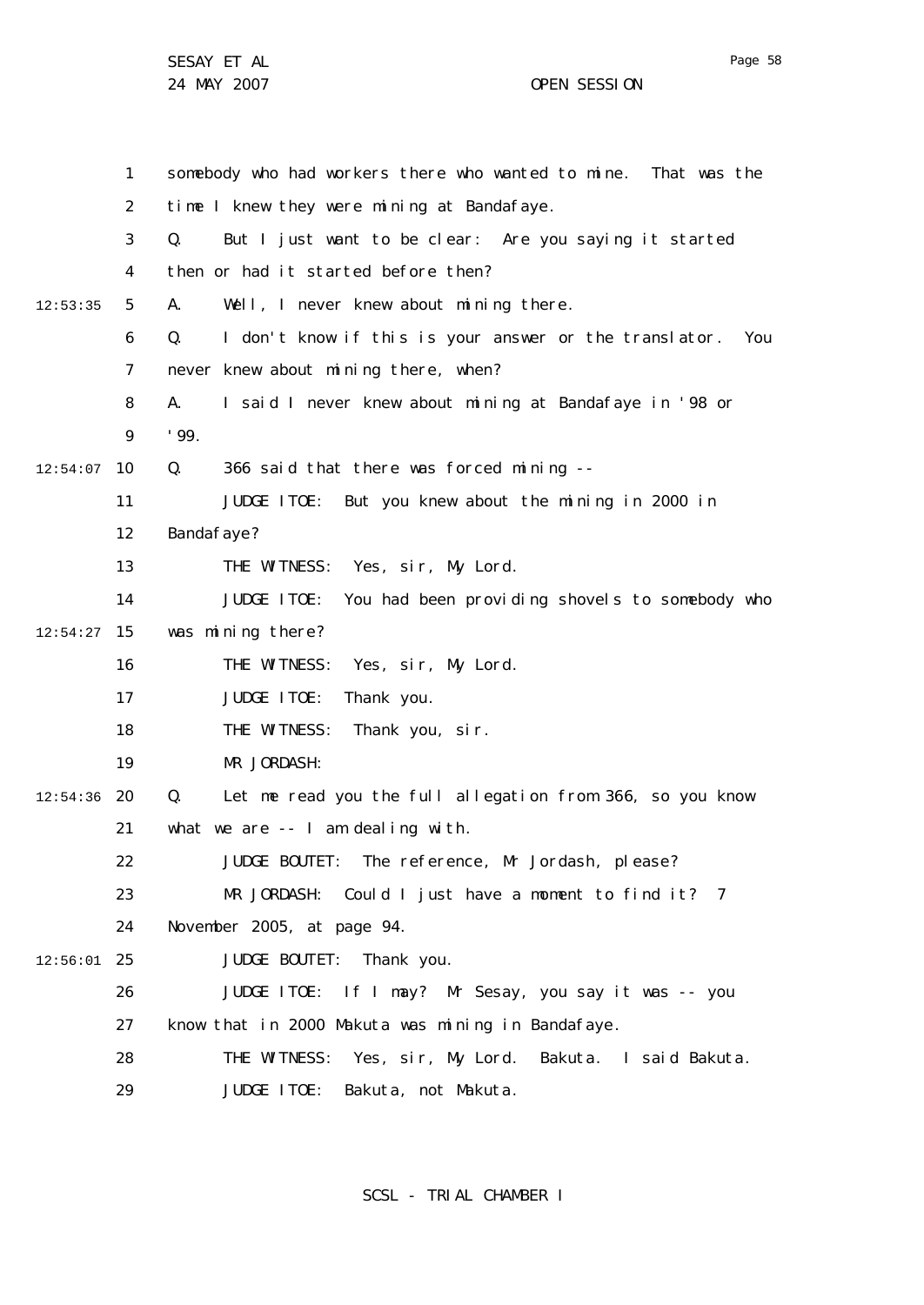1 THE WITNESS: Yes, that is so.

2 3 JUDGE ITOE: Okay, Bakuta. What was your relationship with Bakuta?

4 5 6 7 8  $\mathsf{Q}$ 10 12:56:54 11 12 13 14 12:56:32 THE WITNESS: Well, Bakuta was a man who -- who was working. He was not alone, but the relationship was, he would come and want assistance. He would -- he have the worker. He want assistance. He would come and say: Issa, I want shovel; I want baling machine and food. And the condition was if Bakuta goes to work and he has a gravel, he divide the gravel into two piles. If the gravel is 400 bucket, they would put 200 there and 200 there, here, for the workmen and the RUF would be for the RUF. That one, if he washes it, he and his workers would share his diamonds with the Maraka men who was in Koakoyima within that time.

15 12:57:16

JUDGE ITOE: Thank you.

16 THE WITNESS: Thank you, sir.

17 18 19 20 12:57:53 21 22 23 24 25 12:58:42 26 27 28 29 MR JORDASH: Your Honour, in relation to the question as to the reference, there is also reference on page 6 on 10 November 2005. 10 November; did Your Honour hear? Yes. Thank you. Q. And the brief allegation, just putting it all together for you to answer questions concerning, is the following from TF1-366: That there was forced mining in Mortema, Bandafaye, Simbakoro, Gbeko, Bumpe, Gieya, Yengema, Number 11, Kaisambo, Kimberlite, 27 and Yellow Mosque, as well as Superman Ground, PC Ground, Yardu Road, Tombodu. And the civilians came from Masingbi, Makeni, Magburaka, Sewafe and Koidu. And that list I have just given is also at page 4 of 10 November 2005 transcript. So you have answered the Mortema, Bandafaye, Simbakoro; forced mining 1998, 1999, 2000, Mr Sesay?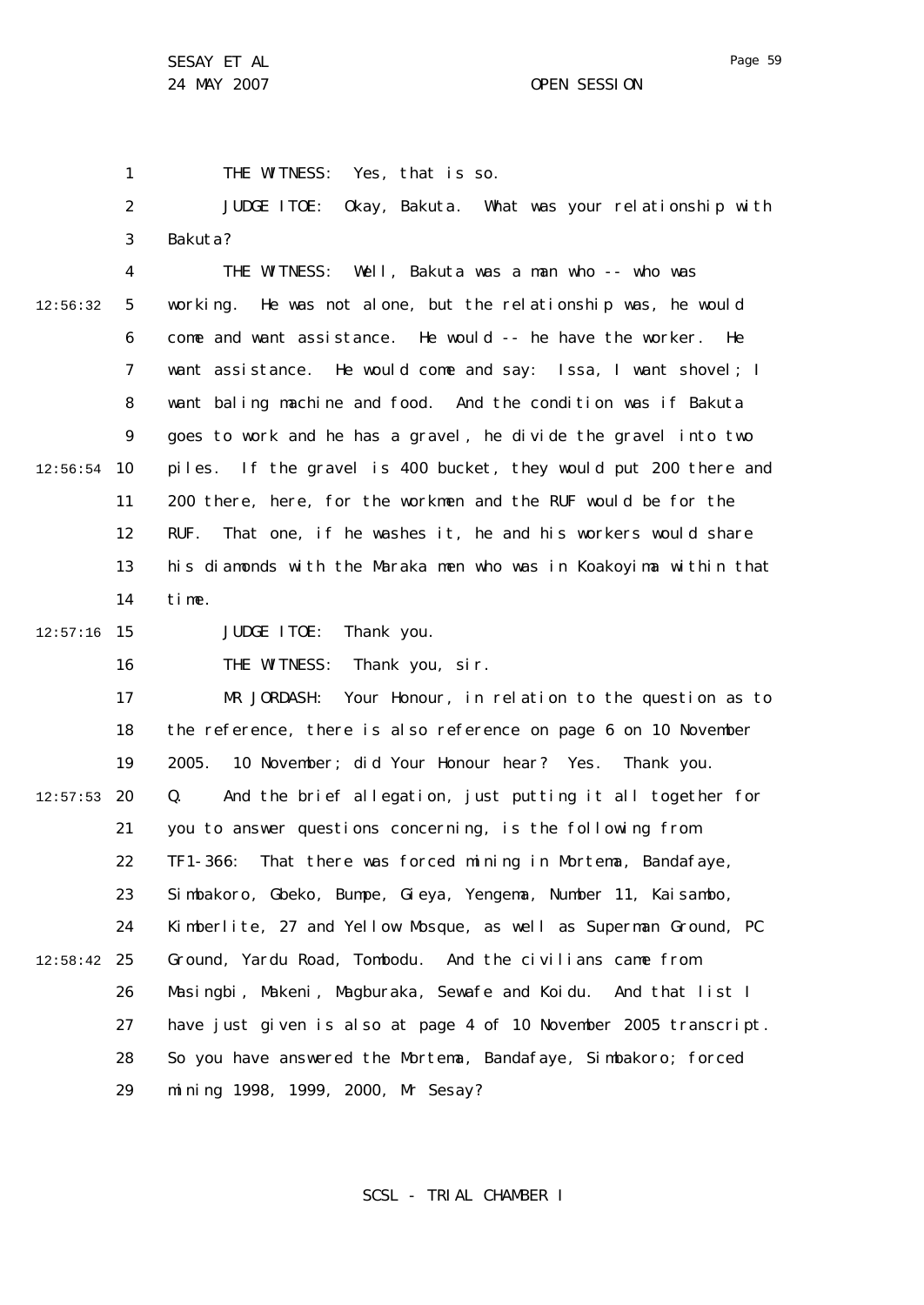24 MAY 2007 CHE SESSION

1 2 3 4 5 6 7 8  $\mathsf{Q}$ 10 13:00:22 11 12 13 14 15 16 17 18 19 20 21 22 23 24 25 26 27 28 29 12:59:53 A. 366 was lying because -- Q. Sorry, 366 is where that came from. A. That was what I am saying. 366 is lying because 366 only came to involve in the mining when I had taken over --Q. We are in open session, so be careful what you say. A. And that was why I called the TF number. I said 366 only came to involve in mining when I took over from Kennedy. I appointed him in March. Q. No, no. Stop. Don't say who you appointed. A. Okay. Okay. Well, okay. 366, he was not part of the mining until 2000, when I went to Kono and from March to January 2000, from March '99 to January 2000, this man was living in Makeni and Magburaka on a daily basis. He was there. Q. Okay. So let's just deal with the names quickly, if we can. Was there any forced mining in Simbakoro, in 1998 to 2000? A. No. Q. Was there any mining in that place, in those days,? A. Simbakoro? Q. Yes. A. No, even 2000 mining did not take place there. Q. Gbeko, B-E-K-O [sic], same question? A. No, I did not see mining at Gbeko. Q. Did you go to Gbeko? A. I think it is a village on the main road going to Bumpe but I did not see any mining there. Q. Bumpe, was there forced mining in 1998 to 2000? A. '98/99 there was no mining in Bumpe. It was in 2000 when people started settling there, that was the time people started mining.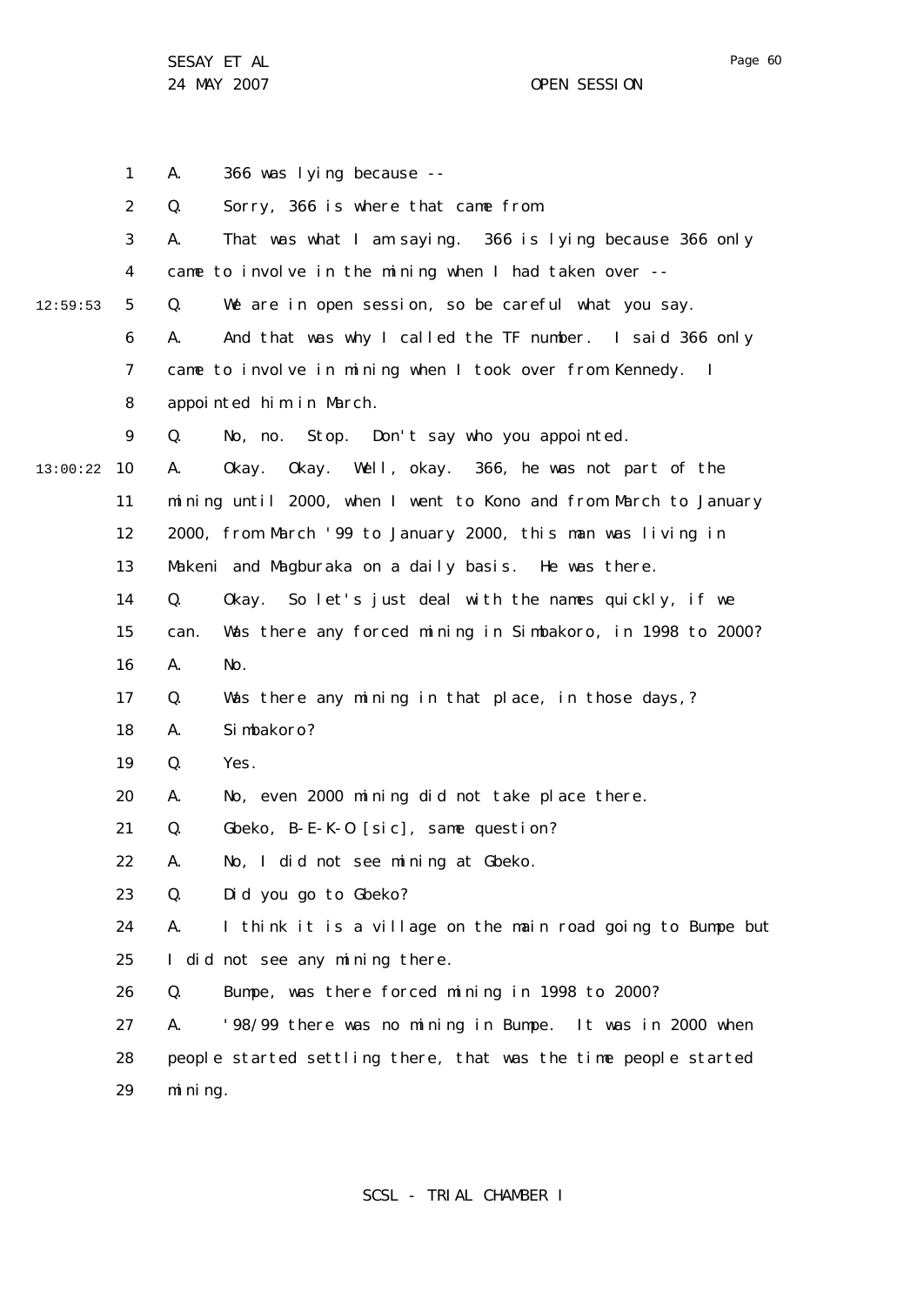1 2 3 4 5 6 7 8 9 10 11 12 13 14 15 16 17 18 19 20 21 22 23 24 25 26 27 28 29 Q. Gieye, G-I-E-Y-E. A. Gieye, it was in 2000 they mined there. Q. Yengema? A. It was in 2000. '99, I never saw any mining there. Q. I think Number 11 in Kaisambo we dealt with. Kimberlite? A. Kimberlite, it was deep mining. It was in 2000. Even people who mined in Kimberlite, the time they were about to move the gravel, rain started coming, so that mining did not go ahead in 2000. Q. Yellow Mosque? A. Yellow Mosque, mining did not go there. Even in 2000 I did not see any mining there. Yellow Mosque, it is a village that comes from leaving Koidu Town to Wama. That is the village they call Yellow Mosque. Mining did not take place there. Q. Is Number 27 in Koidu? A. Yeah, I think Plan 27, I don't know the main place now. Q. Do you know about mining there, if there was any in 1998 to 200? A. Well, it was in 2000 when mining started in this area. Q. How do you know that? A. Well, at that time I was directing the mining at Kono, from 2000. Q. Yardu Road? A. Yardu Road, no. Q. No, what? A. No. Even 2000, I never saw people mining there. Q. Superman Ground? A. Well, from the time I left there in December, I never heard that. From December 1998, I never heard that people were mining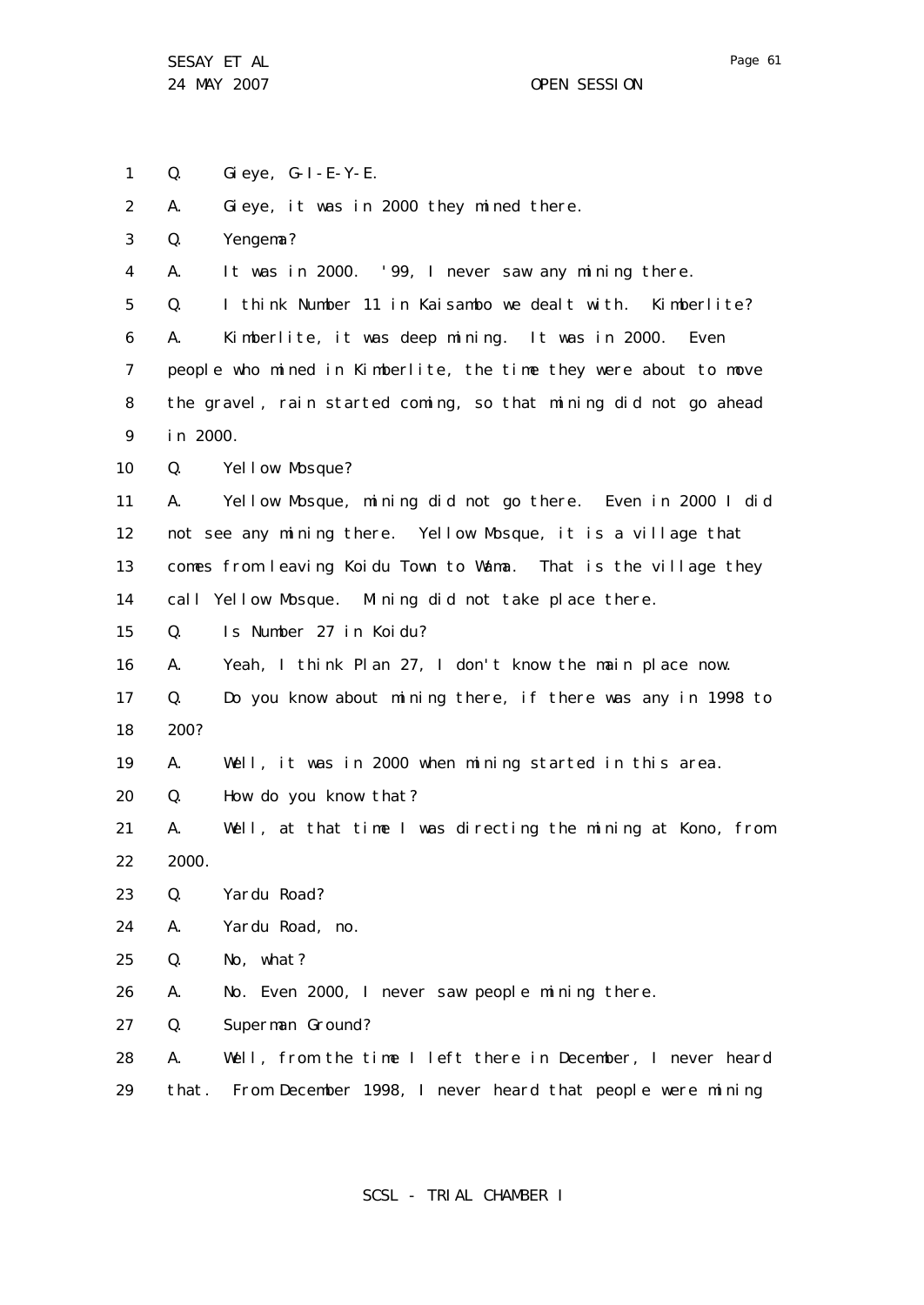1 2 3 4 5 6 7 8  $\mathsf{Q}$ 10 14:45:29 11 12 13 14 15 14:46:06 16 17 18 19 20 14:46:25 21 22 23  $24$ 25 14:46:36 26 27 28 29 14:25:07 there up to the time of disarmament in Kono. Q. And that's the list. PRESIDING JUDGE: We will now recess for lunch, and resume at 2.30 p.m. [Break taken at 1.04 p.m.] [Upon resuming at 2.43 p.m.] PRESIDING JUDGE: Mr Jordash, let us proceed. MR JORDASH: Thank you, Your Honour. Q. Good afternoon, Mr Sesay. A. Good afternoon, Mr Jordash. Q. You've dealt with the allegation of civilians being transported from Makeni to Kono, and you've denied that. There is an allegation, which is part of the allegation that we went into before lunch, which is 366, that people, civilians, were forced from Magburaka, Sewafe and Koidu, from 1998 to 2000. THE INTERPRETER: Your Honours, the interpreter did not get the name. Would the learned attorney be asked -- MR JORDASH: Q. Pause there. Masingbi -- sorry, which name didn't the interpreter get? PRESIDING JUDGE: The interpreters, please. THE INTERPRETER: The towns -- the names of towns that he called. PRESIDING JUDGE: All right. MR JORDASH: Thank you. Q. Magburaka, Sewafe and Koidu, and also Masingbi. A. I said, that's not true. The only civilians whom I knew that were loaded into a truck from Makeni to Kono, that was in November to December '99. And those civilians, they were natives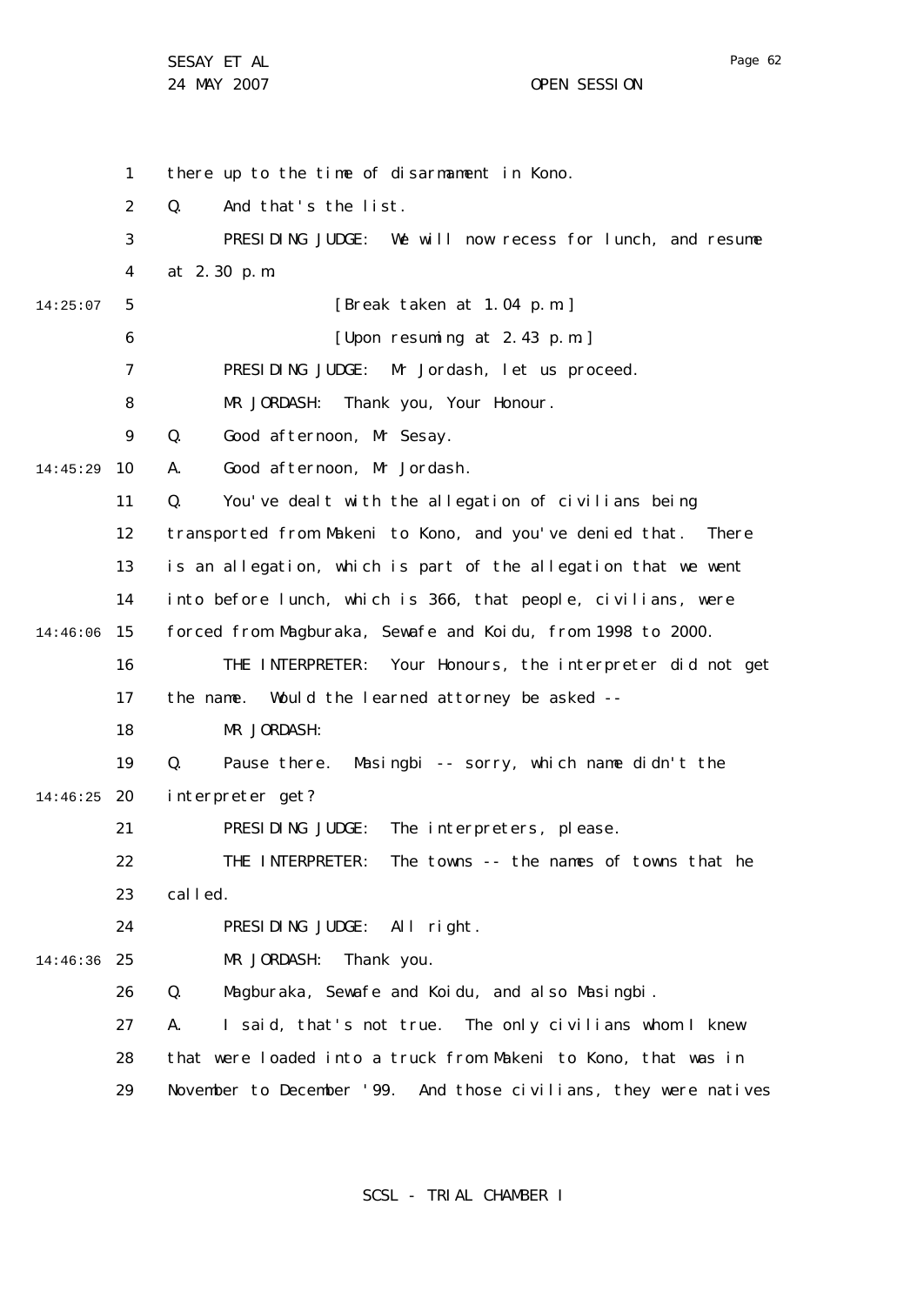1 2 3 4 5 6 7 8  $\mathsf{Q}$ 10 14:48:08 11 12 13 14 15 14:48:35 16 17 18 19 20 14:49:00 21 22 23 24 25 14:49:26 26 27 28 29 14:47:43 of Kono, who were in displaced camps at Magbenteh, in Makeni. Q. 041 -- sorry. A. Well, I want you to wait for me to explain this. These civilians who were at Magbenteh displace camp, in Makeni, they were not ones that made the request to me, saying that they wanted me to help them so that they could be taken to Kono with their families. Because they said that they had little children and these children would not be able to work. And I, myself, made a truck to go, three trips, and it took them from Magbenteh displace camp to Koakoyima lorry park. Q. Just pause there. Let's situate this in time. Magbenteh, where exactly is that? A. Magbenteh displace camp is on the way when you are leaving Makeni, when you are coming towards Lunsar. The road, the highway to Freetown. Q. And when did that camp begin? A. Well, that camp was established in '98 -- from '98. Q. Well, when in 1998? A. Well, I was not in Makeni, I wouldn't be able to tell you the time. But when ECOMOG had captured Kono, that was the time that the camp had started to exist, this displace camp in Makeni which was called Magbenteh. Q. And at the time of late 1998, when you attacked Koidu Town, do you know how many people were in that camp? A. No. I did not know. And even when we came to Makeni, because the people left the camp initially and they came to this camp later. Q. Well, they left the camp initially; when did they leave the camp?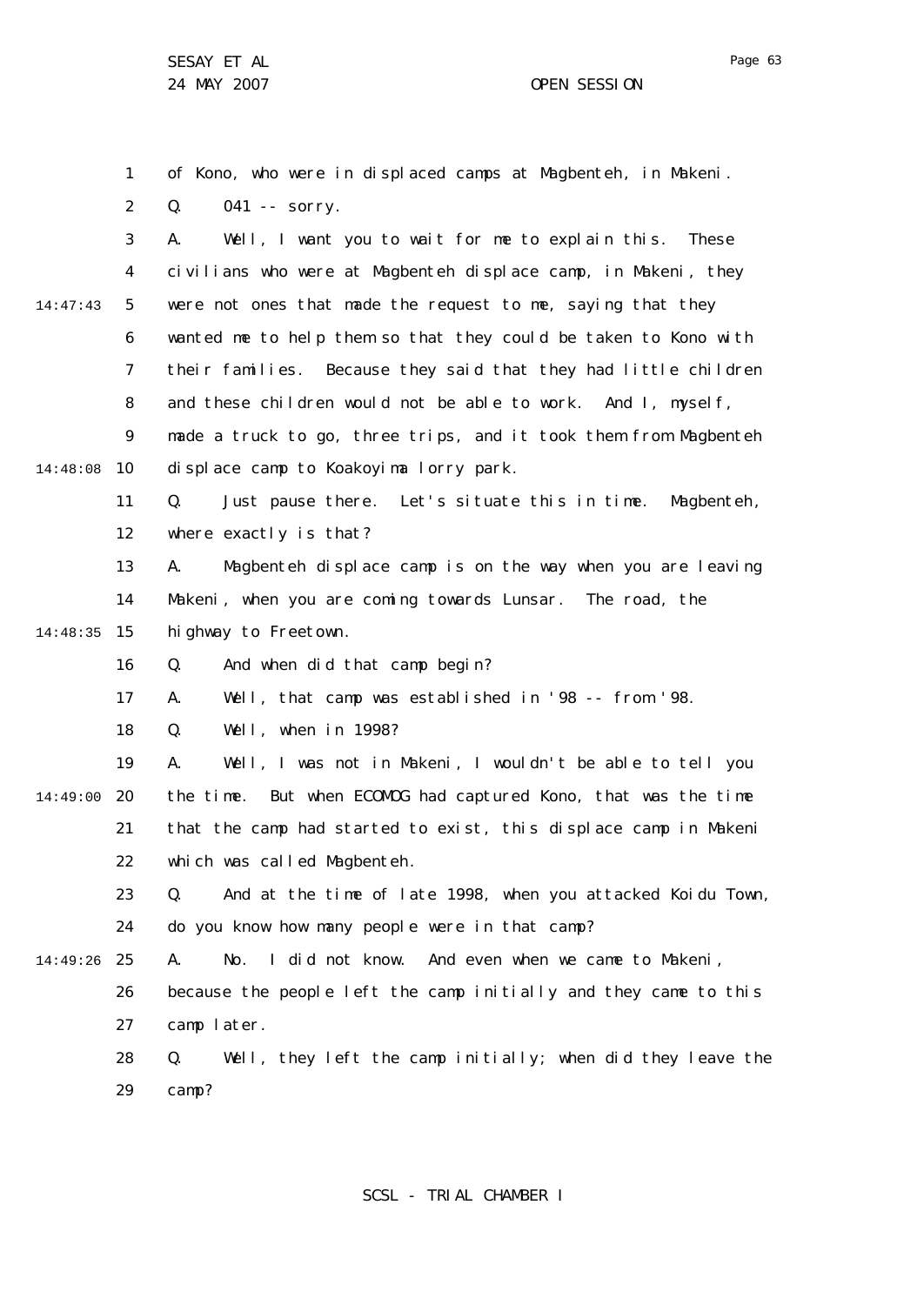1 2 3 4 5 6 7 8  $\mathsf{Q}$ 10 14:50:25 11 12 13 14 15 14:50:48 16 17 18 19 20 14:51:01 21 22 23  $24$ 25 14:51:25 26 27 28 29 14:50:02 A. Well, on -- because of the fighting in Makeni, between the different groups which had met in Makeni and ECOMOG, during that time, the civilians moved from the camp. But when Makeni was under control, the civilians came to this place again. They stayed in this camp until this November 1999, when they made this request to me. They said they wanted me to help them with the truck. Q. When Makeni came under which control? A. I meant when the -- Makeni came under the RUF with the different AFRC/STF and when all of us met in Makeni, in December '98. Q. The people in this camp came from which places? A. Well, these people came from Kono. They were natives of Kono; they were Konos. The ones who were in the camp who made the request, they were natives of Kono. Q. Did you go to the camp? A. Well, the camp was just by the road, yes. On the main road. Q. Did you go to the camp? A. Yes, I went there. Q. At what stage -- well, how was it organised? A. Well, this was a displace camp which was supported by NGOs. But this time around, it was the people who were there, who had asked me for assistance for a truck to return to Kono. Q. When? A. They were the ones -- Q. Go on. Sorry. A. These were the people who were in the camp, in November '99, when I went there.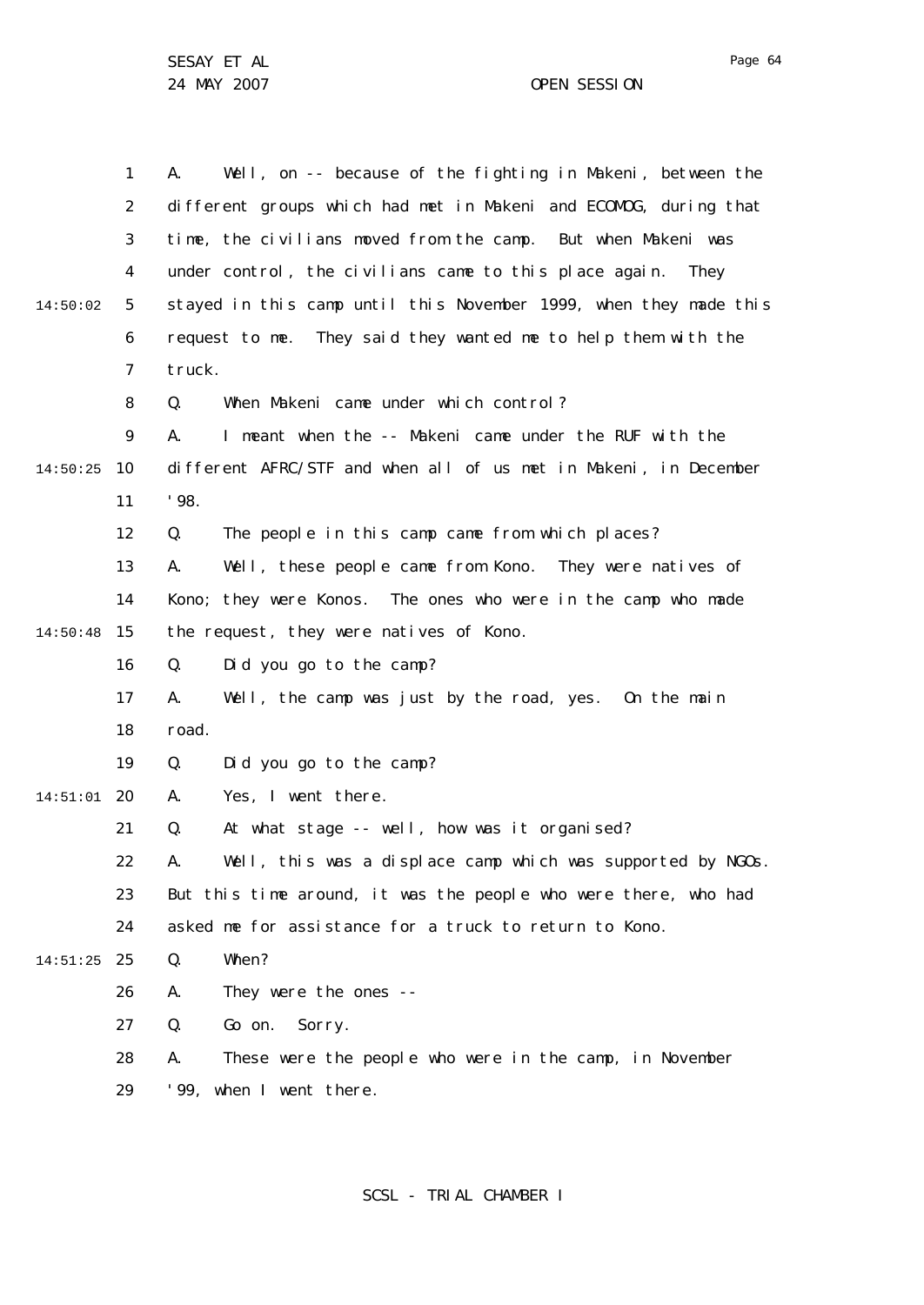24 MAY 2007 CHE SESSION

Page 65

1 2 3 4 5 6 7 8  $\mathsf{Q}$ 10 14:52:09 11 12 13 14 15 14:52:22 16 17 18 19 20 14:52:45 21 22 23 24 25 14:53:04 26 27 28 29 14:51:54 Q. And what did they ask you, specifically? A. Well, they asked me, through Lawrence -- THE INTERPRETER: Your Honours, would the witness -- would the witness call that name again? The interpreter did not get it correctly. MR JORDASH: Q. Did you say Lawrence Womandia? A. Yes, yes. Because some of these people knew him, so they met him. They said he was to talk to me so that I could get a truck so that he would be transported to Kono with their family members. JUDGE ITOE: Lawrence who? THE WITNESS: Womandia, My Lord. MR JORDASH: Q. So they asked him -- A. So that he could talk to me so as to -- so that I can help the people with the truck so that they could be transported to Kono from the displace camp in Makeni; Magbenteh. Q. To be transported to do what? A. Well, so that people returned to their home, because they were born in Kono. Q. And did this happen? A. Yes, that happened. I provided diesel for the truck which was going to transport the people to Kono. Q. Was it just the one truck? A. Yes. It was the single truck that went three times. Q. And when was this? A. Well, I said that was in November to December '99. Q. Now, 041 said that a message came from you in late 1998,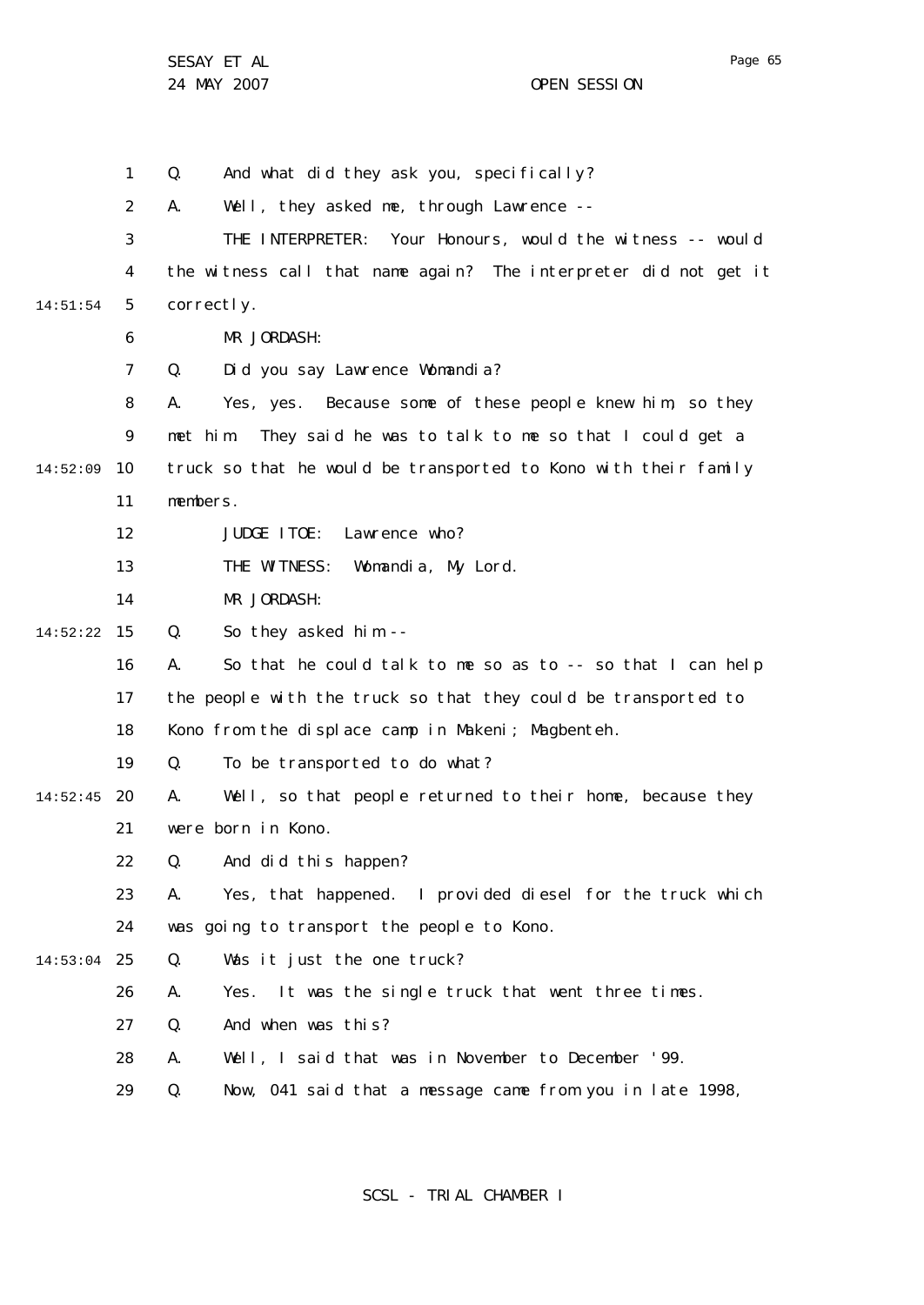|          | $\mathbf{1}$ | and the message was for people to go and mine. And 041 says he    |
|----------|--------------|-------------------------------------------------------------------|
|          | 2            | gathered over 400 civilians from Makali, Gbanty Town, Masombo,    |
|          | 3            | Makinbana and Mobanta, they were forced to go at gunpoint?        |
|          | 4            | Interpreter, he said late 98? Well, late '98.<br>А.               |
| 14:54:36 | 5            | THE INTERPRETER: Your Honours, would the learned -- would         |
|          | 6            | the learned attorney ask in order to clarify the date for the     |
|          | 7            | interpreter?                                                      |
|          | 8            | MR JORDASH:                                                       |
|          | 9            | Q.<br>Late 1998.                                                  |
| 14:54:57 | 10           | Well, in late '98, as I said, it was ECOMOG.<br>А.                |
|          | 11           | THE INTERPRETER: Your Honours, would the witness go a             |
|          | 12           | little bit slow.                                                  |
|          | 13           | MR JORDASH:                                                       |
|          | 14           | Q.<br>Go slowly, please. Repeat your answer.                      |
| 14:55:21 | 15           | I said this particular TF number that he called, remind me<br>А.  |
|          | 16           | of the TF number again?                                           |
|          | 17           | 041.<br>Q.                                                        |
|          | 18           | This particular person, it was in January 1999 that<br>А.<br>041. |
|          | 19           | he came to Makeni, and that was the first thing that I have to    |
| 14:55:54 | 20           | say because it was not in late '98 that December. He came in --   |
|          | 21           | he came to Makeni in January.                                     |
|          | 22           | Is that the end of your answer?<br>Q.                             |
|          | 23           | And I did not force anybody. There was no civilians that I<br>А.  |
|          | 24           | forced from Makeni or any part of Makeni or Magburaka and         |
| 14:56:39 | 25           | There was no civilian that I forced to put into a<br>Masingbi.    |
|          | 26           | truck to go to Kono to go and mine. That did not happen.<br>That  |
|          | 27           | did not happen. People had been going on their own to Kono        |
|          | 28           | from -- from November to December '99 up to 2000. People          |
|          | 29           | would -- went to Kono on their own. From all parts of Sierra      |

SCSL - TRIAL CHAMBER I

Page 66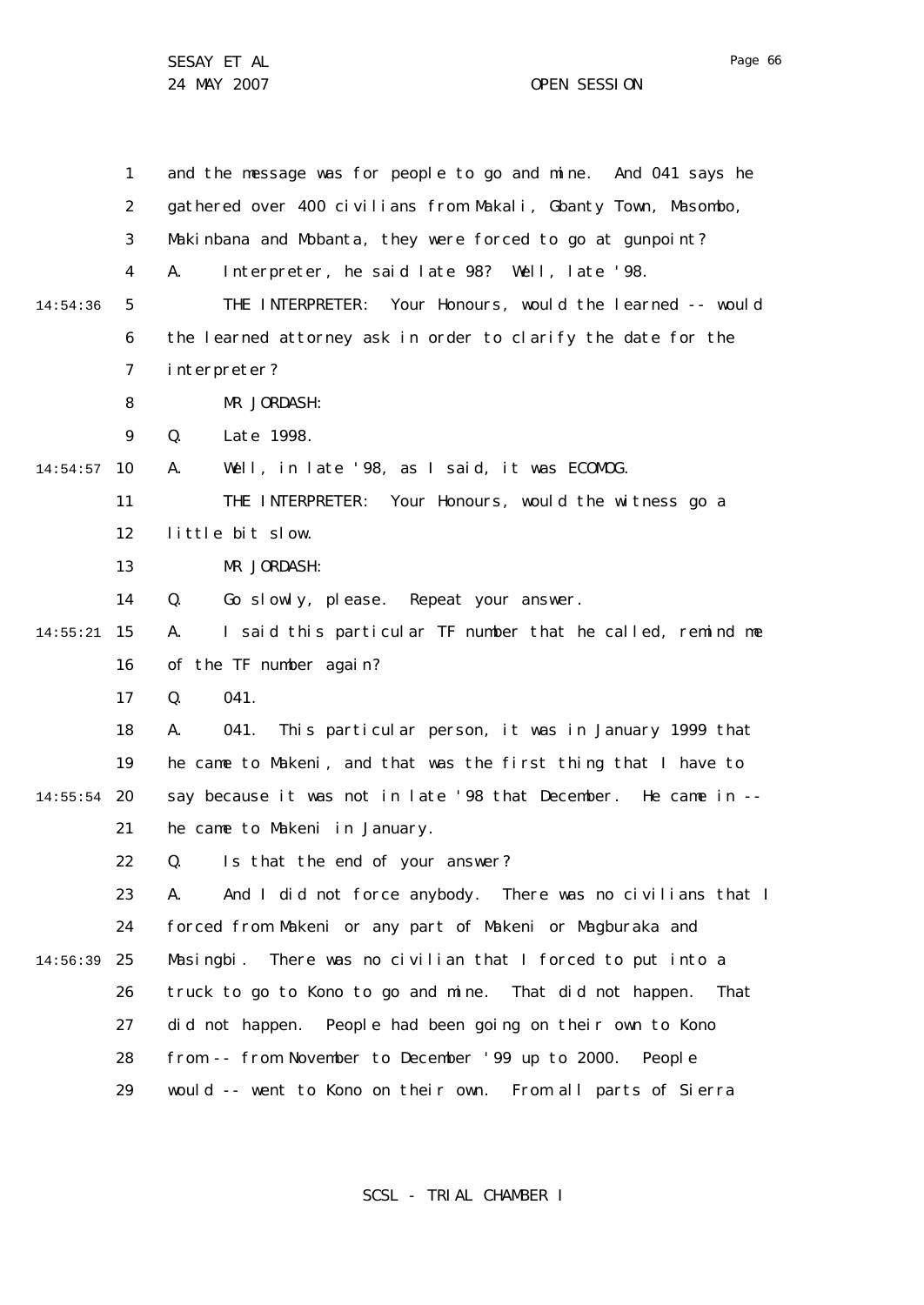1 2 3 4 5 6 7 8  $\mathsf{Q}$ 10 14:58:08 11 12 13 14 15 14:58:41 16 17 18 19 20 14:59:14 21 22 23 24 25 14:59:44 26 27 28 29 14:57:37 Leone they went to Kono. And these allegations, they came from my own colleague RUFs. When they explained, they explained and say that 400 people -- I forced 400 people and everyone in this country knew that I had been indicted by the Special Court, so these victims, the Prosecutor would not be able to put two or three to say that I was a victim. When Issa forced me from Makeni to go to Kono to mine, when I was put, or when we were put in a truck to go to Kono to go and mine and, during this time, there were a lot of civilians in Makeni. There were a lot of civilians in Masingbi. There were a lot the civilians in Magburaka. And my lawyer, during this time that we are talking about, while the people from Kenema not rush to go to Kailahun, but people had been rushing to go to Kono because the areas in which they were they had been suffering. And the information had been spreading that when you went to Kono RUF will not harass you. That was why thousands of people had been going to Kono. Q. Right. Now, I want to ask you about what you see when you go to Kono, having been sent there in 2000, and what you did in relation to mining? A. When I had gone to Kono, I received three UNAMSIL trucks. Q. Let's take it one step at a time: You arrive there. What do you do in relation to mining? A. Well, I reached Kono, and when I reached Kono at that time Foday Sankoh had not yet given me mining equipment to go and do mining, so I had to wait, so that the mining equipment could come. Q. So did you communicate with Sankoh? A. Yes. Sankoh said I was to wait and he was going to send Gibril Massaquoi with UNAMSIL escort to take the mining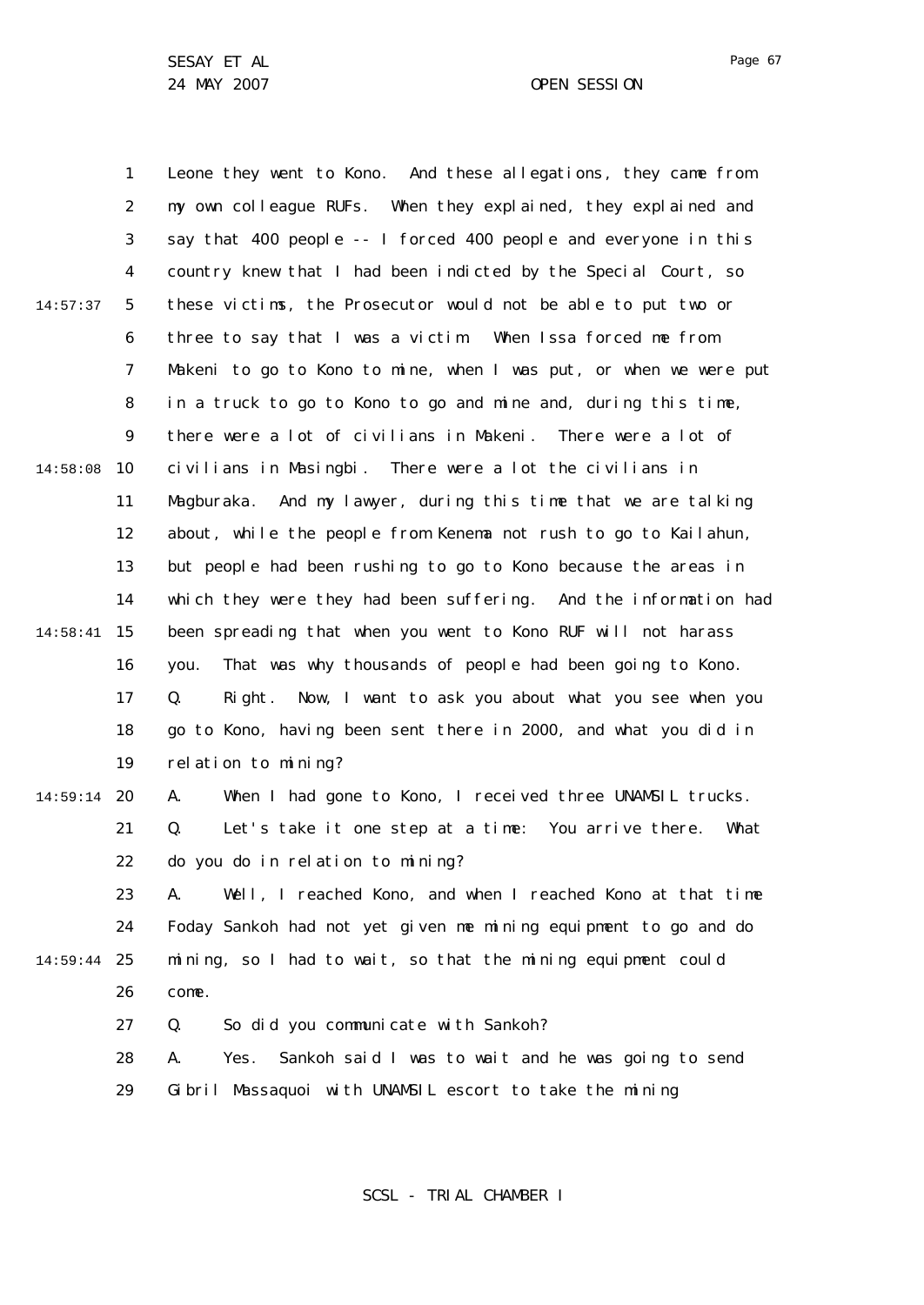1 2 3 4 5 6 7 8  $\mathsf{Q}$ 10 15:00:56 11 12 13 14 15 15:01:17 16 17 18 19 20 15:01:40 21 22 23 24 25 15:02:01 26 27 28 29 15:00:29 equi pment. MR JORDASH: Your Honour, with Your Honour's leave, can I approach your learned legal officer to ask him to send an email to my office because I need something and I don't want to stop the proceedings. PRESIDING JUDGE: Leave granted. MR JORDASH: Thank you. Thank you. Q. Yes, go ahead. A. Well, as I have been saying, I said I reached Kono and I was there for one week. Then Gibril Massaquoi with UNAMSIL, with an escort, went to get the mining equipment. Q. What did you do in that week, if anything, in relation to the job you had been sent to do? A. Well, at that time I had not started doing anything. I had now to wait until the equipment reached Kono. Q. Mr Sesay, you're a recently deposed battlefield commander. You are a well-known man in the RUF; what do you do during that week? A. Well, the leader had said that I was to go to Kono, so as to go and take over the mining. So when I went I waited and he said that he was going to send the mining equipment to me, so -- Q. We understand that but what happened -- JUDGE ITOE: But he did not even go directly to Kono. He didn't even go directly to Kono. He went to certain places. He was very angry and he was sent there and demoted. But then he went to certain places and a friend -- he said his reaction was that he was not going. His friend persuaded him and he said the instructions have come from the leader. So you had better move. MR JORDASH: I am not suggesting he didn't go. I'm just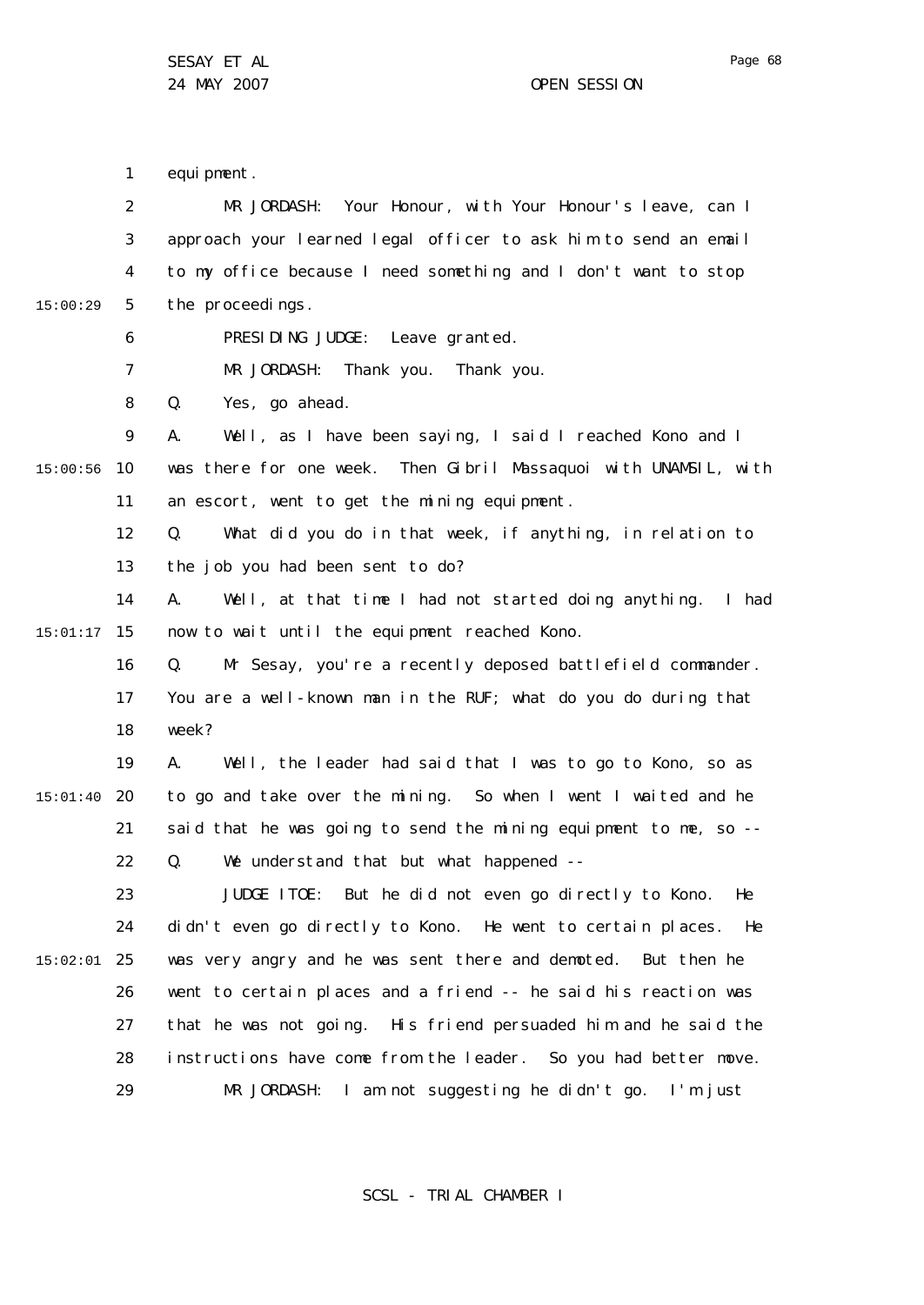1 2 3 4 5 6 7 8  $\mathsf{Q}$ 10 15:03:09 11 12 13 14 15 15:03:32 16 17 18 19 20 15:03:54 21 22 23 24 25 15:04:20 26 27 28 29 15:02:42 asking him to fill in the gaps as to whether he was sitting in his house twiddling his thumbs or, in fact, doing anything. Q. Were you doing anything? I mean, you were not an unimportant man within the RUF at this stage? A. I had been moving. I used to go to the MP office. I would go to Koakoyima. I would drive. I would not just sit in my house for the whole of the day. I would move around the town. Q. Explain to us if you had any involvement with the mining in that first week. Did you see anything? A. Well, that first week, if I -- that first week I did not take part in the mining. It was Kennedy still who has been continuing the mining. When they came with the mining equipment I told Kennedy that -- I went and told him that I was in charge of the mining from then and that I was waiting for the equipment and when the equipment came from that point -- Q. I'm not going to get -- let you get to the equipment yet, sorry. What did you speak to Kennedy about in relation to the mining, if anything? A. I told him that I was the one that the leader had sent to Kono to go and take over the mining, I said, but when I was ready, when the equipments came, then I would -- I would appoint somebody who would replace him. Q. Well, did you do any investigation into what was happening, what your job was going to involve? A. Well, I just felt that I was to -- THE INTERPRETER: Your Honours, I did not get the last bit of the witness's testimony. MR JORDASH: Q. Repeat the last bit of your answer, please?

SCSL - TRIAL CHAMBER I

Page 69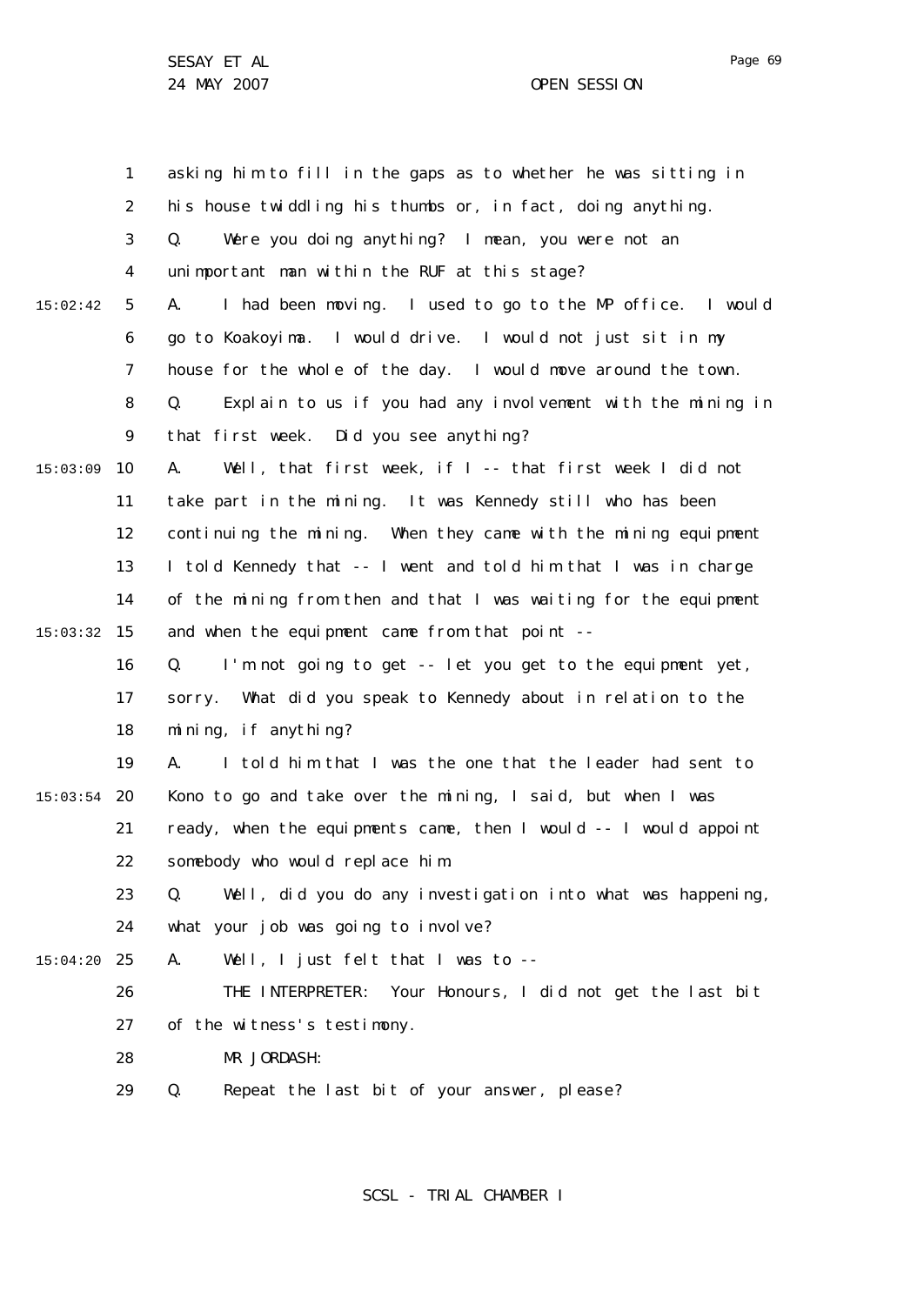Page 70

1 2 3 4 5 6 7 8  $\mathsf{Q}$ 10 15:05:16 11 12 13 14 15 15:05:39 16 17 18 19 20 15:06:12 21 22 23  $24$ 25 15:06:26 26 27 28 29 15:04:54 A. I felt that I was to work on a -- to work on a two-pile system because the people were returning and their towns had been burnt and the people had been going to Kono so as to make their living. So that was why I said that the mining unit should operate on a two-pile system. It was not just a mine for the RUF, so it should be a two-pile system where the workers would have the one pile -- Q. But what happened? Not what you thought, what happened? A. Well, it was what happened. These two piles, two piles, that was what happened and when I went, well, that was not what had been operating. Q. How did it happen then; explain to us what Issa Sesay did to make this happen? A. Oh, well, when they came with the mining equipment, because it was from there that I, myself, spoke about the policy of the mining. Q. You spoke to who? A. I talked to -- I spoke to some commanders that were in Kono and civilians, and they all came to the MP's office. I talked to The Big, who have the brigade commander. In fact, the equipment were with him. Q. What is The Big's full name? A. Lansana Conteh. Q. When did you speak to him? A. When -- when the equipment came, I said it was to be parked in his house. I told him that he was to receive the equipment, that it should be offloaded and that he should take an inventory of all the equipment. After that, I told him that I wanted to talk to --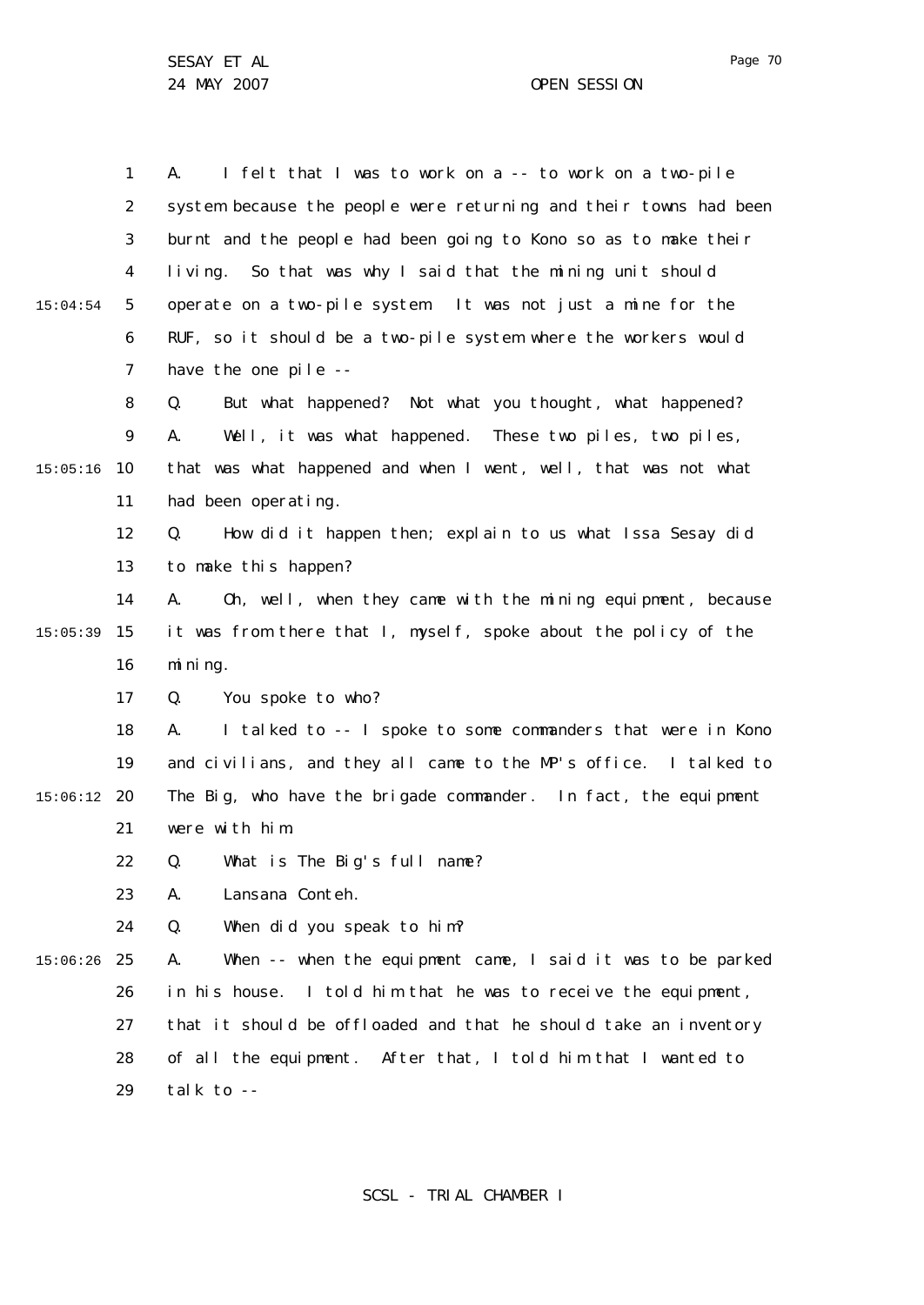1 2 3 4 5 6 7 8  $\mathsf{Q}$ 10 15:07:28 11 12 13 14 15 15:08:03 16 17 18 19 20 15:08:27 21 22 23 24 25 15:08:49 26 27 28 29 15:07:02 Q. Sorry, go on. A. After that, the next day, the following day, the very day I told The Big that he was to call his officer and that I wanted to talk to them, and I said I wanted to talk to the mining officers also. So they all went to the MP in the morning and I spoke to them, what the policy was, and that everybody should operate on that. Q. What information were you given to suggest it wasn't operating on that? A. Cooperate with what? Q. No, what information had you been given at that time, and by who, to suggest it wasn't operating on a two-pile system? A. When I knew -- when Bockarie said that nobody was allowed to do any private mining in Kono, only the mining unit, and that was what existed up to late '99. Q. So, what happened next? A. Well, I told the civilians who were there at the MP office and the RUF who were there, that this mining equipment which Foday Sankoh had sent, I said that I was going to operate on a two-pile system. And that if you were a fighter and you wanted to mine, you should come together. I will provide food for you and the working -- working tools. And when you get the gravel, the gravel should be shared into two; the one pile for the labourers and one pile for the RUF. And that was the system which we had been operated on -- operating on. Q. How do you know this became the system? A. Well, even the civilians, they met me and I had been providing tools for them and I gave them tools and baling machines and fuel. And when they got the gravel, it was divided.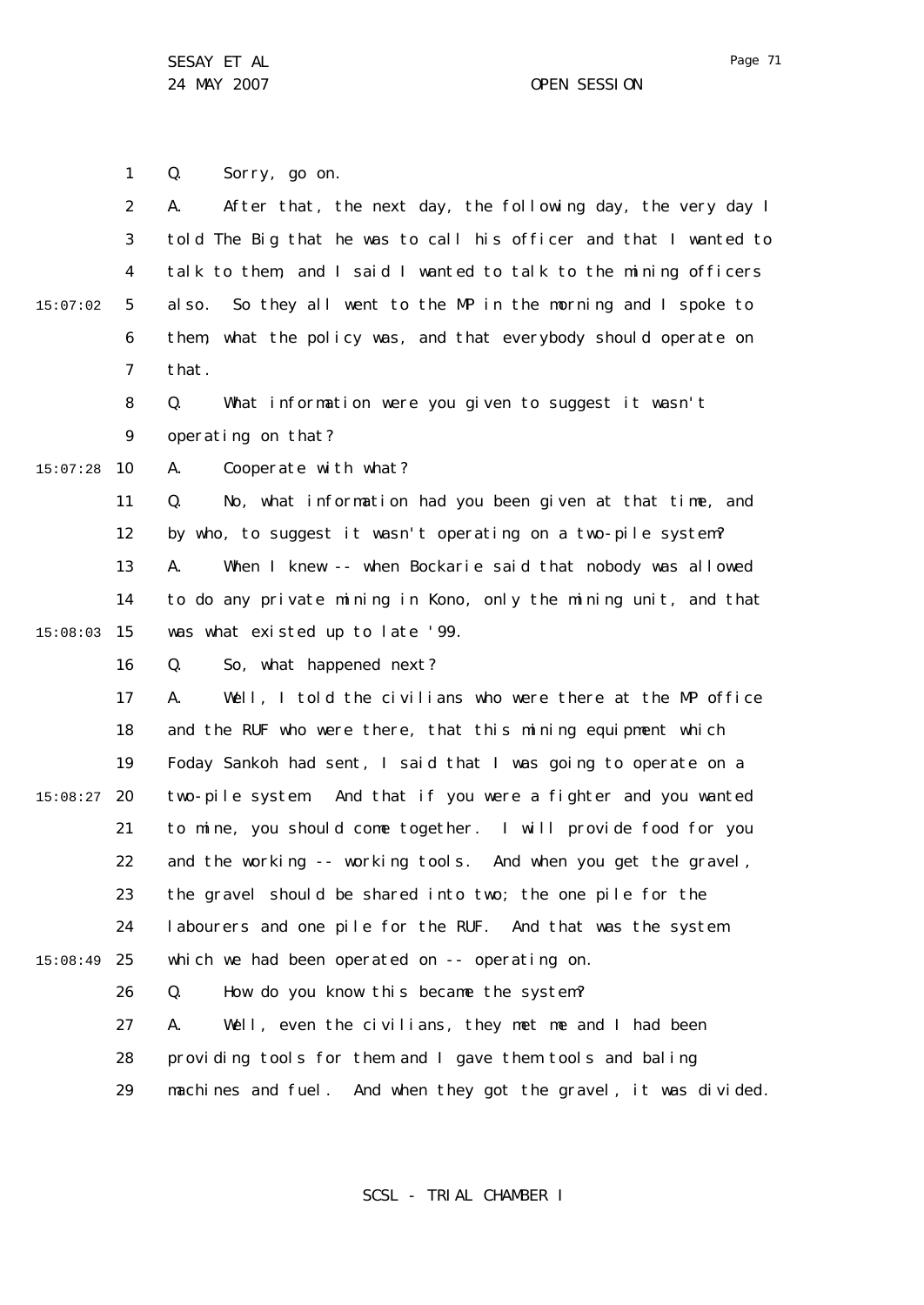24 MAY 2007 OPEN SESSION

1 2 3 4 5 6 7 8  $\mathsf{Q}$ 10 15:10:17 11 12 13 14 15 15:10:42 16 17 18 19 20 15:11:17 21 22 23 24 25 15:11:52 26 27 28 29 15:09:35 Q. Where was mining going on when you arrived in Kono? A. Well, the mining unit, or mined at Train 7, and it's also mined at Small Sefadu. Q. And did it continue in those places, after you'd arrived? A. Well, it stopped at Train 7 when at Small Sefadu, when I'd said that was a two-pile system, the people who were interested worked, and even other people worked at Train 7. And at this time, in 2000 -- I said, at this time around 2000, people had been going about their business in Kono. And even at the -- at Koakoyima, you had drug medicine stores and shops, you had the market, market food, transports had been plying the route. Q. Sorry, go on. A. I said, the civilian transports had been plying from Kono to Makeni and tankers would go with fuel in Kono, so it was not a system which had been forcing people. Q. Was there a joint security unit in Koidu, at that time? A. Yes. There was joint security in Kono. Q. Who was the MP commander in Kono? A. The MP commander, I think it was Edwin Bockarie or Mohamed Jalloh, but both of them were in the office. Q. Is that Edwin Bockarie we've heard of before from you? A. Yes, it was the same Edwin Bockarie. Q. And what were -- where there, do you know, many complaints, or any complaint, from civilians at that time? A. Well, at that time, really, it was not easy to get a complaint because -- but there was no organisation that was perfect. Yes, there were complaints, but they were not -- they were not rampant. Because I, myself, was conscious that I -- I flogged two or more soldiers, you know, for harassment. But it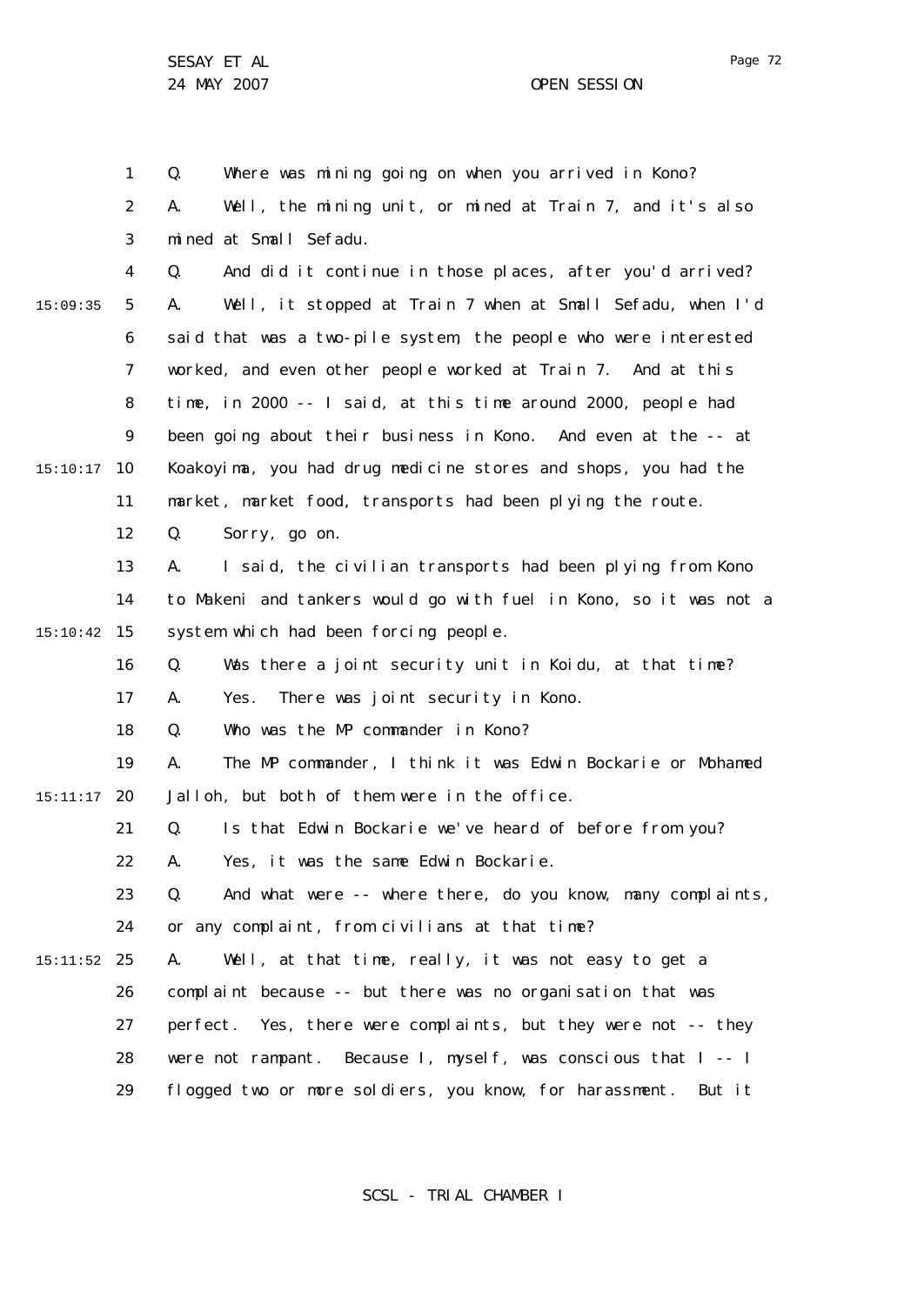1 2 3 4 5 6 7 8  $\mathsf{Q}$ 10 15:13:36 11 12 13 14 15 15:14:07 16 17 18 19 20 15:14:19 21 22 23 24 25 15:14:45 26 27 28 29 15:12:46 was much better because civilians had been selling their wares. People were -- would stay in their barracks for the whole of the night and civilians -- and people would go to Guinea. They would buy goods and come. They would play football matches. There were discos. So people attended churches. They would go to mosques. There were a lot of foreigners, the Guineans, Gambians, Malians. Q. And do you know somebody called Chief Jonathan? A. Yes, I knew him. He was the caretaker chief at Tombodu area, Sandor. Q. Did you meet him? A. Yes. They used to go to me. They used to go to me with the other chiefs. Because, on two occasions, the chiefs themselves came and they lodged a complaint to me. And I think  $-$ Q. When -- when was this? A. Well, this was -- the one was in 2000, and the other one was in 2001. Q. What was the complaint in 2000? A. In 2000, Pa Sandy and the chiefs, early in the morning, they came to me. They came and lodged a complaint, saying that the way the people had been mining on the road by the bridge, they said that if that's a bridge, we are to destroy it, it was they, the Kono chiefs, that would be blamed. So he said that - they appealed with me, to tell the people not to mine on that main road; it was a bridge. I, myself, told them. We walked and went there. And when we went there, I, myself, told the people that, from today, nobody -- the chief said that nobody should mine here, and nobody was allowed to mine here. And whosoever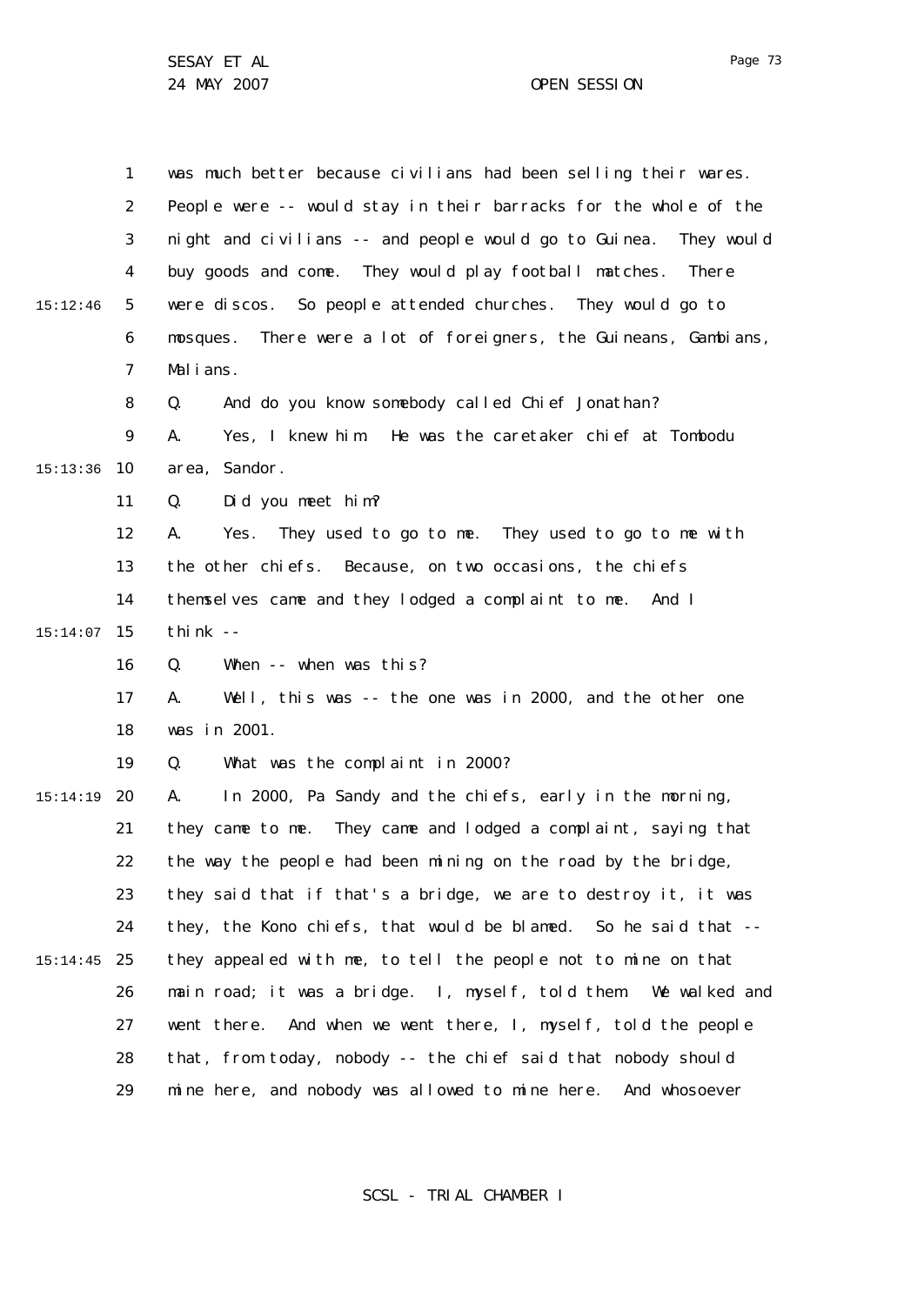3

1 2 was caught here mining would be arrested. That was one of the complaints.

Q. Were there checkpoints on the road to Koidu Town?

4 5 6 15:15:27 A. Well, the checkpoint was -- when -- in the area when you were entering Koakoyima, that was where the checkpoint was, on the main road from Makeni, when we were entering Koakoyima.

7 8 Q. Was there any involvement of Chief Junatan with the checkpoint?

 $\mathsf{Q}$ 10 15:15:54 11 12 A. Yes. Chief Junatan came and complained to me about the - the RUF who were at the checkpoint, these checkpoints. Because any road which lead out of Koidu Town had a guard post. It was these guard posts that were referred to as checkpoints.

> 13 Q. And what was the complaint and when was it?

14 15 15:16:20 16 17 18 A. That was in 2000, when the chief said that those people who had been coming from the surrounding villages, when they came to sell their vegetables in the morning, the boys at the guard post, they would ask them to give them some of the -- their products which they came to sell.

> 19 Q. Did -- what happened? Did you do anything?

20 15:16:36 21 22 23 A. Yes. I, myself, called the MP commander. And the -- and the -- and the checkpoints that were referred to, I, myself, went there and I told the men that -- each time I had a complaint -- Q. Okay. Carry on.

24 25 15:16:58 26 27 28 29 A. I said, I and the MP commander, Edwin Bockarie, we went to the checkpoint. One was a checkpoint that was going towards Tombodu. And, two, the one towards Gandorhun. I said, I went to the two checkpoints and I told the MP commanders before his men -- I asked the men and the men denied and we did not have any proof. And I told them that the next time, if I had any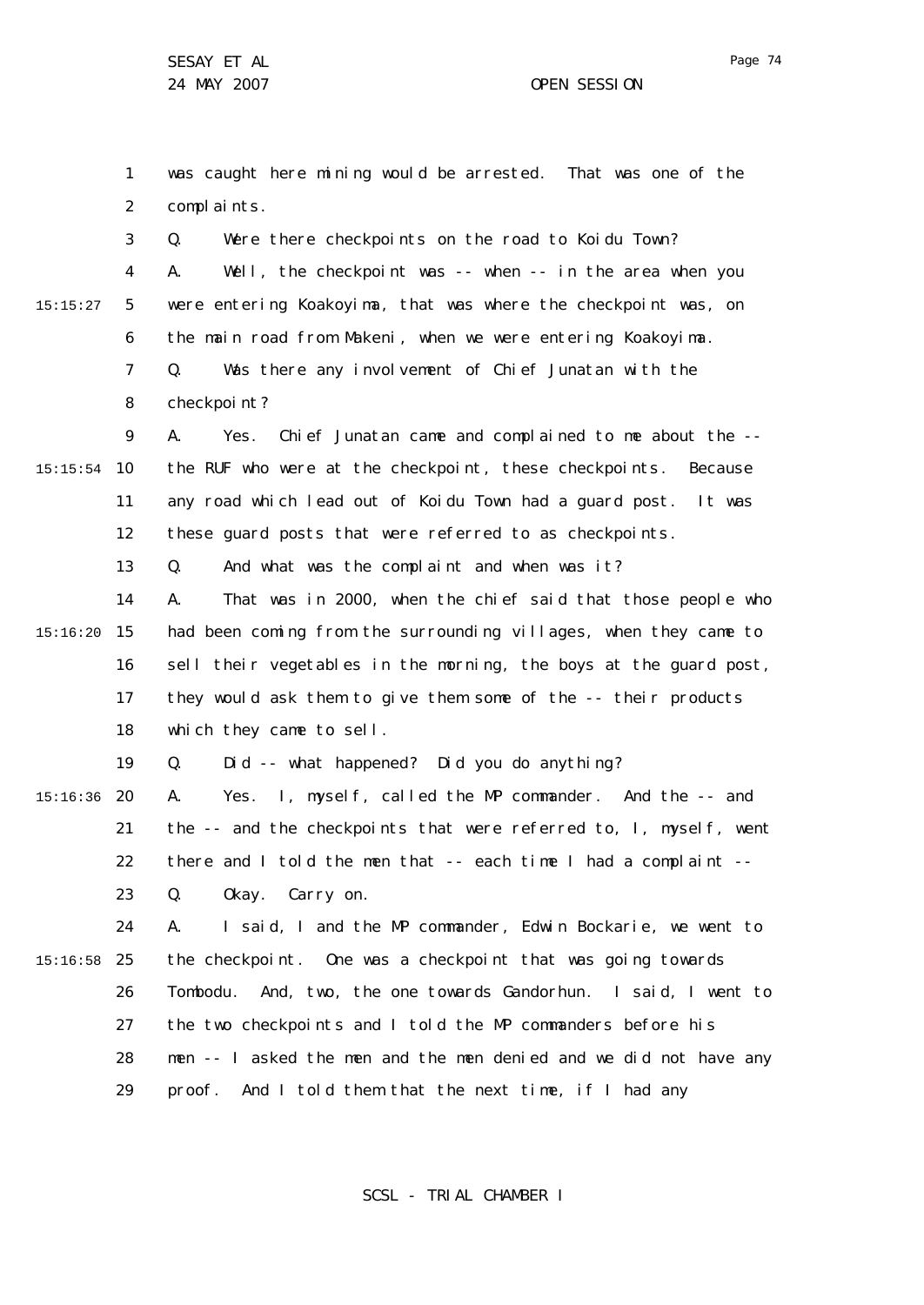1 2 3 4 5 6 7 8  $\mathsf{Q}$ 10 15:17:51 11 12 13 14 15 15:18:18 16 17 18 19 20 15:18:48 21 22 23 24 25 15:19:06 26 27 28 29 15:17:35 complaint from the civilians, I said all of them that were - they, the men, that were on the guard post, all of them would bear the responsibility of what they did. And, from that time, the chiefs did not bring any complaint to me anymore. So I told him that when I'd warned the men, if they continued, he should complain to me. Q. Did you go to the mining sites in 2000? A. Yes. I used to go to some of the areas. Q. Where did you go? A. I went to Kaisambo. And I went to Number 11. I went to Small Sefadu. Q. And what did you see in those places? A. Well, I saw miners mining, both -- some areas, it was the fighters that had been mining, and in some areas it was the civilians. And these civilians had their own masters, under whom they had been mining. And these masters were also civilians. Q. And what was your communication with Foday Sankoh at this time? A. Well, between -- from February to -- to May, I had been receiving messages from the radio from Foday Sankoh. And after that, he started calling me on the satellite phone that he gave me. Q. What, did Sankoh have anything to do with the diamonds? A. Yes, because that was why he sent me there, to go and mine. Q. Well, would you like to tell us what involvement he had? A. Well, when I had been mining, like, the first time that I sent the diamonds. It was on the second -- food, fuel, which -it was Gibril Massaquoi we went with in Kono. He had three trucks, three UNAMSIL trucks with UNAMSIL personnel. And the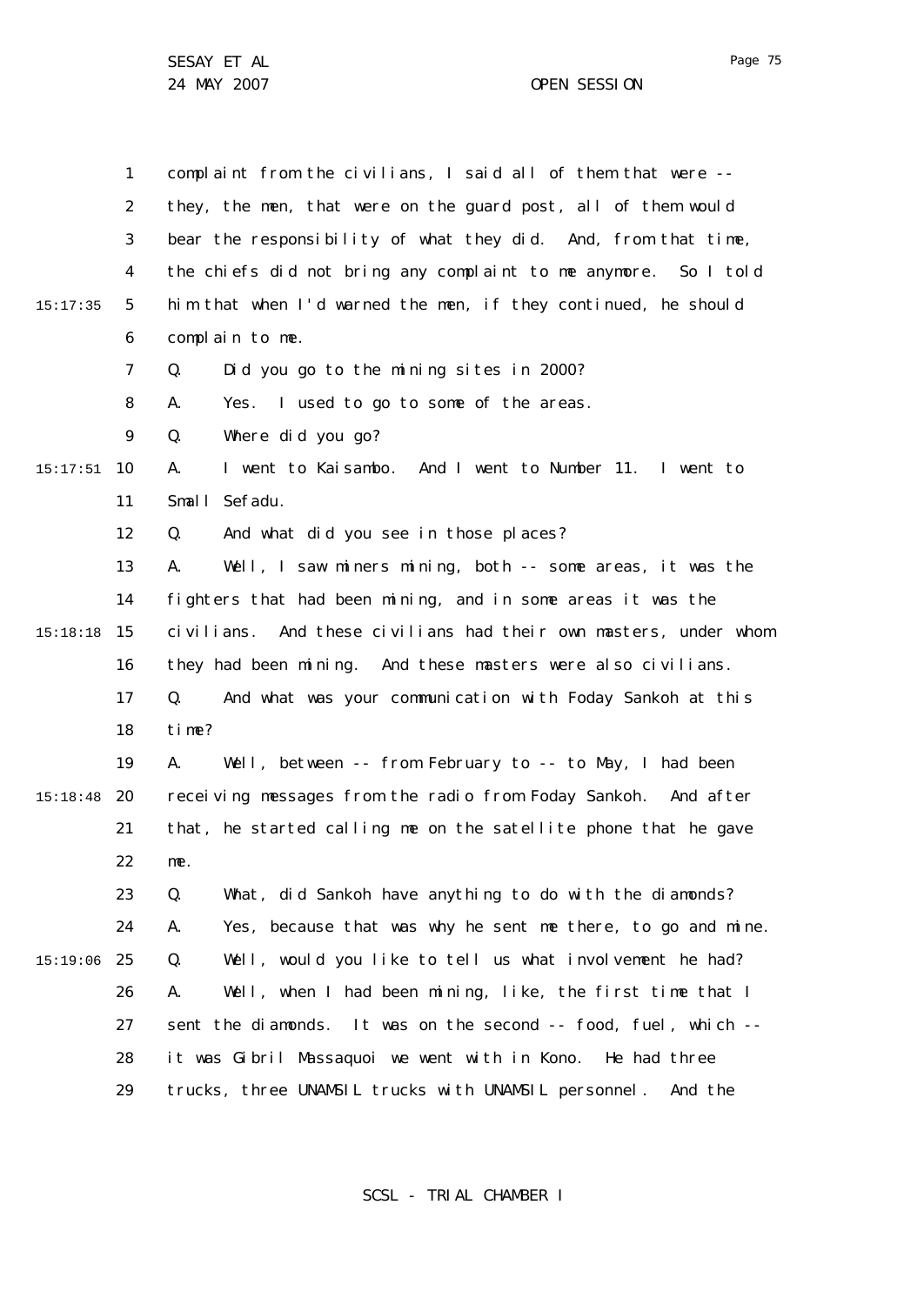1 2 3 4 5 6 7 8  $\mathsf{Q}$ 10 15:20:22 11 12 13 14 15 15:20:46 16 17 18 19 20 15:21:14 21 22 23 24 25 15:21:56 26 27 28 29 15:19:56 diamond that I got from mining, which I got, Foday Sankoh told me that when Gibril went with the food and the fuel, I should give them to him. So it was Gibril that brought them to Foday Sankoh. So he was the one that had been taking diamonds, to bring them to Foday Sankoh. Q. How often did he, Gibril Massaquoi, come to get the diamonds? A. Well, it was two times he went and took diamonds from Kono. The first time was in Makeni. That was where I gave him, and Foday Sankoh told him that we were to meet in Makeni, so he came to Freetown and I went back to Kono. And, in Kono, it was two times. Q. And who was it who was responsible for giving you the diamonds? A. Well, the diamonds, like Number 11, it was Lion that was in charge of that place. So when they washed the RUF gravel, he was the one that had been giving me the diamonds. Q. And -- sorry. A. Kaisambo. It was Kamara that was responsible for giving me the diamonds. And 27, it was Peleto. Q. Were there any other people there mining who had anything to do with Foday Sankoh? A. Yes. Foday Sankoh sent two Lebanese from Freetown, who were in Kono. In fact, they were the ones that had been mining at Number 11; they were the ones that had been sponsoring that mining. Q. Can you remember their names? A. Well, one's name was Ali. And the other one's name, I have forgotten. There were two of them there.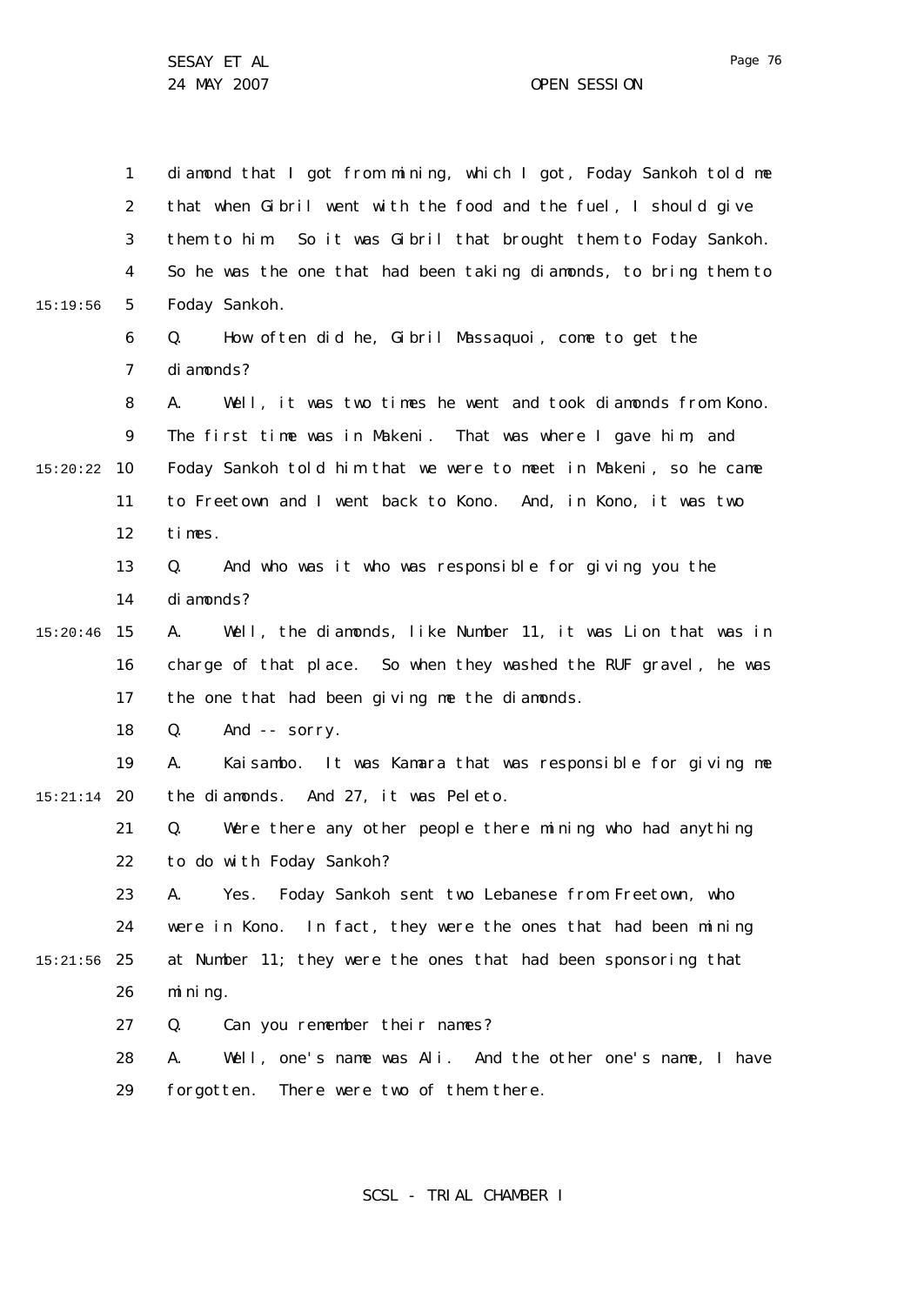1 2 3 4 5 6 7 8  $\mathsf{Q}$ 10 15:25:48 11 12 13 14 15 15:25:59 16 17 18 19 20 21 22 23 24 25 26 27 28 29 15:23:37 Q. Let me ask you about what one witness said, 012, February 2005. This witness said that he had been forced to mine. MR JORDASH: I'm afraid I'm going to have to ask to go into closed session for approximately 30 minutes. PRESIDING JUDGE: Members of the public, you are kindly asked to retire for about 30 minutes. Mr Courtroom Officer. MR GEORGE: Yes, sir. PRESIDING JUDGE: Can you make the adjustments? MR GEORGE: Yes, sir. PRESIDING JUDGE: Mr Cammegh. MR CAMMEGH: I have a note from Mr Gbao which reads, "I would like to attend the bathroom." PRESIDING JUDGE: Leave is granted. MR CAMMEGH: Thank you. [At this point in the proceedings, a portion of the transcript, pages 78 to 108, was extracted and sealed under separate cover, as the proceeding was heard in a closed session]

Page 77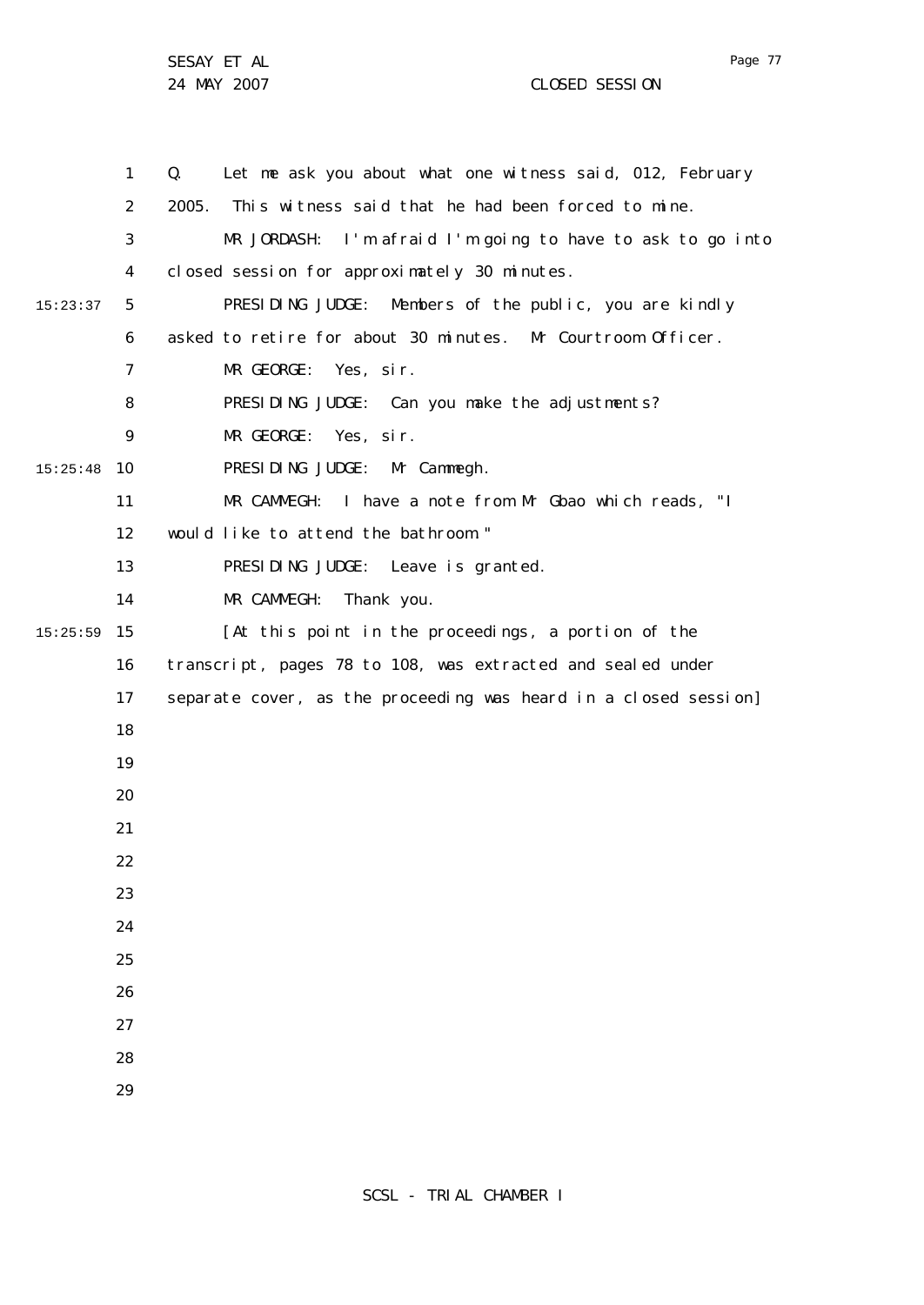1 2 3 4 5 6 7 8  $\mathsf{Q}$ 10 17:16:32 11 12 13 14 15 17:17:08 16 17 18 19 20 17:17:39 21 22 23 24 25 17:18:06 26 27 28 29 17:15:19 [Open session] MR GEORGE: Court is in open session, Your Honour. PRESIDING JUDGE: Thank you. Let's proceed, counsel. MR JORDASH: Thank you. Could I ask for Mr Sesay to be given a copy of Defence Exhibit 364, Your Honours, page 28014. PRESIDING JUDGE: Give us the page reference again. MR JORDASH: 28014. JUDGE BOUTET: But this is 28015 that you are concerned about? MR JORDASH: Your Honour, yes. The actual -- the potential Exhibit is 28015. Q. Do you recognise that document, Mr Sesay? A. Yes, I can recall it. JUDGE ITOE: The document is 15, 015? MR JORDASH: 28015. Yes, Your Honour. Q. What did this relate to? A. Well, this is a report that the MP made to me saying that one of my guards, who was Lieutenant-Colonel Saquee, he came to Makeni and he harassed the civilians in Makeni. That is the report that he made. He said that he sent Saquee to Makeni, to the MP office, so that he could answer questions with regards that. Q. And was it followed up? A. Yes. Q. Could you explain how? A. Well, I sent Saquee so that he could be investigated and -- THE INTERPRETER: Your Honours, will the witness go over the last bit of what he said. MR JORDASH: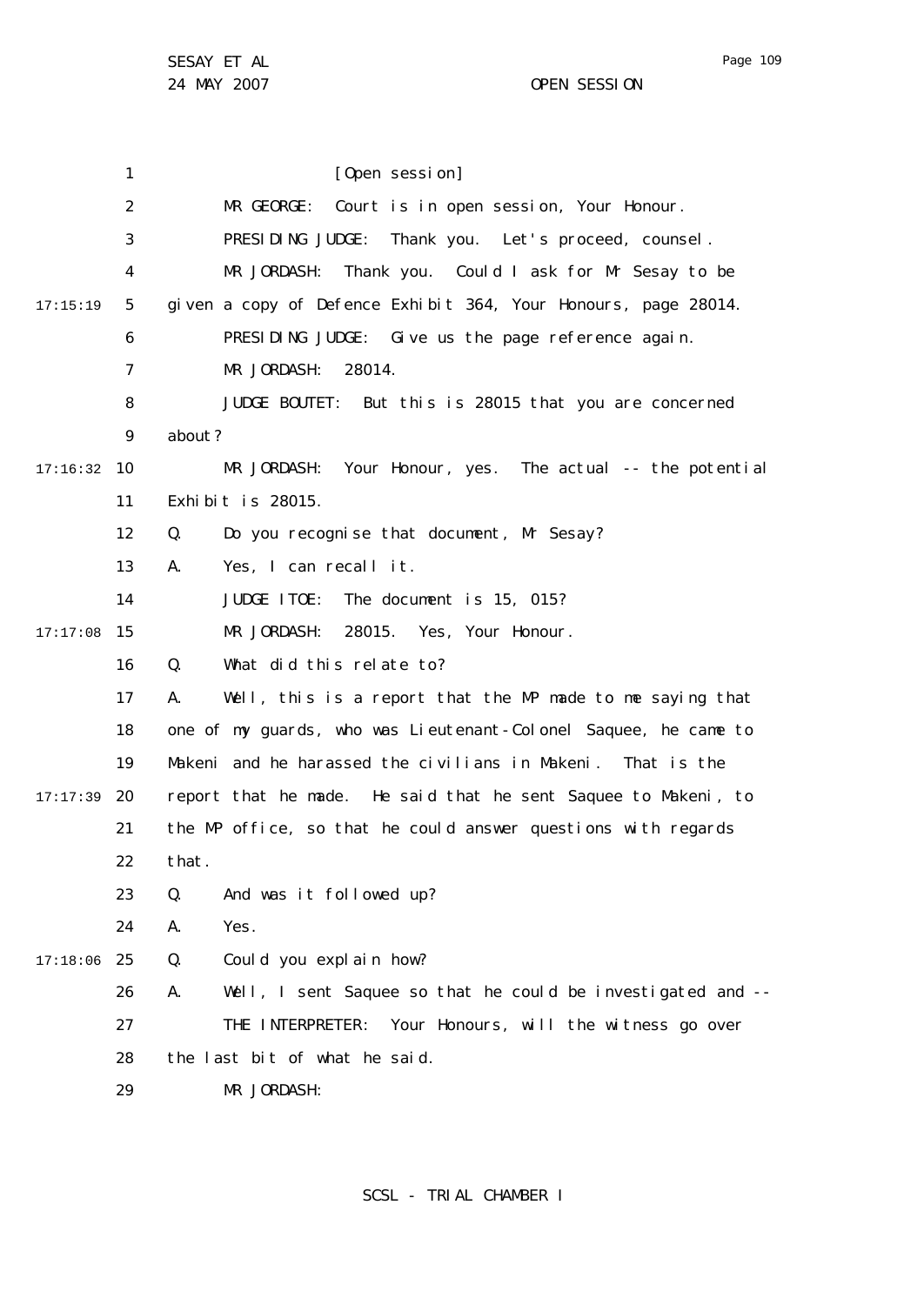1 Q. Go over the last sentence, please.

2 A. I said -- I said he was investigated, and he was punished.

3 Q. And what punishment?

4 A. Well, he was locked up in Makeni.

17:18:31

5 6 THE INTERPRETER: Your Honours, would the witness be instructed to speak a little bit louder.

7 MR JORDASH:

8 Q. Speak loudly, Mr Sesay.

 $\mathsf{Q}$ 10 17:18:44 11 12 13 14 15 17:19:16 A. I said he was detained in Makeni and, after that, I told the MPs, the MP commander, I said he was to be transferred to Kono where he would undergo punishment through the MP in Kono and, indeed, Saquee, people knew that I had been flogging him, even with regards the harassment of one woman. He drank the woman's beer, in Koakoyima, and when the woman asked him to pay, he did not pay the woman and he insulted the woman.

> 16 Q. Keep your voice up; when was that?

17 A. That was late 2000.

18 Q. I don't think we've heard about a Saquee before. Who

19 exactly was he?

20 17:19:39 21 22 23 24 25 17:20:10 A. Saquee was a bodyguard to Akim Turay and he was with Akim in '98 and '99 but when Akim was staying in Freetown with Foday Sankoh, and after when they had arrested Foday Sankoh, I myself took Saquee with other men and I took him to be a guard to me with other men. It was in, I think, June or July 2000. That was the time that I took Saquee as one of my guards.

> 26  $Q.$  Could I --

27 28 29 JUDGE BOUTET: Before -- Mr Sesay, you were talking of this report that you have in front of you would appear to be dated 20 April 2000; am I right? This report to you.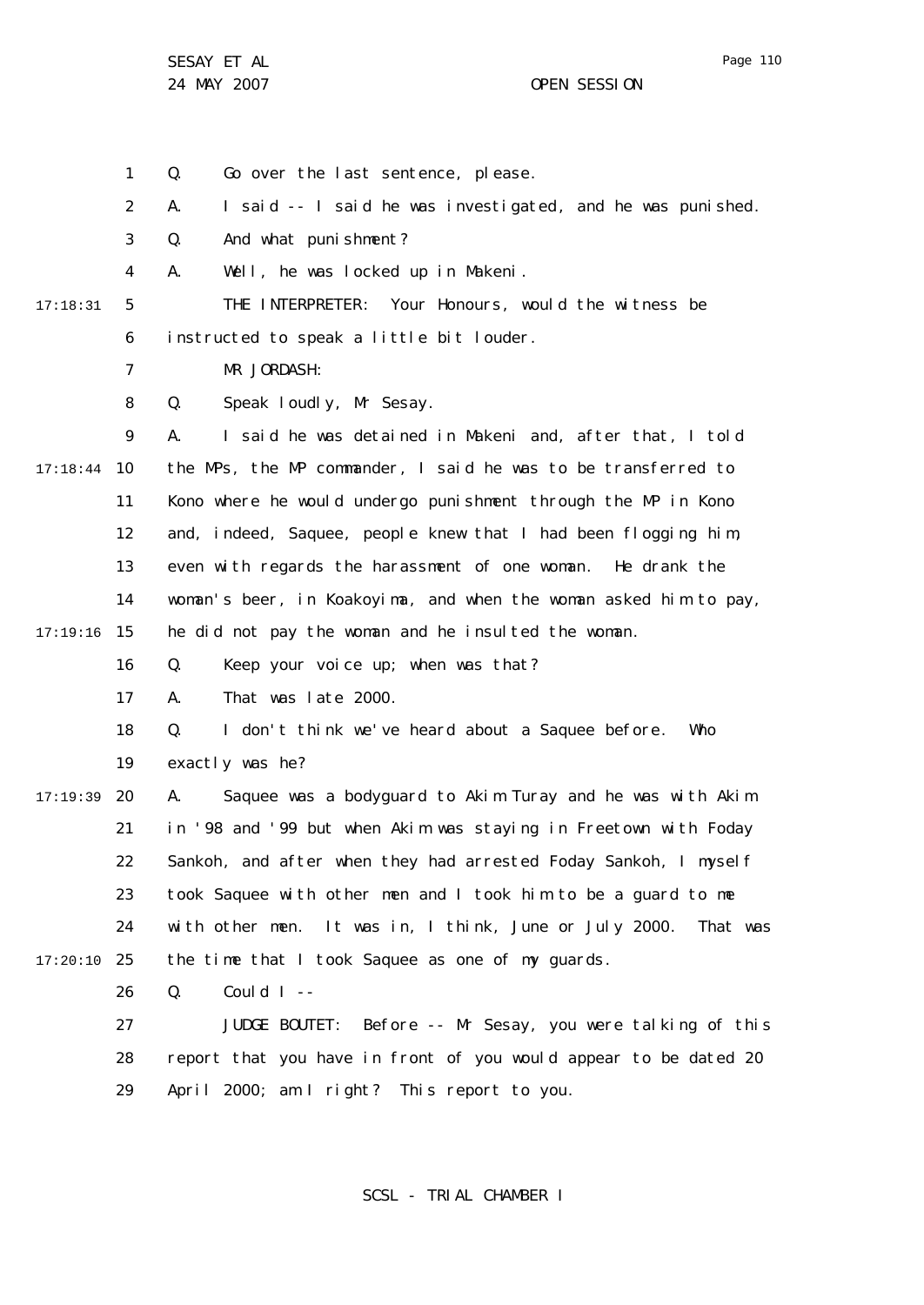Page 111

1 2 3 4 5 17:20:49 THE WITNESS: Yes, sir, My Lord. You are correct. JUDGE BOUTET: You gave some evidence about this individual Saquee doing something by December 2000. So is this a second incident or is it the same? So I am just trying to follow up what you've been talking about.

6 7 8  $\mathsf{Q}$ 10 17:21:07 11 12 13 14 15 17:21:25 16 17 18 19 20 17:21:43 THE WITNESS: Well, My Lord, I've -- I think that I've responded to this document, you see, when -- before I gave the reference about what Saquee did. The reference to this document, I said that the MP sent this document to me. When the MP commander requested that I should send Saquee from Kono to Makeni so that he could go and answer questions that were levied against him when he harassed civilians, and indeed, I sent Saquee to Makeni. So when the MPs had locked him up and they detained him, then the MPs reported to me that they -- that he was found guilty and I said that he was to be transferred to Kono for punishment. And when he came he was locked up in the MP where he had been cleaning the MP office and they started flogging him and, after that, I said the same Saquee, in late 2000, he went and drank one -- JUDGE BOUTET: Okay. You've answered my -- it's a second

21 22 incident so, at the end of 2000, it's another incident with the same individual?

23 24 25 17:21:57 THE WITNESS: Well, this is what I'm explaining about the woman, the woman's beer that he drank from, was the second incident and that was the time that I flogged him.

26 27 28 JUDGE BOUTET: You've answered my question. Thank you. JUDGE ITOE: You said Saquee was whose bodyguard before, before he came to you, whose bodyguard was he?

29 THE WITNESS: My Lord, Saquee was Akim Turay's bodyguard in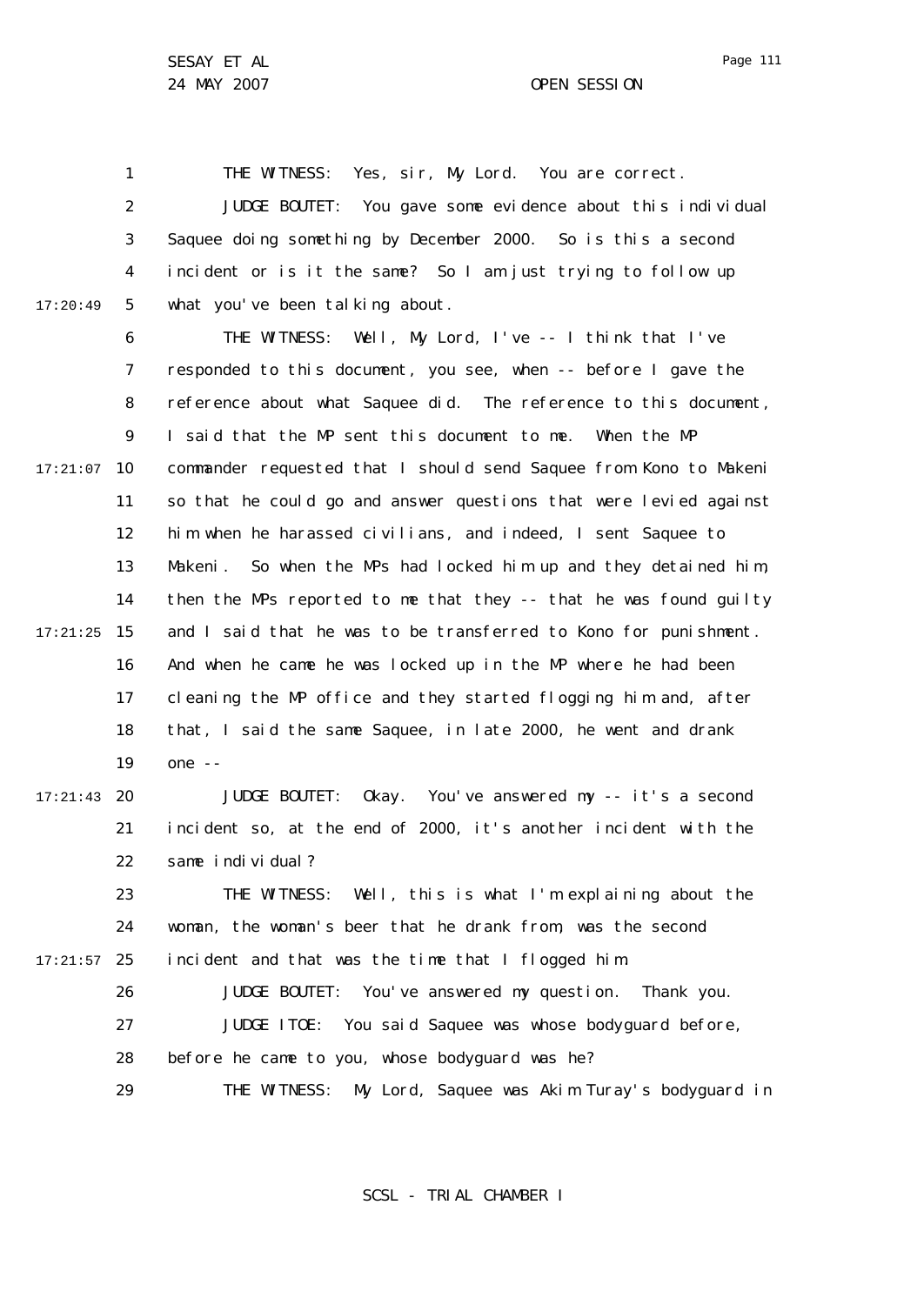1 2 3 4 5 6 7 8  $\mathsf{Q}$ 10 17:22:56 11 12 13 14 15 17:23:08 16 17 18 19 20 17:23:33 21 22 23  $24$ 25 17:24:40 26 27 28 29 17:22:44 '98 and '99. I took him to be one of my guards in June, July 2000, because Akim had been arrested in Freetown. MR JORDASH: Could I request, please, that this document, the two pages 28015 and 28016 be exhibited, please? PRESIDING JUDGE: Mr Touray, any objection to the document? MR TOURAY: No objection, Your Honour. PRESIDING JUDGE: Mr Cammegh? MR CAMMEGH: No, thank you. PRESIDING JUDGE: Mr Harrison? MR HARRISON: No. PRESIDING JUDGE: Right. The document will be received in evidence and marked Exhibit 205. [Exhibit No. 205 was admitted] PRESIDING JUDGE: 205 and you will make an appropriate designation on it to establish the nexus between the document and this witness. MR GEORGE: Yes, Your Honour. MR JORDASH: Could I ask that Mr Sesay be given Defence Exhibit 221, please. Page 27830 for the cover sheet, 27831, the actual exhibit. Perhaps I can shortcut things as well by asking that Mr Sesay be given Defence Exhibit 220 at the same time, which is page 28122 for the cover page, 28123 for the exhibit. JUDGE ITOE: Which one first? Which will we visit first? MR JORDASH: I think we will visit the first one in time which is 28-- JUDGE ITOE: 31? MR JORDASH: 28123, please. JUDGE BOUTET: What is it? 28 -- MR JORDASH: 123.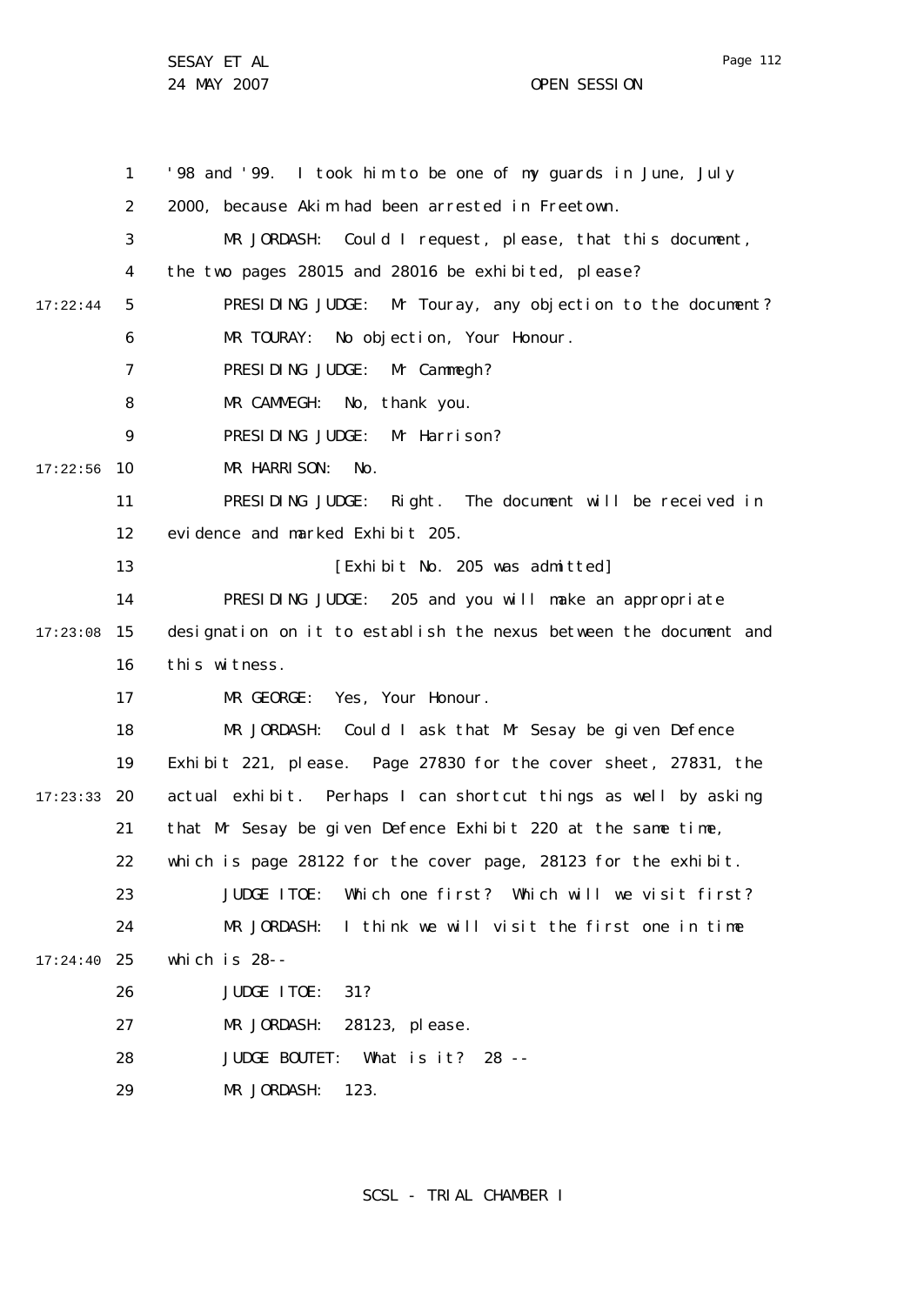Page 113

SESAY ET AL 24 MAY 2007 OPEN SESSION

|          | 1  | Mr Sesay --<br>Q.                                                |
|----------|----|------------------------------------------------------------------|
|          | 2  | Yes.<br>А.                                                       |
|          | 3  | Do you recognise the --<br>Q.                                    |
|          | 4  | Is that Defence Exhibit 220?<br>JUDGE ITOE:                      |
| 17:25:36 | 5  | MR JORDASH: Your Honour, yes.                                    |
|          | 6  | Looking at 220, and the text there, Mr Sesay, Peoples Army<br>Q. |
|          | 7  | of Sierra Leone, to General Sam Bockarie from Brigadier Mike     |
|          | 8  | Lamin, 16 June 1999. Is this a document you recognise, or is --  |
|          | 9  | or are the contents of the document something which are familiar |
| 17:26:00 | 10 | to you?                                                          |
|          | 11 | Yes, I can recall the document. It was report from Mike<br>А.    |
|          | 12 | Lamin to Sam Bockarie, and Mike Lamin, he was the one that was   |
|          | 13 | representing the combatants in Lome during the negotiations, and |
|          | 14 | this was a report which Mike sent to Bockarie.                   |
| 17:26:27 | 15 | And where was Lamin at the time when he sent this?<br>Q.         |
|          | 16 | Well, Lamin was in Lome. He was in the negotiations.<br>А.       |
|          | 17 | Q.<br>And did you see this document at the time, or soon         |
|          | 18 | thereafter?                                                      |
|          | 19 | А.<br>Well, when Mike Lamin sent the report he himself had to    |
| 17:26:54 | 20 | come and I saw this same copy with Mike when he had showed it to |
|          | 21 | Bockarie and he showed it to me, myself.                         |
|          | 22 | Q. And do you know how widely it was distributed?                |
|          | 23 | Well, they wanted their rank and file. The rank and file,<br>А.  |
|          | 24 | the fighters, to know.                                           |
| 17:27:18 | 25 | To know what?<br>Q.                                              |
|          | 26 | To know what was the outcome of the Lome. See, what were<br>А.   |
|          | 27 | the negotiations between the RUF and the Government of Sierra    |
|          | 28 | Leone.                                                           |
|          | 29 | And do you know, and carefully: Do you know whether these<br>Q.  |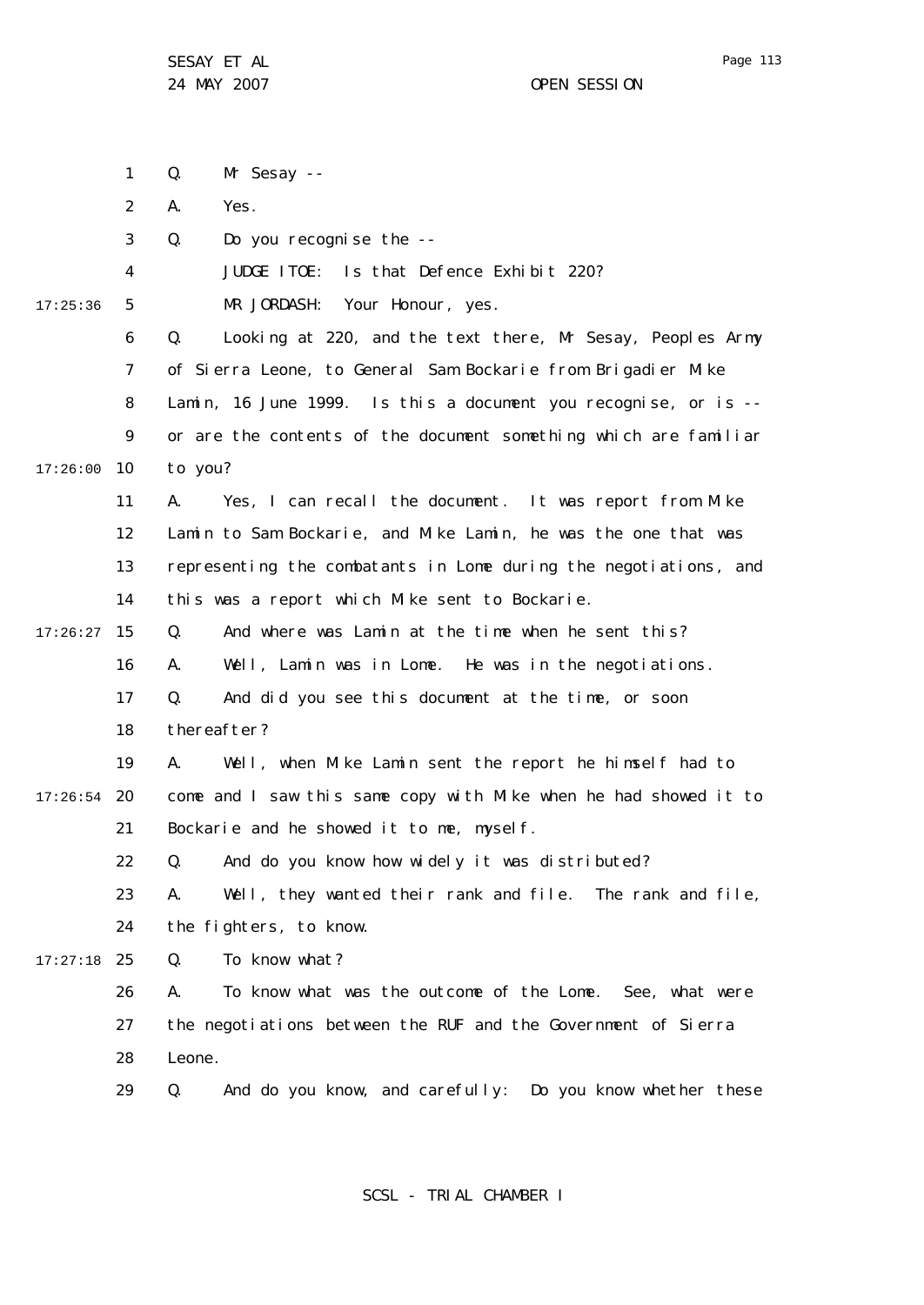24 MAY 2007 CHE SESSION

1 2 3 4 5 6 7 8  $\mathsf{Q}$ 10 17:28:09 11 12 13 14 15 17:28:20 16 17 18 19 20 17:28:28 21 22 23 24 25 17:28:44 26 27 28 29 17:27:58 proposals became part of the Lome agreement? A. Well, that was what Mike told me. Q. Right. Thank you. MR JORDASH: Could I apply, please, for this to be exhi bi ted? PRESIDING JUDGE: Is it being exhibited with the cover page 28122? MR JORDASH: No, thank you. PRESIDING JUDGE: Just 28123. MR JORDASH: To 28125. PRESIDING JUDGE: To 2815, yes. MR JORDASH: It's the three pages, please. PRESIDING JUDGE: Good. Counsel for the second accused, any objection? MR TOURAY: No, Your Honour. PRESIDING JUDGE: Counsel for the third accused? MR CAMMEGH: No, thank you. PRESIDING JUDGE: And counsel for the Prosecution, any objection? MR HARRISON: I would like to inquire of the Court, if permitted, whether this document was shown to any witnesses before Mr Sesay? Any witnesses who came to court? MR JORDASH: No. PRESIDING JUDGE: Well, I don't know whether we can answer that. You can answer? MR JORDASH: It wasn't. PRESIDING JUDGE: It wasn't. MR JORDASH: It wasn't, no. I am thinking -- speaking off the top of my head, I don't think we found it until after the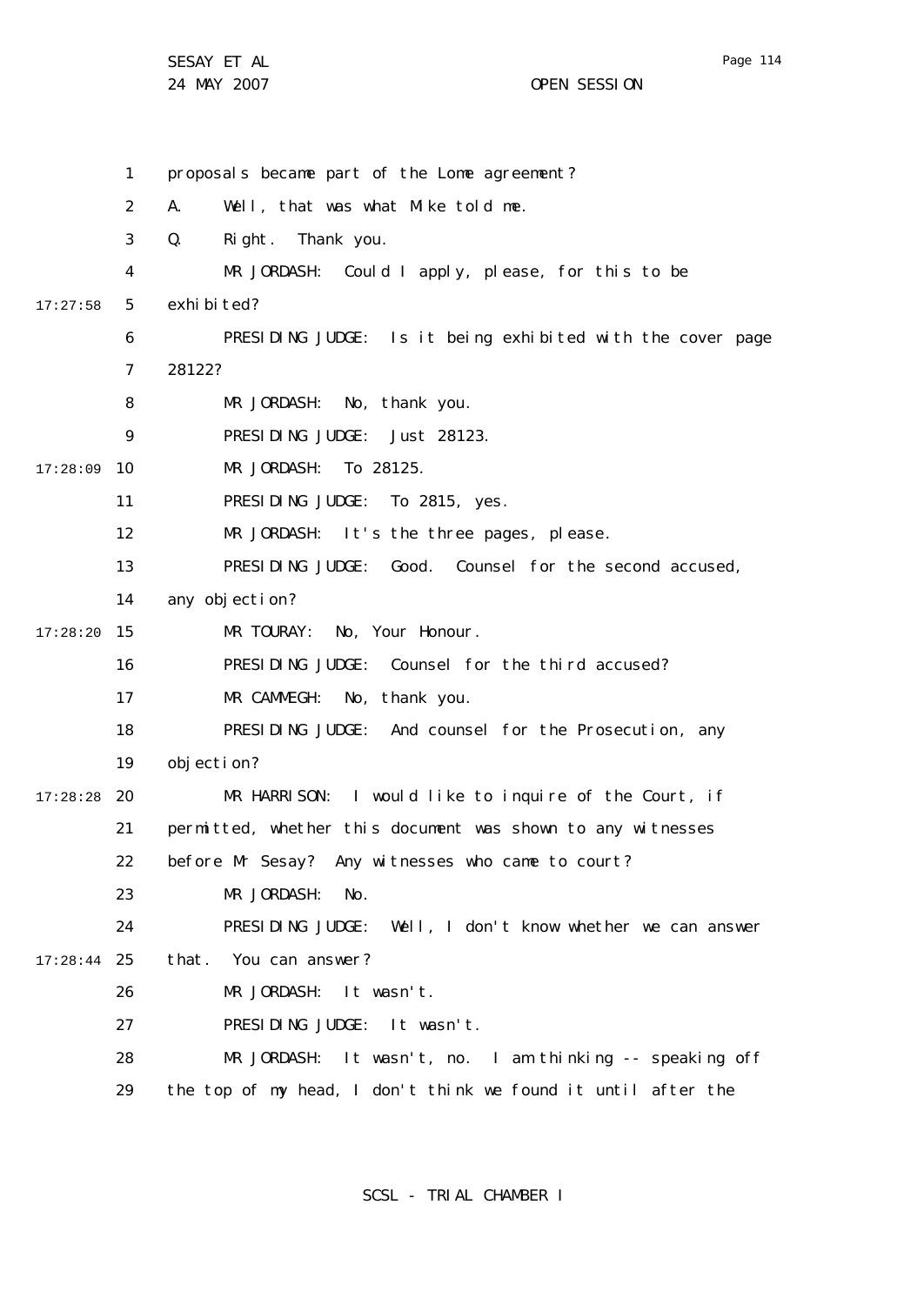1 2 3 4 5 6 7 8  $\mathsf{Q}$ 10 17:29:12 11 12 13 14 15 17:29:36 16 17 18 19 20 17:30:18 21 22 23 24 25 17:30:39 26 27 28 29 17:29:01 Prosecution case had finished. PRESIDING JUDGE: Very well. MR JORDASH: I will check on that. PRESIDING JUDGE: Yes. MR JORDASH: But I think that is the situation. PRESIDING JUDGE: Mr Harrison, anything further? MR HARRISON: No, the Prosecution does not object to this document. PRESIDING JUDGE: Thanks. The document will be received in evidence and marked Exhibit 206. [Exhibit No. 206 was admitted] PRESIDING JUDGE: And should be appropriately designated to show the link between this document and the witness. MR GEORGE: Yes, Your Honour. MR JORDASH: And then if -- PRESIDING JUDGE: Yes, Mr Jordash. MR JORDASH: Thank you. Q. Mr Sesay, do you recognise Exhibit 221, Defence Exhibit 221? Your microphone isn't on. A. Sorry. I said I can recall it because my signature is on it. Bockarie asked me to sign on behalf --THE INTERPRETER: Your Honours, would the witness be asked to speak up. MR JORDASH: Q. Speak up, please. A. I said I signed this document. I knew about it because Sam Bockarie was not around, so he asked me to sign the document and dispatch it to the various front lines in Kailahun on his behalf. That was what I wrote for, and I signed the document.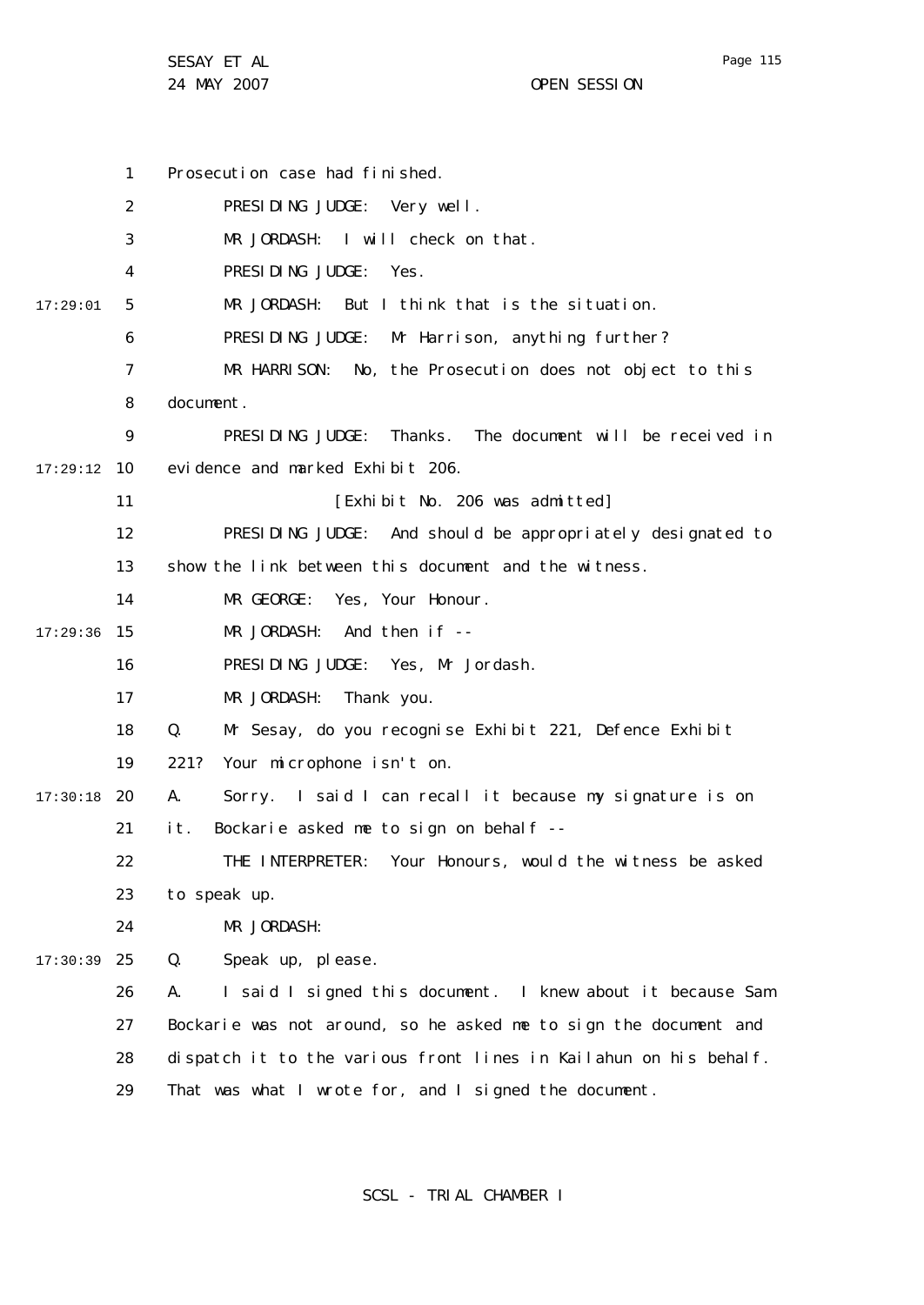1 2 3 4 5 6 7 8 9 10 11 12 13 14 15 16 17 18 19 20 21 22 23 24 25 26 27 28 29 JUDGE BOUTET: What's the page again, Mr Jordash, of that one? MR JORDASH: 27831. JUDGE BOUTET: 831. Thank you. PRESIDING JUDGE: Yes, Mr Jordash. MR JORDASH: May that be exhibited, please? PRESIDING JUDGE: Very well. Just one page? MR JORDASH: Just the one page, please. PRESIDING JUDGE: Thank you. Counsel for the second accused, any objection? MR TOURAY: No objection. PRESIDING JUDGE: Counsel for the third accused? MR CAMMEGH: No, thank you. PRESIDING JUDGE: And counsel for the Prosecution? MR HARRISON: No objection. PRESIDING JUDGE: The document is received in evidence and marked Exhibit 207 and will be appropriately designated to establish a link between the document and the witness. MR GEORGE: Yes, Your Honour. [Exhibit No. 207 was admitted] MR JORDASH: Your Honour, the next subject is the - concerns the abduction of the UNAMSIL peacekeepers. PRESIDING JUDGE: And that is going to take some time? MR JORDASH: Well, I'd hoped to finish it by the end of tomorrow morning. PRESIDING JUDGE: Very well. MR JORDASH: I think that is realistic. PRESIDING JUDGE: And it is a new subject, is it? MR JORDASH: Well, it is a new subject and then there is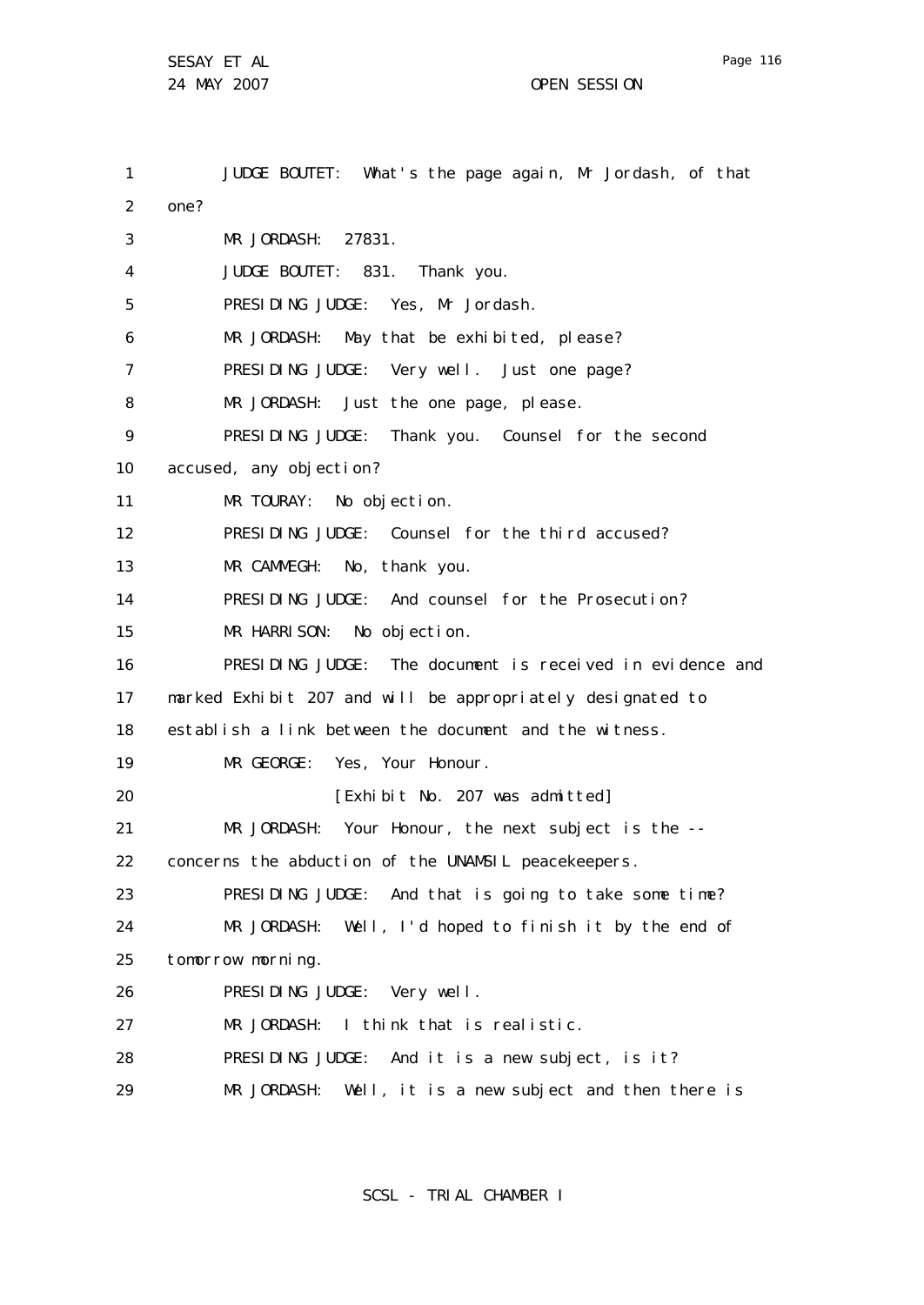Page 117

1 2 3 4 5 6 7 8 9 10 11 12 13 14 15 16 17 18 19 20 21 22 23 24 25 26 27 28 29 the disarmament, which I hope shouldn't take too long. PRESIDING JUDGE: Very well. JUDGE BOUTET: So does that mean that you will have finished tomorrow? MR JORDASH: Without a doubt. JUDGE BOUTET: Can we accept that? MR JORDASH: Well, it depends, actually on -- JUDGE ITOE: I am not very sure, I am not sure as Mr Jordash is. MR JORDASH: Well, I will certainly finish those two subjects. PRESIDING JUDGE: I am prepared to keep an open mind. JUDGE ITOE: I am too. PRESIDING JUDGE: The trial is adjourned until tomorrow, Friday, 25 May 2007 at 9.30 a.m. [Whereupon the hearing adjourned at 5.30 p.m., to be reconvened on Friday, the 25th day of May 2007, at 9.30 a.m.]